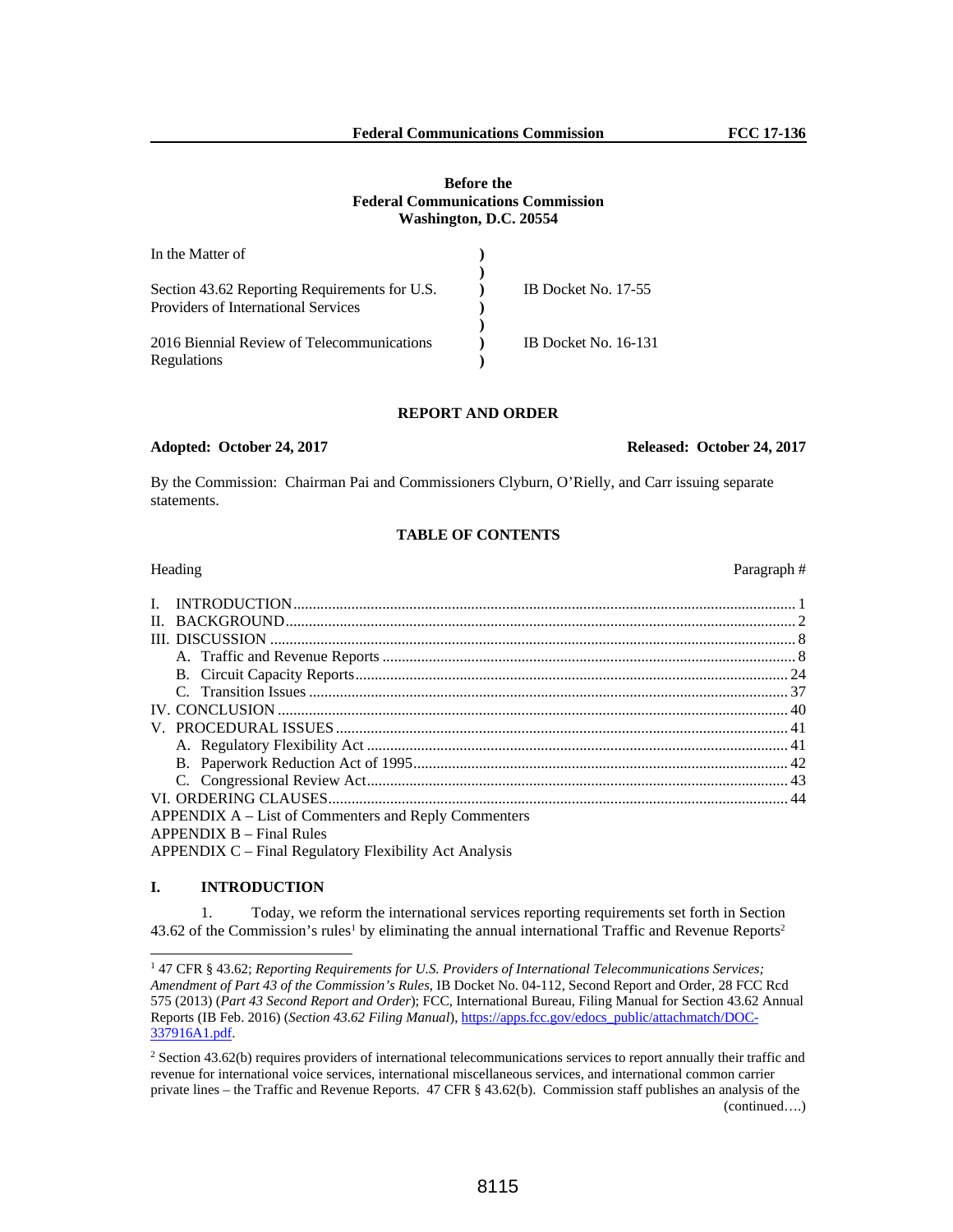and streamlining the Circuit Capacity Reports filed by providers of international services.<sup>3</sup> First, we find that the submission of Traffic and Revenue Reports is no longer necessary as the costs of this data collection now exceed its benefits. In its place, we will rely on commercially available data, along with targeted data collections when necessary, to meet our statutory objectives. Second, we reduce the burdens of the Circuit Capacity Reports, for instance by eliminating the reporting of terrestrial and satellite circuits.

## **II. BACKGROUND**

2. *Traffic and Revenue Reports*. Since we started collecting the data,<sup>4</sup> the Commission has used international traffic and revenue data for multiple purposes, but our reliance on these reports has substantially diminished over time. The reports were important in the development and enforcement of the Commission's benchmarks policy, which requires U.S. carriers to negotiate international settlement rates at or below benchmark levels established by the Commission.<sup>5</sup> The goal of the policy is to discourage above-cost settlement rates paid by U.S. carriers to foreign carriers.<sup>6</sup> In addition, the reports were useful to the Commission in enforcing the requirements of the International Settlements Policy (ISP), which was adopted to prevent foreign telephone monopolists from abusing bottleneck control over the foreign end of U.S. calls to extract unfair concessions from U.S. carriers, thereby harming U.S. carriers and consumers.7 However, as the international telecommunications sector has liberalized and

3 Section 43.62(a) requires providers of international telecommunications services to file annual reports identifying the submarine cable, satellite, and terrestrial capacity between the United States and foreign points – the Circuit Capacity Reports. 47 CFR § 43.62(a). Commission staff publishes an analysis of the data filed by providers in their Circuit Capacity Reports in a report called U.S. International Circuit Capacity Data (and its predecessor report called the Circuit Status Data Report). *See* FCC, International Bureau, 2015 U.S. International Circuit Capacity Data (Aug. 2017), http://transition.fcc.gov/Daily\_Releases/Daily\_Business/2017/db0829/DOC-346376A2.pdf and https://apps.fcc.gov/edocs\_public/attachmatch/DOC-346376A3.xlsx (*2015 U.S. International Circuit Capacity Data report*); FCC, International Bureau, 2014 U.S. International Circuit Capacity Data (Jan. 2016), https://apps.fcc.gov/edocs\_public/attachmatch/DOC-337257A2.pdf. We refer to the published report in this Report and Order as the U.S. International Circuit Capacity Data report.

<sup>4</sup> *See* Federal Communications Commission, Amendment of Part 43 of the Commission's Rules and Regulations, with Respect to the Filing by Common Carriers of Periodic Statistical Reports of Their Overseas Traffic, 29 Fed. Reg. 13816 (Oct. 7, 1964); *Section 43.62 Reporting Requirements for U.S. Providers of International Services*; *2016 Biennial Review of Telecommunications Regulations*, IB Docket Nos. 17-55 and 16-131, Notice of Proposed Rulemaking, 32 FCC Rcd 2606, 2607, para. 4 (2017) (*Section 43.62 NPRM*).

<sup>5</sup> *International Settlement Rates*, IB Docket No. 96-261, Report and Order, 12 FCC Rcd 19806, 19816, para. 20 (1997) (*Benchmarks Order*); Report and Order on Reconsideration and Order Lifting Stay, 14 FCC Rcd 9256 (1999), *aff'd sub nom. Cable & Wireless P.L.C. v. FCC*, 166 F.3d 1224 (D.C. Cir. 1999).

<sup>6</sup> *Benchmarks Order*, 12 FCC Rcd at 19862-63, para. 115.

<sup>(</sup>Continued from previous page)

data filed by providers in their Traffic and Revenue Reports in a report called U.S. International Telecommunications Traffic and Revenue Data (and its predecessor report called International Telecommunications Data). *See* FCC, International Traffic and Revenue Report (Mar. 26, 2015), https://www.fcc.gov/general/international-traffic-and-revenue-report. We refer to this published report in this Report and Order as the U.S. International Traffic and Revenue Data report.

 $^7$  Under the ISP, all U.S. carriers had to be offered: (1) nondiscriminatory termination rates (the same effective rate and same effective date); (2) a proportionate share of return of traffic; and (3) symmetrical settlement rates. *International Settlements Policy Reform et al*., IB Docket Nos. 11-80 *et al.*, Report and Order, 27 FCC Rcd 15521, 15523, para. 2 (2012) (*2012 ISP Reform Order*).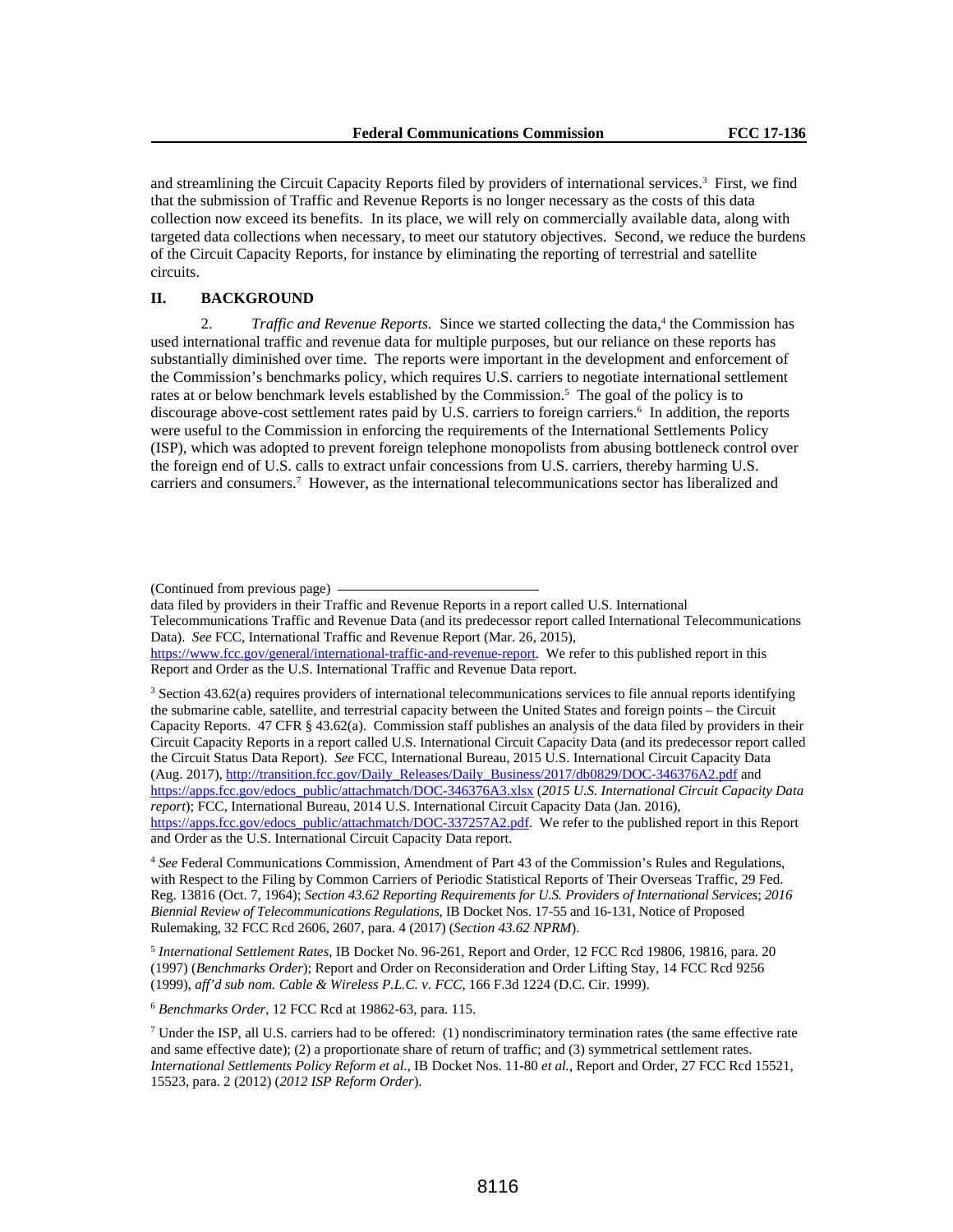competition has grown, the Commission determined that most U.S.-international routes were below benchmarks and, in 2012, ended the ISP while maintaining its benchmarks policy.8

3. Currently, any person or entity that holds an international Section 214 authorization to provide International Telecommunications Services (ITS)<sup>9</sup> and/or any person or entity that is engaged in the provision of Interconnected Voice over Internet Protocol (VoIP) Services through the Public Switched Telephone Network (PSTN) between the United States and any foreign point<sup>10</sup> must file an annual Traffic and Revenue Report.<sup>11</sup> The information submitted for this annual report covers: (1) International Calling Service  $(ICS)$ ;<sup>12</sup>(2) International Private Line Service;<sup>13</sup> and (3) International Miscellaneous Services.<sup>14</sup> Commission staff releases the annual U.S. International Telecommunications Traffic and Revenue Data report that analyzes the reported data and provides aggregated data to the public.15

4. *Circuit Capacity Reports.* The requirement to file circuit capacity data dates back to the 1970s when it was included as a condition in many of the international Section 214 authorizations granted by the Commission.16 The requirement was subsequently incorporated into the Commission's rules and extended to all facilities-based international common carriers<sup>17</sup> and to cable landing licensees.<sup>18</sup> Currently, the Commission receives two types of data regarding submarine cables: (1) submarine cable operators report the available and planned capacity of their submarine cable systems<sup>19</sup> and (2) common

<sup>11</sup> 47 CFR § 43.62(b). The Commission most recently revised the reporting requirements set out in Section 43.62(b) of the Commission's rules in 2013. *Part 43 Second Report and Order*, 28 FCC Rcd 575.

<sup>12</sup> ICS is defined as IMTS and Interconnected VoIP Connected to the PSTN, including International Call Completion Service for IMTS or Interconnected VoIP Connected to the PSTN. *Section 43.62 Filing Manual* at Appx. B: Definitions. IMTS consists of telecommunications services (including voice and low-speed dial-up data) provided over the public switched networks of U.S. international carriers.

<sup>13</sup> International Private Line Service is defined as Private Line Service between the United States and a foreign point. Private Line Service refers to making available to a customer on a common carrier basis a circuit for a specified period of time for the customer's exclusive use. *Id.*

<sup>14</sup> International Miscellaneous Service refers to any international telecommunications service other than ICS and International Private Line Service. *Id.*

<sup>15</sup> *See, e.g.*, FCC, International Bureau, 2014 U.S. International Telecommunications Traffic and Revenue Data (IB July 2016), http://transition.fcc.gov/Daily\_Releases/Daily\_Business/2016/db0701/DOC-340121A1.pdf (*2014 Traffic and Revenue Report*). *See supra* n.2.

<sup>16</sup> Rules for the Filing of International Circuit Status Reports, CC Docket No. 93-157, Notice of Proposed Rulemaking, 8 FCC Rcd 4902, para. 2 (1993).

<sup>17</sup> Rules for the Filing of International Circuit Status Reports, CC Docket No. 93-157, Report and Order, 10 FCC Rcd 8605 (1995) (*1995 Circuit Status Report Order*).

<sup>18</sup> *Part 43 Second Report and Order,* 28 FCC Rcd at 604-8, paras. 100-108.

 $\overline{a}$ 

 $19$  Submarine cable landing licensees are required to file available and planned capacity information for each cable system as of December 31 of the reporting period. 47 CFR § 43.62(a)(2)*.* 

<sup>8</sup> *Id*. at 15521 (removing the ISP, with a limited exception for the U.S.-Cuba route); *International Settlements Policy Reform; International Settlement Rates,* IB Docket Nos. 02-324 and 96-261, First Report and Order, 19 FCC Rcd 5709, 5713-15, paras. 9-12 (2004) (*2004 ISP Reform Order*)*.*

<sup>9</sup> ITS refers to telecommunications service between the United States and a foreign point. *Section 43.62 Filing Manual* at Appx. B: Definitions.

<sup>&</sup>lt;sup>10</sup> Interconnected VoIP Service Connected to the PSTN refers to service between the United States and any foreign point that: (1) enables real-time, two-way voice communications; (2) requires a broadband connection from the user's location; (3) requires Internet Protocol-compatible customer premise equipment; and (4) permits users generally to receive calls that originate on the PSTN or to terminate calls to the PSTN. *Id*.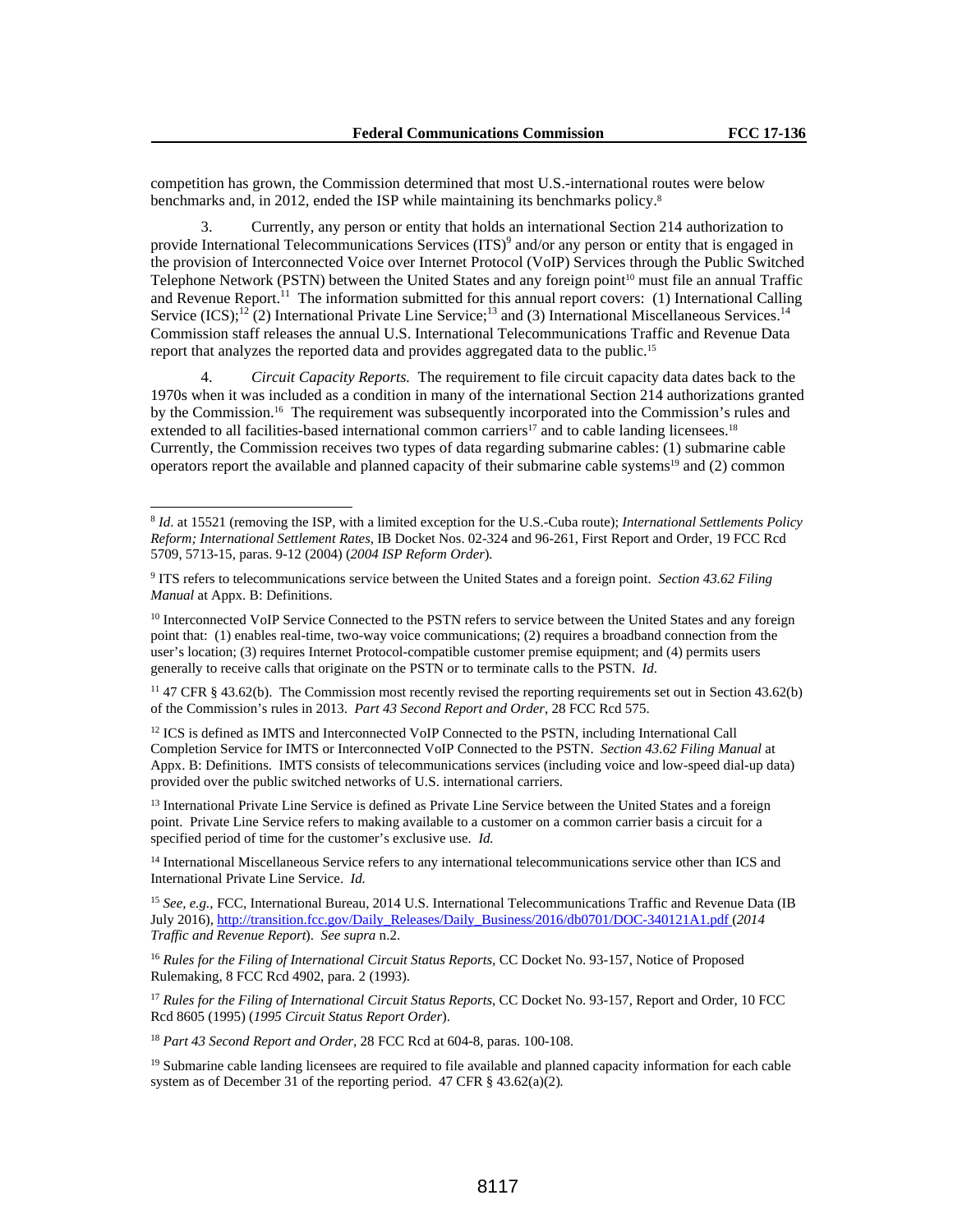carriers and submarine cable licensees report the capacity that they own or lease on a submarine cable.<sup>20</sup> The Commission also receives world total circuit data for terrestrial and satellite facilities.<sup>21</sup>

The Circuit Capacity Reports filed by reporting entities provide the Commission with data on the U.S.-international transport markets.<sup>22</sup> The data show the level of facilities-based competition for the major U.S.-international routes.<sup>23</sup> The data also provide information on ownership of submarine cable capacity that is used for national security and public safety purposes.24 The Commission also uses the terrestrial and satellite circuit data and the submarine cable capacity data to administer the annual regulatory fees established in Section 9 of the Communications Act of 1934, as amended (the Act).25 Additionally, Commission staff releases the annual U.S. International Circuit Capacity Data report that analyzes the reported data and provides aggregated data to the public.<sup>26</sup>

6. *Biennial Review.* On November 3, 2016, the Commission released a Public Notice seeking comment on the 2016 biennial review of its telecommunications regulations pursuant to Section 11 of the Act.<sup>27</sup> Several parties recommend that the Commission further streamline or eliminate the Section 43.62 reporting requirements, and no party wrote in support of retaining these requirements.<sup>28</sup>

<sup>22</sup> *Reporting Requirements for U.S. Providers of International Telecommunications Services; Amendment of Part 43 of the Commission's Rules*, IB Docket No. 04-112, First Report and Order and Further Notice of Proposed Rulemaking*,* 26 FCC Rcd 7274, 7292-93, para. 49 (2011) (*Part 43 First Report and Order/FNPRM*).

 $23$  For instance, the Commission has used the data in analyzing proposed transactions in the U.S.-international services markets, particularly with respect to whether a transaction would affect facilities-based competition on any particular U.S.-international route(s). *See, e.g., Applications of Cable & Wireless Communications Plc and Columbus New Cayman Limited for Transfer of Control of Cable Landing Licenses and Section 214 Authorizations,* Memorandum Opinion and Order, 30 FCC Rcd 12730 (IB 2015).

<sup>24</sup> *Section 43.62 NPRM*, 32 FCC Rcd at 2608, para. 7.

l

25 47 U.S.C. § 159; *Assessment and Collection of Regulatory Fees for Fiscal Year 2017*, MD Docket No. 17-134, Report and Order and Further Notice of Proposed Rulemaking, 32 FCC Rcd 7057 (2017) (*FY 2017 Reg Fee Report and Order/FNPRM*).

<sup>26</sup> *See*, *e.g.*, *2015 U.S. International Circuit Capacity Data report*.

<sup>27</sup> *Commission Seeks Public Comment in 2016 Biennial Review of Telecommunications Regulations*, IB Docket No. 16-131 *et al*., Public Notice, 31 FCC Rcd 12166 (2016) (*Biennial Review Public Notice*). Section 11 directs the Commission to repeal or modify any regulations that it finds are no longer in the public interest. 47 U.S.C. § 161. As stated in the *Section 43.62 NPRM*, this proceeding is limited to addressing those issues raised in comments filed in the Biennial Review proceeding regarding the Part 43 rules, and does not otherwise impact the International Bureau's review of comments filed in response to the *Biennial Review Public Notice. Section 43.62 NPRM*, 32 FCC Rcd at 2609, para. 9 & n.20.

28 USTelecom Comments, IB Docket No. 16-131; CTIA Comments, IB Docket No. 16-131; T-Mobile USA, Inc. (T-Mobile) Reply, IB Docket No. 16-131; AT&T Services Inc. Reply (AT&T), IB Docket No. 16-131.

 $20$  Any U.S. international common carrier or cable landing licensee that owned or leased capacity on a submarine cable between the United States and any foreign point on December 31 of the reporting period is required to file capacity amounts for the following categories: (1) owned capacity; (2) net indefeasible rights-of-use (IRUs); (3) net inter-carrier leaseholds (ICLs); (4) net capacity held (i.e., the total of categories (1) through (3); (5) activated capacity; and (6) non-activated capacity. *Part 43 Second Report and Order,* 28 FCC Rcd at 608, para. 108 and Appx. D at 660-62.

<sup>&</sup>lt;sup>21</sup> Each facilities-based common carrier is required to file a report showing its active common carrier terrestrial or satellite circuits between the United States and any foreign point as of December 31 of the preceding calendar year. The terrestrial and satellite circuits are reported in world-total counts of 64 kilobits per second (kbps) circuit units. In addition, non-common carrier satellite operators are required to report a world-total count of circuits used by themselves or their affiliates, or sold or leased to any customer as of December 31 of the reporting period, other than to an international common carrier authorized by the Commission to provide U.S. international common carrier services. *See Section 43.62 Filing Manual* at 26, para. 135*.*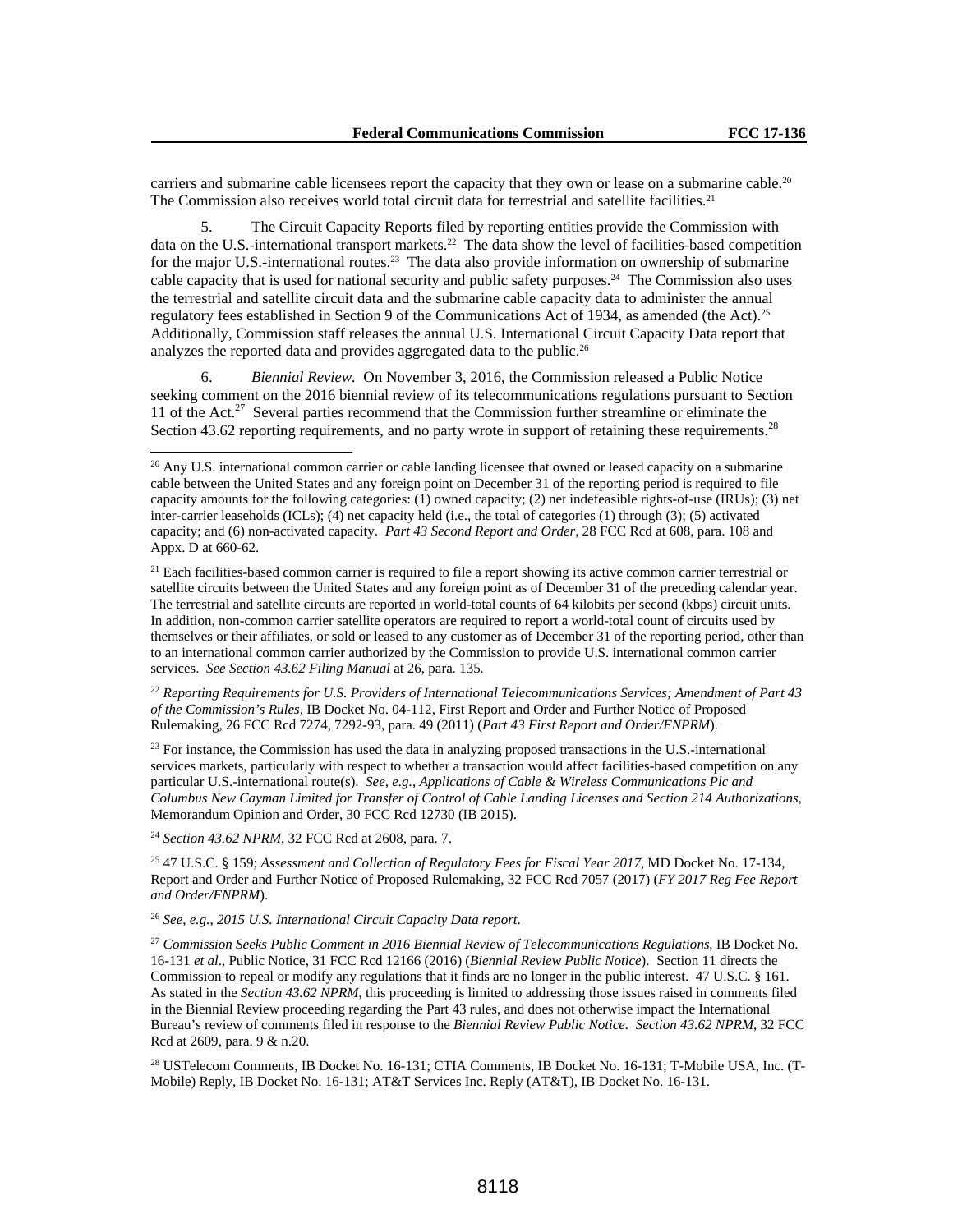Commenters argue that the reporting requirements were not needed in the current competitive international market, including with the availability of VoIP services.29 Commenters also urge that the reporting imposes unnecessary costs and burdens, and that there are more efficient ways of collecting this data, such as by "requiring the provision of route-specific international traffic information only when any issues requiring such detailed information may occur."30

7. *Section 43.62 NPRM.* In response to the 2016 *Biennial Review Public Notice* and the comments received, the Commission adopted the *Section 43.62 NPRM* on March 23, 2017 initiating this proceeding and seeking comment on proposals to eliminate the Traffic and Revenue Reports altogether, and retain but further streamline the Circuit Capacity Reports filed by providers.31 The Commission also sought comment on the estimates of time and cost of preparing the reports.<sup>32</sup> Twelve parties filed comments and four parties filed reply comments.<sup>33</sup> Additionally, on May 1, 2017, to prevent the providers of international telecommunications services from incurring potentially unnecessary expenses, the International Bureau granted a temporary waiver of the July 31, 2017 Traffic and Revenue reporting requirement until 60 days after release of a Commission Order regarding the reporting requirements.34

## **III. DISCUSSION**

## **A. Traffic and Revenue Reports**

8. After reviewing the record and based on our understanding of the competitive nature of the international services sector, we conclude that the filing by providers of the annual Traffic and Revenue Reports is no longer necessary, as the costs of this data collection now exceed the benefits of the information. As advocated by parties in this proceeding, we will rely on targeted data collections when necessary in combination with third party commercial data sources to achieve our statutory obligations, including the ability to enforce our benchmarks policy or address any other anticompetitive concerns that may arise on U.S.-international routes, in a way that will impose fewer costs on both international service providers and the Commission. To minimize the burdens with this approach, we will require each service provider to complete a one-time filing, to be updated as appropriate, listing the routes on which it has direct termination arrangements with a carrier in the foreign destination.

9. In the *Section 43.62 NPRM*, the Commission proposed to eliminate the requirement on providers to file annual Traffic and Revenue Reports, based on estimates that the costs of this data collection now exceed the benefits of the information.35 The *Section 43.62 NPRM* provided an estimate of the costs associated with the Traffic and Revenue Reports data collection, but also sought comment from industry on the actual time spent to produce the data and the complexity in providing the data to the Commission.36 The Commission also sought comment on what effect elimination of this reporting requirement would have on U.S. consumers and U.S. carriers, and whether there may be less burdensome

<sup>30</sup> *Id.*

 $\overline{a}$ 

<sup>36</sup> *Id.* at 2611, para. 16.

<sup>29</sup> *Section 43.62 NPRM*, 32 FCC Rcd at 2609-10, paras. 10-12.

<sup>31</sup> *Id.* at 2606, 2610, paras. 1, 15.

<sup>32</sup> *Id.* at 2611, 2613, paras. 16, 22.

<sup>&</sup>lt;sup>33</sup> The list of commenters and reply commenters is in Appendix A.

<sup>34</sup> *Section 43.62 Reporting Requirements for U.S. Providers of International Services*; *2016 Biennial Review of Telecommunications Regulations*, IB Docket Nos. 17-55 and 16-131, Order, 32 FCC Rcd 3765 (IB 2017) (*T&R Waiver Order*).

<sup>35</sup> *Section 43.62 NPRM*, 32 FCC Rcd at 2610, para. 15.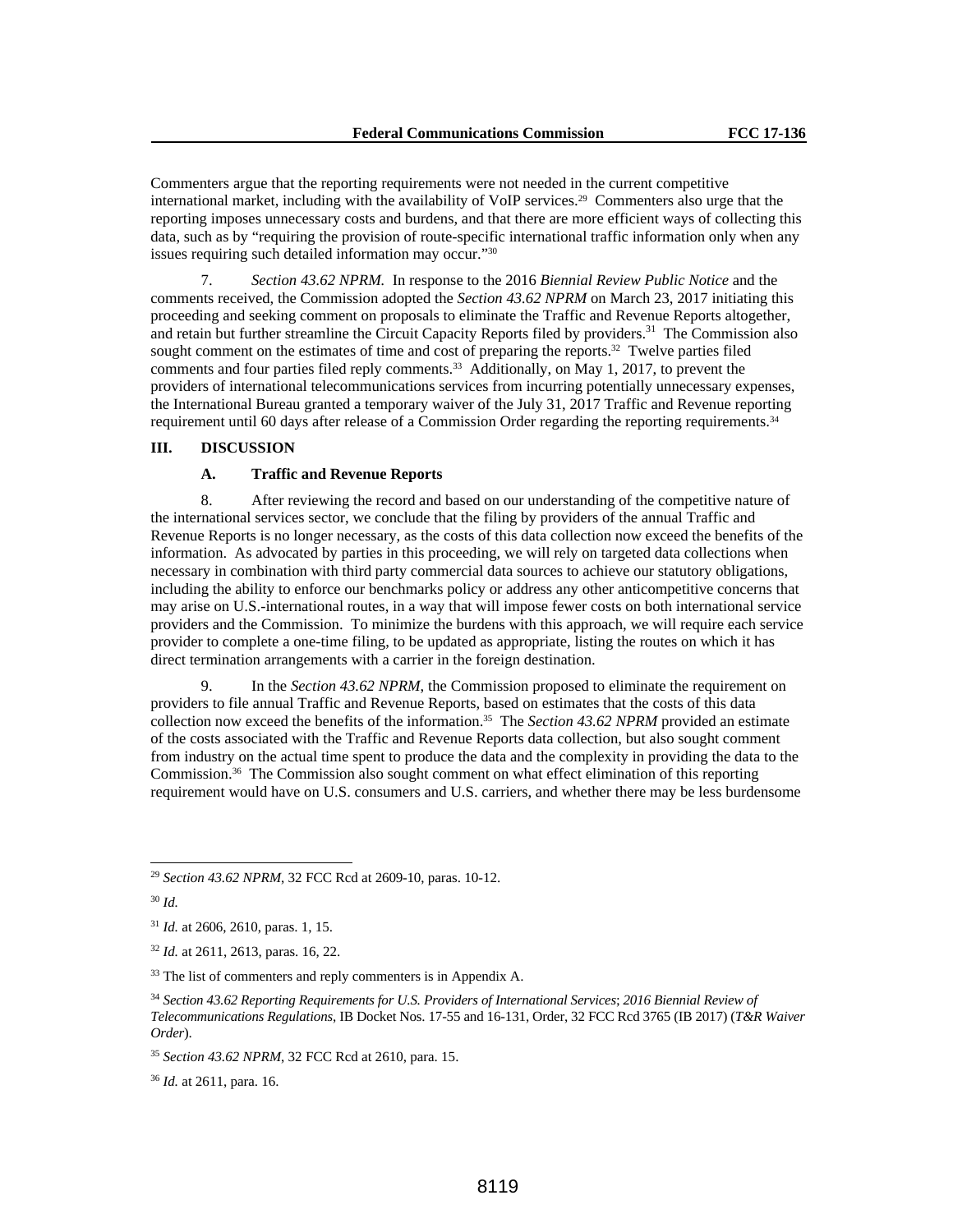ways for the Commission to obtain data in order to fulfill its statutory obligations and protect U.S. consumers and carriers.37

10. All of the commenters in the proceeding support the elimination of the Traffic and Revenue Reports filed by providers.38 Commenters maintain that the reports are complex, costly, and take significant time to produce.<sup>39</sup> Verizon and AT&T argue that the Commission underestimated the burdens associated with preparing and filing the reports.<sup>40</sup> For example, AT&T asserts that its "preparation of the Traffic and Revenue Report and performance of associated tasks require approximately four times the 203 hours the Commission has estimated for this work."41 Several commenters contend that there are additional costs and burdens associated with the information collection not reflected in the Commission's initial estimates because they must gather data from various independent systems and consolidate that data to prepare the reports.42

11. Based on our review of the record in this proceeding, we agree with the commenters that there are significant costs to prepare and file the Traffic and Revenue Reports. We conduct our costbenefit analysis here using a "breakeven analysis," in which we determine how large the benefits would need to be to exceed the estimated costs.<sup>43</sup> Based on that review, we conclude that the annual social benefits attributable to the Traffic and Revenue Reports no longer exceed their estimated social cost.<sup>44</sup>

12. In 2016, 1,957 entities filed information regarding their 2015 international traffic and revenue.<sup>45</sup> Based on the Commission's previous estimates<sup>46</sup> and on the record before us, our best estimate

l

39 AT&T Comments at 3; CTIA Comments at 2; Inmarsat Comments at 2; SD Comments at 1; T-Mobile Comments at 6; USTelecom Comments at 2; Verizon Comments at 2; VON Coalition Comments at 3; TC America Reply Comments at 3.

40 Verizon claims that it required three times the FCC estimate, at 600 hours. Verizon Comments at 2-3. Iridium states that the registration form took four times the Commission's estimate, at 4 hours. Iridium Comments at 2. *See also* AT&T Comments at 3; U.S. Telecom Reply at 5-6. Sprint, on the other hand, asserts that the Commission's estimate was not unreasonable. Sprint Comments at 2.

<sup>41</sup> AT&T reports that the total hours required for facilities-based filing for itself and several other AT&T affiliates required approximately four times the FCC estimate, at 790 hours. AT&T Comments at 3-5.

42 CTIA Comments at 2; Inmarsat Comments at 2; USTelecom Comments at 2-3; T-Mobile Comments at 6.

43 Numerous sources address the structure and techniques for conducting cost-benefit analyses. *See*, *e.g.*, Richard O. Zerbe, Jr. and Dwight D. Dively, Benefit-Cost Analysis in Theory and Practice (1994); W, Kip Viscusi, John M. Vernon, and Joseph E. Harrington, Economics of Regulation and Antitrust, 4th ed. (2005); Clifford Winston, *Economic Deregulation: Days of Reckoning for Microeconomists*, 31 J. Econ. Literature 1263, 1270 (1993); Office of Management and Budget, Office of the President, OMB Circular A-4,

https://www.whitehouse.gov/omb/circulars\_a004\_a-4 (Sept. 17, 2003). We need not address these standards in any more detail to reach decisions in this proceeding.

<sup>44</sup> The social benefit is the total benefit to society from providing the reports, and the social cost is the total cost to society of producing them, including the private costs to industry and the Commission of collecting the data and producing a report.

<sup>37</sup> *Id.* at 2610, para. 15.

<sup>38</sup> AT&T Comments at 1 ("AT&T therefore strongly supports this proposal to remove the annual international Traffic and Revenue report."); CTIA Comments at 1 ("CTIA commends the Commission for proposing to eliminate the international traffic and revenue reports, as CTIA and other suggested in response to the 2016 Biennial Review Public Notice."); ICIO Comments at 1; Inmarsat Comments at 1; Iridium Comments at 1; SD Comments at 1; Sprint Comments at 1; T-Mobile Comments at 3; TNZI USA Comments at 2; USTelecom Comments at 2; Verizon Comments at 1; VON Coalition at 1.

<sup>45</sup> Of the 1,957 entities, 1,801 filed a registration form without any data because they either did not have any international revenues in 2015 or had less than \$5 million in ICS resale revenue. Seventy five filed data for route- (continued….)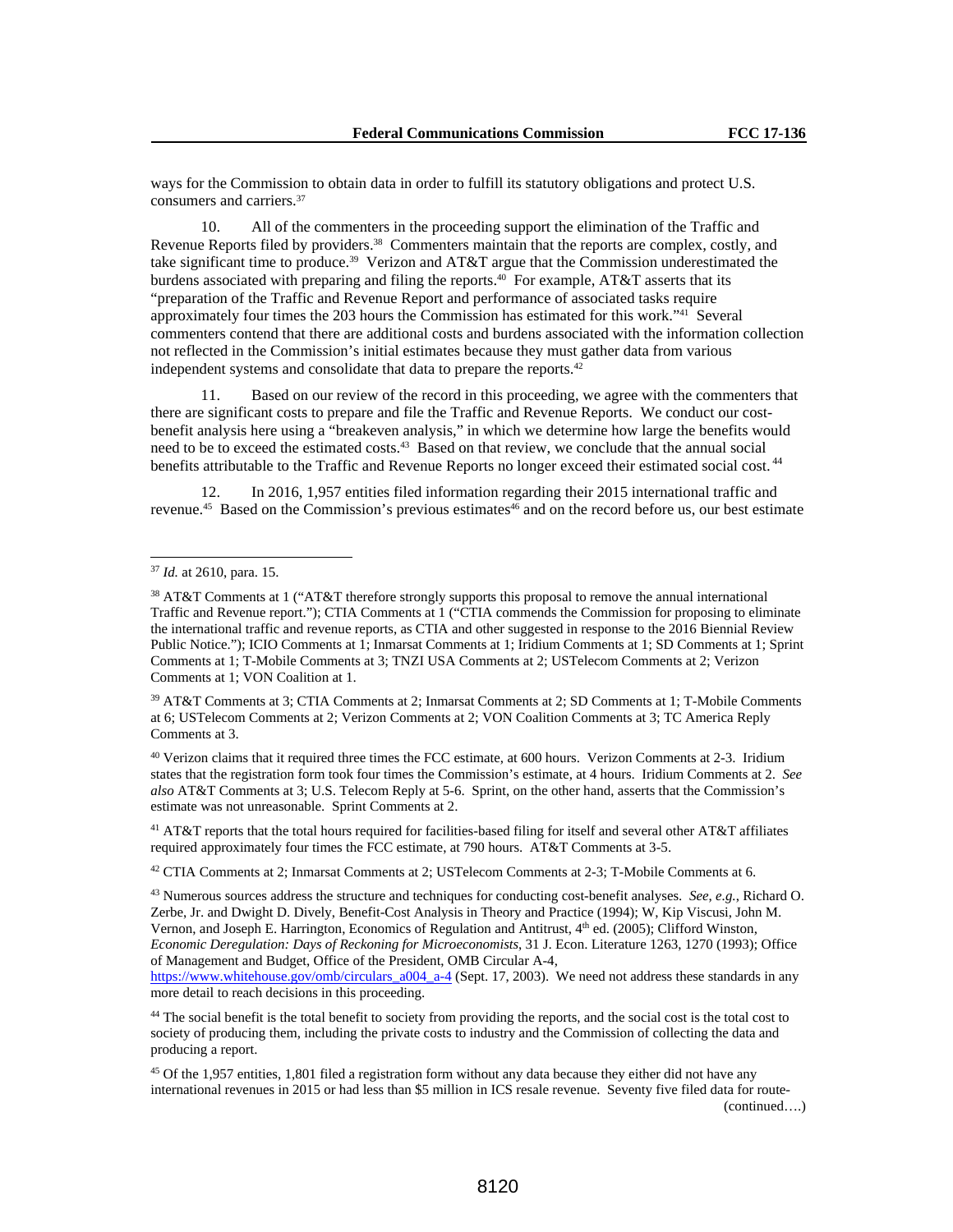of the industry-wide cost of collecting and filing the traffic and revenue data in 2016 ranges from \$604,415 to \$1,203,160.47 In addition, the cost to the Commission to review the submitted data and publish the U.S. International Telecommunications Traffic and Revenue Data report in 2015, the last year the Commission released a public report, was approximately \$112,076.48 Thus, we estimate the overall annual cost of collecting and publishing the Traffic and Revenue Reports to be in the range of \$716,491 to \$1,315,236.

13. We also find, given the increasing level of competition on most U.S-international routes, that the benefits of the reports have so diminished that they no longer outweigh those costs. As T-Mobile notes, "[t]he Commission first started collecting international traffic and revenue data in 1941 – over 75 years ago – when the market for international communications service was entirely different."49 When the requirement for carriers to file Traffic and Revenue Reports was established, there was little competition in the international telecommunications markets and the reports were an important tool for the Commission to monitor the markets. The data from the reports were instrumental in developing Commission policies and actions that protect U.S. carriers and consumers from anticompetitive conduct and high settlement rates, including the development of the benchmarks policy.

14. Circumstances have changed substantially over the years, however. As the Commission discussed in the *Section 43.62 NPRM*, since the implementation of the World Trade Organization (WTO) Basic Telecom Agreement 20 years ago<sup>50</sup> and the establishment of the Commission's benchmarks

(Continued from previous page)

specific ICS facilities-based services and facilities-based International Private Line Services. Eighty one filed only the world ICS resale data, resale private line services, and/or International Miscellaneous Services.

<sup>46</sup> We use an estimate of the average burden for the filing entities. For example, the burden estimate should be higher than the actual burden for entities with facilities-based service on a few routes and lower than the burden on entities with worldwide facilities-based services, such as AT&T and Verizon. In 2014, the Commission estimated that on average filers spend one hour preparing and filing the registration form; two hours preparing and filing world total ICS resale data; 150 hours preparing and submitting route-by-route data for facilities-based ICS and or international private lines; and 50 hours preparing and filing revised data. The Commission estimated the hourly cost at \$35 per hour. *See* OMB Control Number 3060-1156, ICR Ref. No. 201501-3060-002, FCC Supporting Statement at 11-13 (2014) (2014 Supporting Statement),

https://www.reginfo.gov/public/do/PRAViewDocument?ref\_nbr=201501-3060-002.

 $47$  In estimating the costs, we use a range of hours to account for the differences between entities serving a few routes and those with worldwide service. Based on the very general evidence in the record, we choose 406 hours as the upper limit of the range to approximately reflect the potentially higher number of hours that a few large carriers, such as AT&T and Verizon, reportedly need. We use a range of one to two hours to fill out, verify, and submit the registration form. This approach accounts for Iridium's criticism that filling out a registration form may require examining the firm's data to ensure that it is appropriate, and having an attorney check the form for accuracy. At the low end of our range, the total number of hours to prepare and submit the data for industry is 17,269 hours (1,801 + 243 + 15,225). At the high end of our range, the total number of hours is 34,376 hours (3,602 + 324 + 30,450). Multiplying these figures by the hourly wage of \$35 per hour yields a range of \$604,415 to \$1,203,160 for the total cost to industry of producing the data.

<sup>48</sup> *2014 Traffic and Revenue Report*, https://apps.fcc.gov/edocs\_public/attachmatch/DOC-340121A1.pdf and http://transition.fcc.gov/Daily\_Releases/Daily\_Business/2016/db0701/DOC-340121A2.xlsx. In the *Section 43.62 NPRM*, the Commission estimated that staff would spend 2,218 hours reviewing and publishing the data at a total cost of at least \$112,076. *Section 43.62 NPRM*, 32 FCC Rcd at 2610-11, para. 16.

49 T-Mobile Comments at 3.

<sup>50</sup> The results of the WTO's basic telecommunications services negotiations are incorporated into the General Agreement on Trade in Services (GATS) by the Fourth Protocol to the GATS. *See* World Trade Organization, Fourth Protocol to the General Agreement on Trade in Services, 36 I.L.M. 366 (1997) (Apr. 30, 1996), https://www.wto.org/english/tratop\_e/serv\_e/4prote\_e.htm. The Commission refers to these results, as well as the basic obligations contained in the GATS, as the "WTO Basic Telecom Agreement." *See also Rules and Policies on Foreign Participation in the U.S. Telecommunications Market: Market Entry and Regulation of Foreign-Affiliated*  (continued….)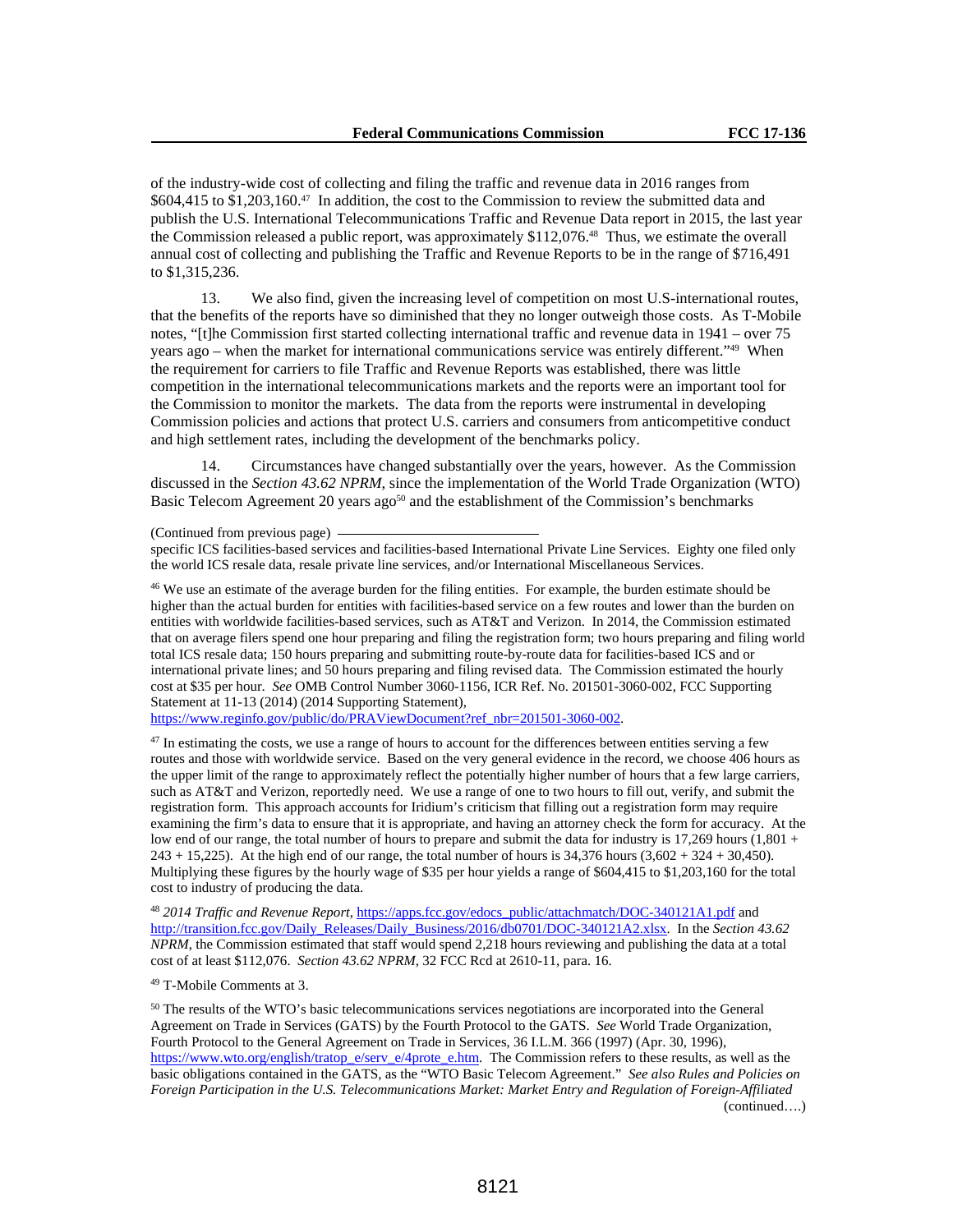policy,51 the international telecommunications sector has become much more competitive on both the U.S. and foreign ends.52 The Commission explained that "[t]his is due to relaxed government regulations, entry by new carriers, entry by existing incumbents into other countries' markets, technological developments that have enhanced ease of entry, and, perhaps most significantly for the future, the development of VoIP-based alternatives to traditional international switched services, such as Skype, FaceTime, Viber, or WhatsApp."53

15. For the sector as a whole, U.S.-international average settlement rates and average ICS revenue per minute have dropped dramatically. As illustrated in Figure 1 below, average settlement rates paid out by U.S. carriers have decreased from \$0.18 per minute in 2000 to \$0.03 per minute in 2014, an 83 percent drop.<sup>54</sup> Another indicator that competition has driven down rates is that settlement rates to most foreign points are well below the benchmark rate established for that country, with the majority of minutes of calling on highly competitive routes with low settlement rates.<sup>55</sup> Seventy-five percent of routes were below benchmark in 2014, a rise from three percent in 1997, and these constituted 98.7 percent of total minutes of international ICS calling from the United States.56 In 2014, 75 percent of all minutes were on routes that had settlement rates below \$0.02.57 Average facilities-based ICS revenue per minute, which is a general measure of international calling prices, has decreased from \$0.47 per minute in 2000 to \$0.04 per minute in 2014, indicating a drop of 91 percent in the price to consumers for international calling.58

(Continued from previous page)

<sup>52</sup> *Section 43.62 NPRM*, 32 FCC Rcd at 2611, para. 17.

<sup>53</sup> *Id.* at 2612, para. 19.

<sup>54</sup> *2014 Traffic and Revenue Report* at Tbls. 5 and 6.

<sup>55</sup> Seventy five percent of all minutes were on routes that had settlement rates below \$0.02. Seventy five percent of routes were below benchmark in 2014, a rise from three percent in 1997, and these constituted 98.7 percent of total minutes of international ICS calling from the United States.

<sup>56</sup> Total settlement payments above each country's benchmark rate (counting only payments for that portion of the settlement rate above the benchmark, if any) were \$211 million. *Id*. The highest benchmark of \$0.23 per minute was applied to new countries and routes for purposes of this analysis. The benchmarks do not necessarily reflect the current cost of termination, and individual routes may have lower or higher costs of termination. The cost of termination has fallen significantly since 1997, and thus the benchmark rates for many routes are probably higher than the actual cost of termination of international ICS calls.

57 While only 30 percent of routes were below the settlement rate of \$0.05 per minute in 2014, these constituted 88 percent of the total minutes.

<sup>58</sup> *2014 Traffic and Revenue Report* at Tbl. 6.

*Entities*, IB Docket Nos. 97-142 and 95-22, Report and Order and Order on Reconsideration, 12 FCC Rcd 23891 (1997) (*Foreign Participation Order*), Order on Reconsideration, 15 FCC Rcd 18158 (2000).

<sup>51</sup> *Benchmarks Order,* 12 FCC Rcd 19806.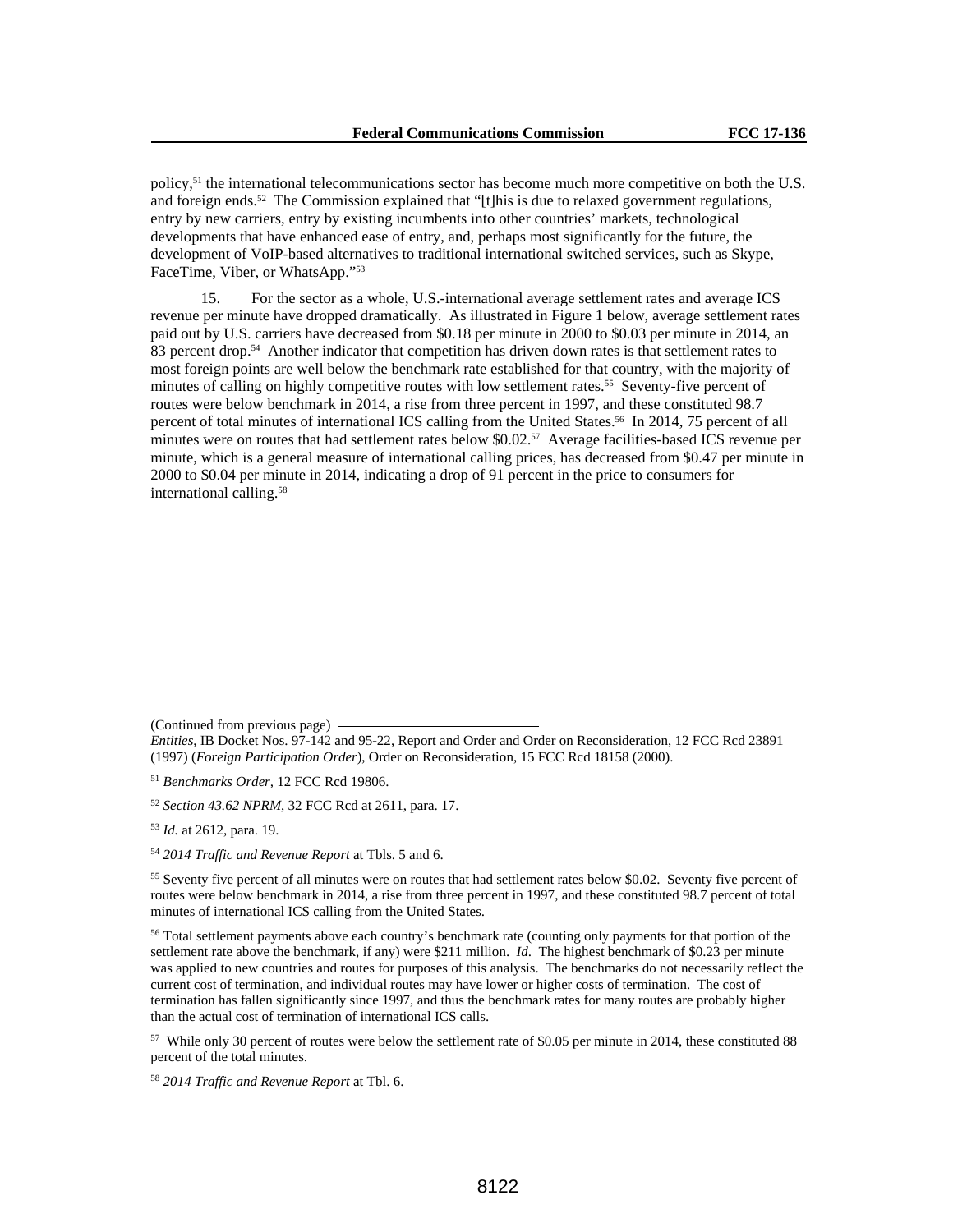

16. The Traffic and Revenue Reports are also no longer comprehensive, given the nature of the international telecommunications sector today. As CTIA notes, the data collection "likely understates the competitiveness of the marketplace given other providers, such as non-interconnected VoIP, that are not subject to the reporting requirement."59 Consequently, the data reveal only a portion of the overall picture of international communications, a portion that is likely to grow smaller over time as more consumers use non-interconnected VoIP and other alternative technologies that are not included as part of the traffic settled with foreign carriers and therefore are not included in the Traffic and Revenue Reports. We note that the Commission can use commercially available data to obtain a more complete picture of the international communications marketplace, including non-interconnected VoIP.<sup>60</sup> For these reasons and in light of the alternatives available when and where issues may arise, we conclude that the Traffic and Revenue Reports are no longer beneficial or necessary, and we eliminate this annual filing requirement from our rules.

17. We recognize, however, that a number of routes are still not competitive and have not seen the reduction in settlement rates or calling rates that come from competition.<sup>61</sup> As the Commission

<sup>59</sup> CTIA Comments at 3.

<sup>60</sup> For example, an enterprise license for TeleGeography Report and Database is approximately \$25,000. TeleGeography, http://www2.telegeography.com/telegeography-report-and-database. As opposed to our analysis of the social benefits of Circuit Capacity Reports as a public good, we find such benefits associated with the Traffic and Revenue Reports to be relatively minimal.

<sup>&</sup>lt;sup>61</sup> Consistent with economic theory and Commission precedent, we treat each international route as a separate market. *See Part 43 First Report and Order/FNPRM* at 7287-88, para. 32.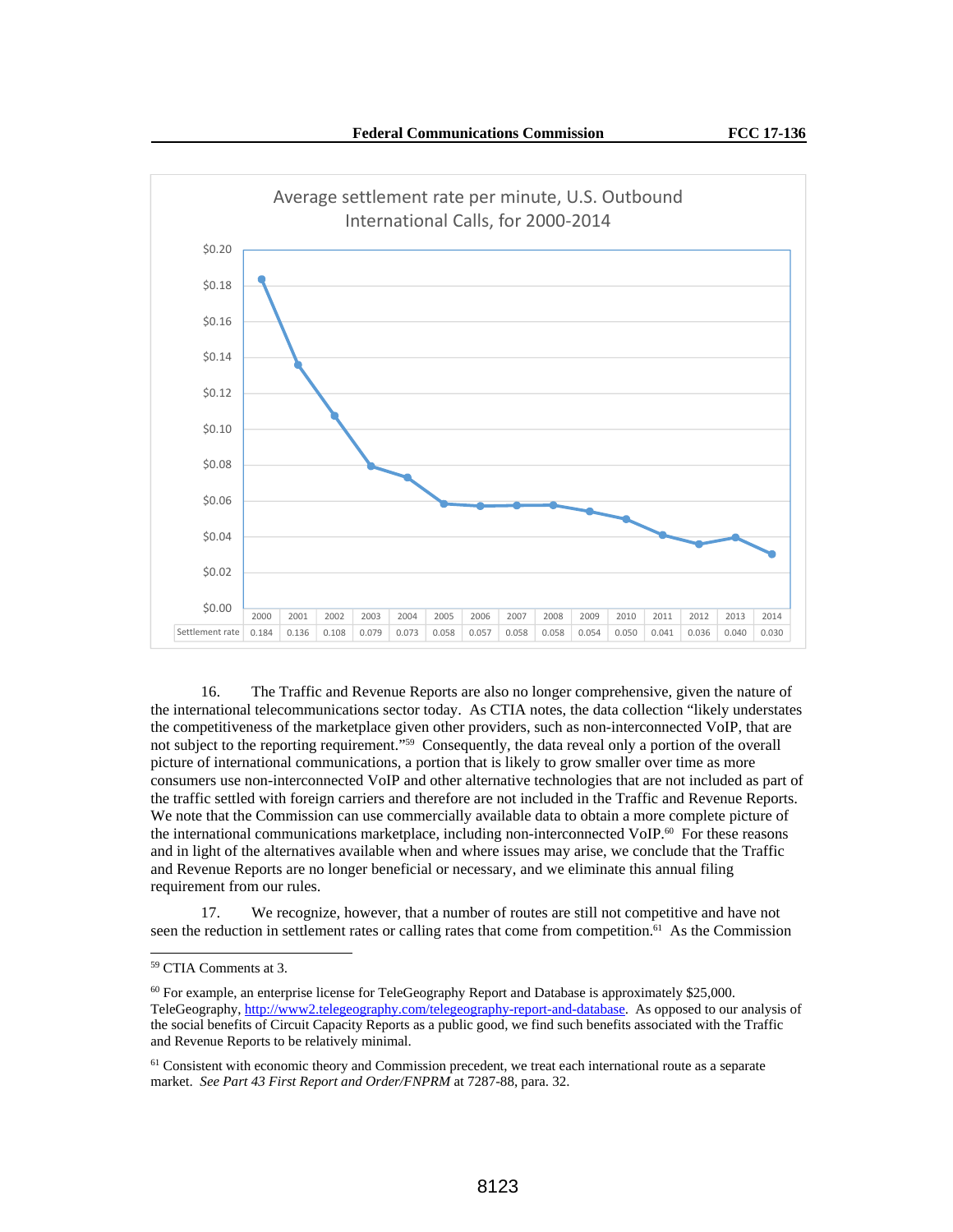noted in the *Section 43.62 NPRM*, 48 routes have settlement rates above their respective benchmark rates.62 These routes account for only about one percent of the total minutes terminated on fixed networks, but represent almost 21 percent of the total fixed U.S. settlement payouts worldwide.63 In the future, should any issue arise, such as potential anticompetitive conduct on these or other routes, the Commission has broad authority to investigate such issues.<sup>64</sup>

18. The Commission has an established process for identifying and addressing issues of alleged anticompetitive conduct on U.S.-international routes, including the increase of settlement rates above the appropriate benchmark rate for the route.<sup>65</sup> That process provides an opportunity for U.S. carriers to file complaints or petitions, as well as for the Commission to act on its own motion. <sup>66</sup> As part of that process, the Commission has used the annual traffic and revenue data, requested data from carriers, and sought public comment on allegations of anticompetitive conduct. In the *Section 43.62 NPRM*, the Commission specifically sought comment on how to obtain data and information to address instances of anticompetitive conduct on a U.S.-international route that adversely affect U.S. consumers or U.S. carriers if the annual traffic and revenue reports are eliminated.<sup>67</sup>

19. Commenters suggest that use of targeted data requests is a better method of obtaining data than maintaining the Traffic and Revenue Reports.<sup>68</sup> For example, T-Mobile asserts that "[i]n rare event that a complaint is filed, any necessary information about the specific route may be gathered at that time."69 To enable the Commission to identify which service providers operate on which international routes, the International Cable and Infrastructure Operators (ICIO)<sup>70</sup> support a requirement obligating carriers to identify the services they provide and the routes they service as an alternative to the annual Traffic and Revenue Reports requirement.<sup>71</sup> Similarly, AT&T notes that it would not object to providing the Commission, on a confidential basis, a list of routes on which it has termination arrangements with a carrier in the destination foreign country.<sup>72</sup> Commenters contend that industry data can also be obtained

<sup>63</sup> *Id.* 

 $\overline{a}$ 

<sup>64</sup> *See, e.g., 2004 ISP Reform Order,* 19 FCC Rcd at 5729-34, paras. 41-52; *Benchmarks Order*, 12 FCC Rcd at 19893-96, paras. 185-190. *See also Petition for Protection from Anticompetitive Behavior and Stop Settlement Payment Order on the U.S.-Pakistan Route*, IB Docket No. 12-324, Memorandum Opinion and Order, 28 FCC Rcd 2127 (IB 2013) (*2013 Pakistan Order*); *Petition for Protection from Anticompetitive Behavior and Stop Settlement Payment Order on the U.S.-Pakistan Route*, IB Docket No. 12-324, Memorandum Opinion and Order, 31 FCC Rcd 1175 (IB 2016) (*2016 Pakistan Order*).

 $<sup>65</sup>$  For example, on the U.S.-Fiji route (2013 to present), U.S.-Pakistan route (2013-2016), and U.S.-Tonga route</sup> (2009 to present). *See 2013 Pakistan Order,* 28 FCC Rcd 2127; *2016 Pakistan Order,* 31 FCC Rcd 1175; *Petition for Enforcement of International Settlements Benchmark Rates on the U.S.-Fiji Route*, IB Docket No. 13-175, Memorandum Opinion and Order, 29 FCC Rcd 2210 (IB 2014) (*2014 Fiji Order*); *Petition of AT&T Inc. for Settlements Stop Payment Order on the U.S.-Tonga Route*, IB Docket No. 09-10, Order and Request for Further Comment, 24 FCC Rcd 8006 (IB 2009) (*2009 Tonga Order*); *Petition of AT&T Inc. for Settlements Stop Payment Order on the U.S.-Tonga Route*, IB Docket No. 09-10, Second Order and Request for Further Comment, 24 FCC Rcd 13769 (IB 2009).

<sup>66</sup> *See 2012 ISP Reform Order,* 27 FCC Rcd at 15537-40, paras. 37-49.

<sup>67</sup> *Section 43.62 NPRM*, 32 FCC Rcd at 2612, para. 20.

68 Verizon Comments at 4-5; ICIO Comments at 19.

69 T -Mobile Comments at 5.

70 ICIO members identified in its comments are The North American Submarine Cable Association, DOCOMO Pacific, Inc., Globe Telecom, Inc. GTI Corporation, and Level 3 Communications, LLC. ICIO Comments at 1-5.

71 ICIO Comments at 20.

72 AT&T Comments at 11.

<sup>62</sup> *Section 43.62 NPRM*, 32 FCC Rcd at 2613, para. 20, n.41.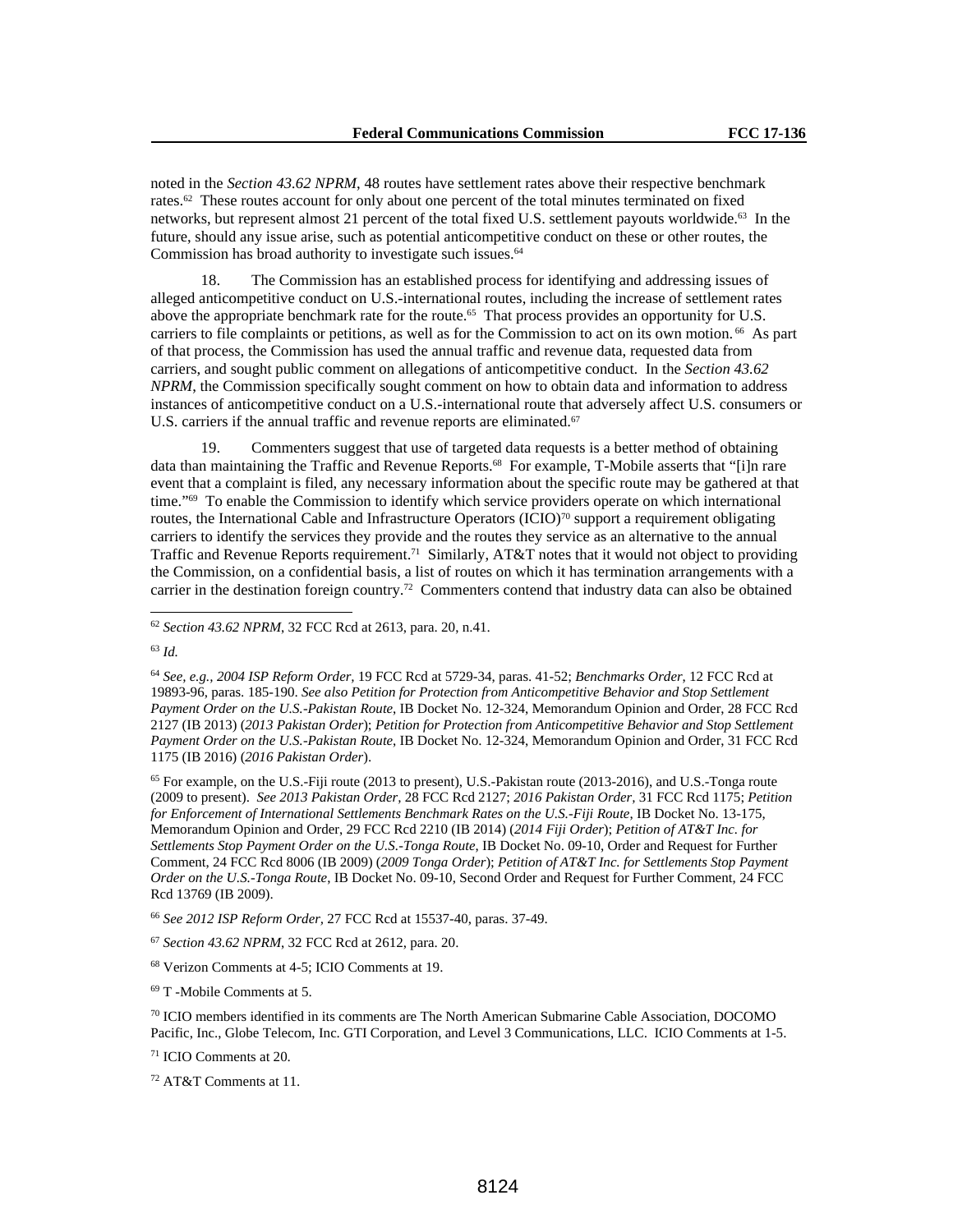through commercial sources.73 For example, USTelecom recommends TeleGeography as it "provides interested parties with international voice traffic data for 72 countries on over 1,000 routes, current retail, wholesale, and interconnection rates, as well as information regarding the impact of consumer VoIP (*i.e*., OTT) services."74

20. We agree with commenters that the Commission can continue to use targeted data requests to international service providers when necessary in combination with data from third party commercial sources,<sup>75</sup> which is a less burdensome but effective way of achieving our statutory objectives.76 Through these means, we should be able to obtain any necessary information for merger review and investigations of possible anticompetitive conduct on U.S-international routes. However, to ensure this targeted data request process is efficient, the Commission must maintain a list of the particular routes that entities serve. This list of routes should be readily available to a service provider as each provider negotiates a contract in the normal course of business. Additionally, we are not aware of this information being otherwise available from third party commercial sources and providing this information will be less burdensome than filing the annual Traffic and Revenue Reports. This list will provide the Commission with information, for example, to identify the service providers from which it may need to seek information on any anticompetitive issue that arises in a particular region or on a particular route. Importantly, this list will also inform the Commission as to which service providers should not be subject to a data request.

21. Consequently, we will require international facilities-based service providers to submit, and maintain, a list of routes on which they have direct termination arrangements with a foreign carrier.<sup>77</sup> We direct the International Bureau to establish for the Commission the specific process for the filing of the lists. Service providers with existing direct termination arrangements must submit their list within thirty (30) days after the International Bureau releases a public notice with the procedures for filing. Thereafter, service providers must update their lists within thirty (30) days after they add a termination arrangement for a new foreign destination or discontinue arrangements with a previously listed destination. A new service provider or one without existing direct termination arrangements must file its list within thirty (30) days of entering into a direct termination arrangements with a foreign carrier.

We will treat the lists as not routinely available for public inspection, as AT&T requests.78 We find that the routine public disclosure of these carrier lists could cause competitive harm

 $73$  ICIO notes that "there is a wide variety of sources – for example, TeleGeography, Fierce Telecom, Telecomramblings and Telecompaper (to name just a few) that make accurate and current industry information readily available." ICIO Comments at 19. USTelecom Comments at 10-11; Verizon Comments at 3-4.

<sup>74</sup> USTelecom Comments at 11.

<sup>&</sup>lt;sup>75</sup> USTelecom argues that "the outdated information available in the Commission's Traffic and Revenue report pales in comparison to the various private sources of such information available to both industry and the Commission. These various sources can – and do – provide the Commission an industry with much more comprehensive and timely information." USTelecom Comments at 10-11.

<sup>76</sup> *Section 43.62 NPRM* at 19 ("Moreover, we can and do request traffic and revenue information from carriers when a carrier complains of anticompetitive conduct by a foreign carrier or government on a specific route."). Verizon asserts that if "in the course of review the Commission requires specific data for a particular investigation, it has mechanisms by which it can request data maintained in the ordinary course." Verizon Comments at 4. BT notes that "information can be provided instead on an as-needed and more targeted basis that will adequately address the Commission's need for this information." BT Reply Comments at 1-2.

 $77$  Routes on which the U.S. carrier has no arrangement with a carrier in the destination market and instead provides service to that market through arrangements with third party carriers in intermediate countries would not be included on the list.

<sup>78</sup> AT&T Comments at 11; Letter from James J.R. Talbot, Assistant Vice President-Senior Legal Counsel, AT&T Services, Inc., to Marlene Dortch, Secretary, FCC (Oct. 17, 2017) (*AT&T Oct. 17 Ex Parte Letter)*.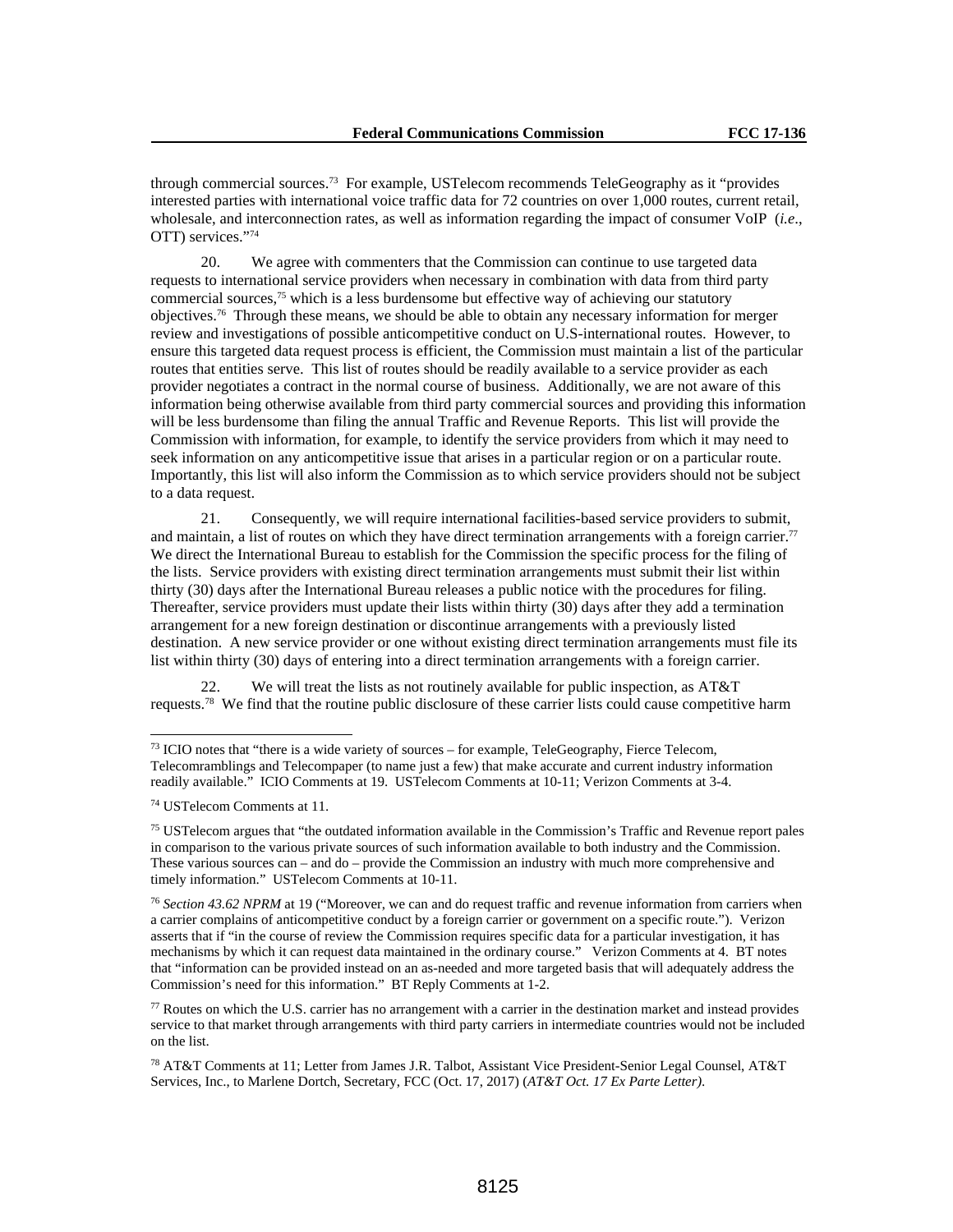to carriers and may contravene established Commission policy. In a recent *ex parte* filing, AT&T states that it "treats information concerning the U.S. international routes that are served through direct and indirect termination arrangements as confidential information that is not customarily disclosed to the public."79 AT&T contends that public disclosure of this information would allow the identification of the specific routes served by each U.S. carrier via indirect termination arrangements, which would not support longstanding Commission policy fostering the least cost routing of U.S. international traffic to reduce high foreign termination rates."80 We agree and conclude, consistent with a Commission decision in 2013, that we should not routinely make publicly available route-specific data, as it could enable foreign carriers "to track and restrict hubbed traffic" and "doing so might frustrate U.S. policy in favor of least cost routing and lower consumer rates."81 Although in the past, the Commission has issued Orders that included data from the Traffic and Revenue Reports regarding which U.S. carriers offered facilitiesbased service on a particular international route, those Orders did not disclose whether the particular carrier's facilities-based service was provided on a direct or indirect basis.<sup>82</sup> Nor are we aware of information regarding indirect routing being publicly available through other sources. We adopt a new provision in Section 0.457(d) of our rules to include the lists and updates of U.S.-international routes for which a carrier has an arrangement with a foreign carrier for direct termination in the foreign destination as records not routinely available for public inspection.<sup>83</sup>

23. Based on the record and considering changing market conditions, we find that the Traffic and Revenue Reports are no longer necessary. We anticipate that, in combination with access to commercially available international telecommunications market data, the use of targeted information requests will allow the Commission to continue to fulfill its statutory obligations and protect U.S. interests. Such information requests will be targeted for specific situations,<sup>84</sup> and could include any information previously reported for the Traffic and Revenue Report – e.g., minutes completed on foreign networks; settlement payouts for call completion on foreign networks; foreign-billed minutes; and, foreign-billed settlement receipts. If a service provider requests confidential treatment of its response, such a request should be made in accordance with Section 0.459 of the Commission's rules.<sup>85</sup>

 $\overline{a}$ 

<sup>81</sup> *Part 43 Second Report and Order,* 28 FCC Rcd at 611, para 115.

<sup>82</sup> *See*, *e.g.*, *2013 Pakistan Order*, 28 FCC Rcd at 2128, n.5 ("the following carriers serve the U.S.-Pakistan route: AT&T, MCI, Sprint, Bharti Airtel, France Telecom, iBasis/KPN, IDT Corp., New Century, Pacifica Telecom/ITE, Primus Telecomm, Reach Services, Reliance Communications, Telecom Colombia USA, Telecom Italia Sparkle, Telecom New Zealand, Telstra, and Telia Sonera."); *2009 Tonga Order*, 24 FCC Rcd at 8009, n.29 ("The Bureau sent information requests to carriers that, according to the most recent information filed with the Commission, serve the U.S.-Tonga route other than the petitioner, AT&T. Those carriers were: MCI International, Sprint Nextel Corporation, Bharti Airtel Limited, France Telecom Long Distance USA, LLC, IDT Corporation, IT&E Overseas, Inc., KDDI America, Inc., KPN International Network Services, Inc., New Century InfoComm Tech Co. Ltd., Primus Telecommunications, Inc., REACH Services (USA) Inc., Telecom New Zealand, USA, Inc., and TeliaSonera AB. The information request asked for information concerning: whether the carrier provides facilitiesbased service on the route; whether the carrier had direct circuits to Tonga; whether any direct circuits on the route were disrupted; and whether the carrier provided service on the route through alternative operating arrangements."); *2014 Fiji Order*, 29 FCC Rcd at 2213, n.21.

<sup>83</sup> *See* Appx. B. This approach will allow the Commission to send letters of inquiry in a docket or proceeding to investigate a potential anticompetitive issue on a particular U.S.-international route.

84 In individual cases where merger review analysis and monitoring and enforcement of our benchmarks require data, we can obtain those data from targeted data requests to the parties and other industry stakeholders. In addition, the traffic and revenue data are no longer necessary because the Commission can rely on commercial data sources and targeted data requests for any internal data analysis that it needs to perform.

85 47 CFR § 0.459.

<sup>79</sup> *AT&T Oct. 17 Ex Parte Letter* at 1.

<sup>80</sup> *Id.* at 1.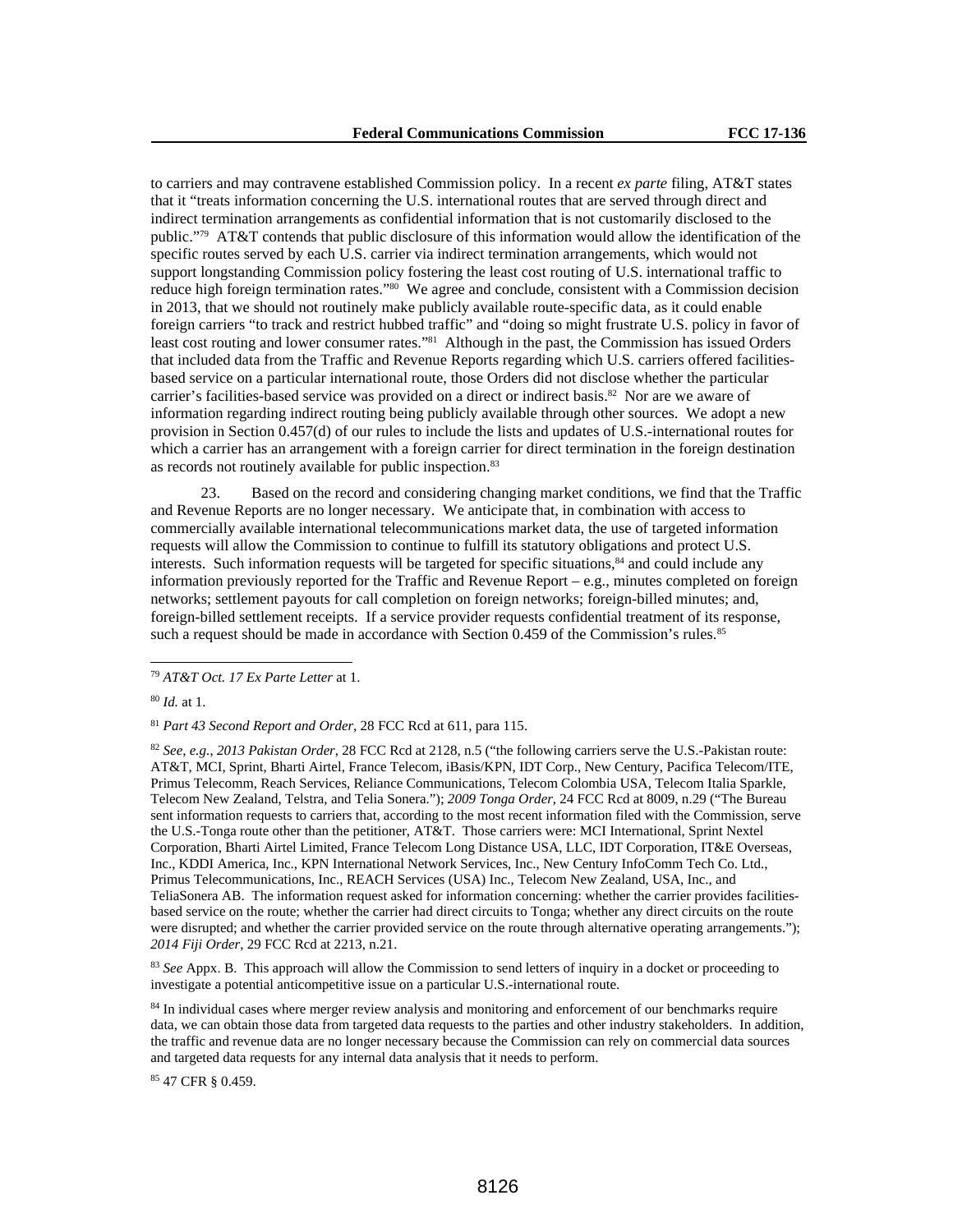## **B. Circuit Capacity Reports**

24. Based on the record in this proceeding, we find it is in the public interest to retain the circuit capacity data collection with some modifications to streamline and reduce the burdens on providers.86 We conclude that the identified social benefits of the Circuit Capacity Reports filed by providers significantly exceed the estimated social cost of producing these reports. $87$  The data from the Circuit Capacity Reports are necessary for the Commission to fulfill its statutory obligations and will continue to play a vital public interest role for other federal agencies. As explained below, we find that we are able to streamline this information collection, and we will no longer require carriers to file world total circuit data for terrestrial and satellite facilities.

25. In the *Section 43.62 NPRM*, the Commission asserted that retaining the Circuit Capacity Reports might be warranted because the benefits appear to exceed the costs of collecting this data.88 The Commission noted that the reports retain significant value and are used for analysis of the international transport market, for national security purposes, and to assess regulatory fees on international bearer circuits.89 The *Section 43.62 NPRM* sought comment on whether "there are ways we could streamline or modify this data collection while continuing to meet our statutory obligations."90 For instance, the *Section 43.62 NPRM* noted that the circuit capacity data are used to assess regulatory fees but asked parties to comment on whether filers could submit the data relevant to fees as part of the fee submission process rather than through their Circuit Capacity Reports.<sup>91</sup>

26. Those commenters that address the Circuit Capacity Reports all request that the reports be eliminated, arguing that the burdens outweigh the benefits.<sup>92</sup> For instance, USTelecom urges the Commission to go beyond mere streamlining and eliminate the reports because "[l]ike the Traffic and Revenue Report, the Circuit Capacity Reports are a vestige of a bygone era, are equally burdensome to carriers, and of limited value to both the Commission and industry."93 The Department of Homeland Security (DHS), on the other hand, finds this information to be critical to its national and homeland security functions.<sup>94</sup> Certain parties also disagree with our estimates of the costs associated with Circuit Capacity Reports. AT&T estimates that preparing the reports requires more than nine times the 13 hours

<sup>86</sup> We delete Section 43.62, which contains both annual Traffic and Revenue Reports and the Circuit Capacity Reports, and place the revised Circuit Capacity Reports in Section 43.82. *See* Appx. B.

<sup>&</sup>lt;sup>87</sup> The social benefit is the total benefit to society from providing the reports, and the social cost is the total cost to society of producing them, including the private costs to industry and the Commission of collecting the data and producing a report.

<sup>88</sup> *Section 43.62 NPRM*, 32 FCC Rcd at 2613, para. 21.

<sup>89</sup> *Id.* at 2613, para. 23.

<sup>90</sup> *Id.* at 2606, 2613, paras. 1, 21.

<sup>91</sup> *Id.* at 2614, para. 24.

 $92$  AT&T Comment at 2 ("The international Circuit Capacity Report is also burdensome and appears to provide little useful information to serve the purposes identified in the Notice that cannot be provided more effectively in more targeted and less costly ways."); ICIO Comments at 11; Inmarsat Comments at 4; Sprint Comments at 1; T-Mobile Comments at 3, n.8; Verizon Comments at 5; VON Comments at 4; TC Reply Comments at 1; SES Reply Comments at 1.

<sup>93</sup> USTelecom Comments at 11.

<sup>94</sup> Letter from Emily Early, Director (Acting), DHS NPPD Strategy, Policy, and Plans, Office of Cyber and Infrastructure Analysis, National Protection and Program Directorate, DHS, to Marlene Dortch, Secretary, FCC (Sept. 21, 2017) (*DHS Sept. 21 Ex Parte Letter)*.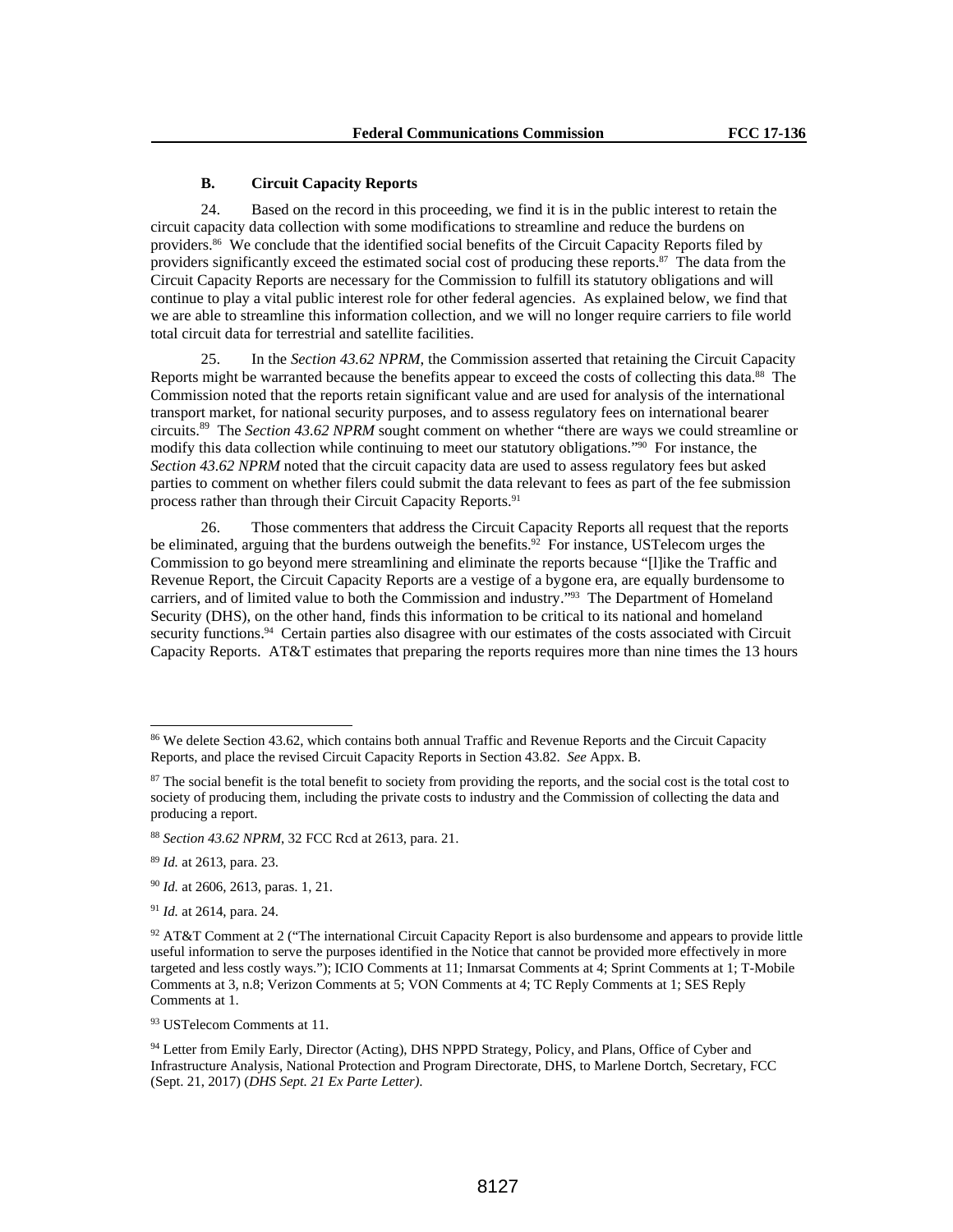estimated by the Commission,<sup>95</sup> while Verizon claims that the Commission's estimate is understated by nearly a factor of ten.96

27. As we did with the Traffic and Revenue Reports, we conduct our cost-benefit analysis of the Circuit Capacity Reports using a "breakeven analysis." Based on that review, we conclude that the social value of the social benefits of the Circuit Capacity Reports filed by providers exceeds the estimated social cost of producing the reports. The *Section 43.62 NPRM* estimated that industry as a whole spent 906 hours preparing and submitting the 2015 Circuit Capacity Reports.<sup>97</sup> We find, however, that we can streamline the circuit capacity data collection, which will decrease the cost to both industry and the Commission without jeopardizing our ability to fulfill our statutory mandates.<sup>98</sup> We will eliminate the requirement to report terrestrial and satellite circuits which will reduce burdens on industry without impairing the Commission's ability to fulfill its statutory duties. We also find that going forward the International Bureau can cease preparing and releasing public reports analyzing the data provided in the Circuit Capacity Reports, but should continue to maintain the data and publicly release aggregated data on a timely basis. Based on the record, we estimate that with these changes the annual economic cost for filing entities to compile and submit circuit capacity data to the Commission would be between \$30,065 and \$37,605,99 and in the *Section 43.62 NPRM* we estimated the annual economic cost to the Commission for reviewing the data and producing the public report is approximately \$22,000, which will decrease going forward because we will no longer publish an annual public report.100 Thus, the total annual economic cost of the reporting requirement, including the overestimate for producing the annual report using Commission resources of \$22,280 per year and the resources expended by the filing entities valued at \$37,305 per year, equals no more than \$59,885.

28. We find that the benefits to the Commission in collecting this data justify the estimated costs of the collection. The Commission currently uses the circuit capacity data for such purposes as analyzing international transport markets in merger reviews.<sup>101</sup> More importantly, these data are essential for our national security and public safety responsibilities in regulating communications, an important

 $\overline{a}$ 

<sup>98</sup> *See* 47 U.S.C. §§ 35, 151, 310(d); *see also* para. 28 *infra.*

99 The *Section 43.62 NPRM* estimated that, in total, the industry spent 906 hours preparing and submitting circuit capacity data for the *2015 U.S. International Circuit Capacity Data report*. *See Section 43.62 NPRM*, 32 FCC Rcd at 2613, para. 22. This includes 30 hours for preparing and filing world total terrestrial and/or satellite circuits, a requirement which the Commission has eliminated in this Report and Order, and 17 hours for preparing and filing the registration form by 17 filing entities that only submitted reports for the terrestrial and/or satellite circuits, a requirement which the Commission has similarly eliminated. Subtracting 47 hours—the amount of time by which the reporting burden is reduced under the Commission's revised rules—from the estimated total of 906 hours yields a revised total of 859 hours. We use this as the lower range for total annual variable cost. Adjusting these figures upward to account for AT&T's and Verizon's reported burdens and adding the results to the estimated total of 859 hours yields a revised industry total of 1,074.4 hours annually for the upper end of the range. The estimated total variable cost per year for filing entities is derived by multiplying the total hours by \$35 per hour, the estimated inhouse hourly wage for filing entities cited in the Commission's supporting statement on Part 43.62 annual reporting requirements. 2014 Supporting Statement at 12. This calculation produces a range of annual total variable cost for all entities filing circuit capacity data with the Commission from \$30,065 to \$37,605.

<sup>100</sup> The *Section 43.62 NPRM* estimates that Commission staff spends 372 hours annually reviewing and publishing the annual circuit capacity report for a total variable cost of \$22,280. *Section 43.62 NPRM*, 32 FCC Rcd at 2613, para. 22.

101 The Commission focuses on submarine cable facilities when analyzing the international transport market. *See Part 43 Second Report and Order*, 28 FCC Rcd at 602-03, paras. 93-94.

<sup>95</sup> AT&T claims that its burden is approximately 120 hours. AT&T Comments at 6.

<sup>96</sup> Verizon claims that the Commission's estimate is understated by nearly a factor of ten, implying a burden of approximately 140 hours. Verizon Comments at 5.

<sup>97</sup> *Section 43.62 NPRM*, 32 FCC Rcd at 2613, para. 22.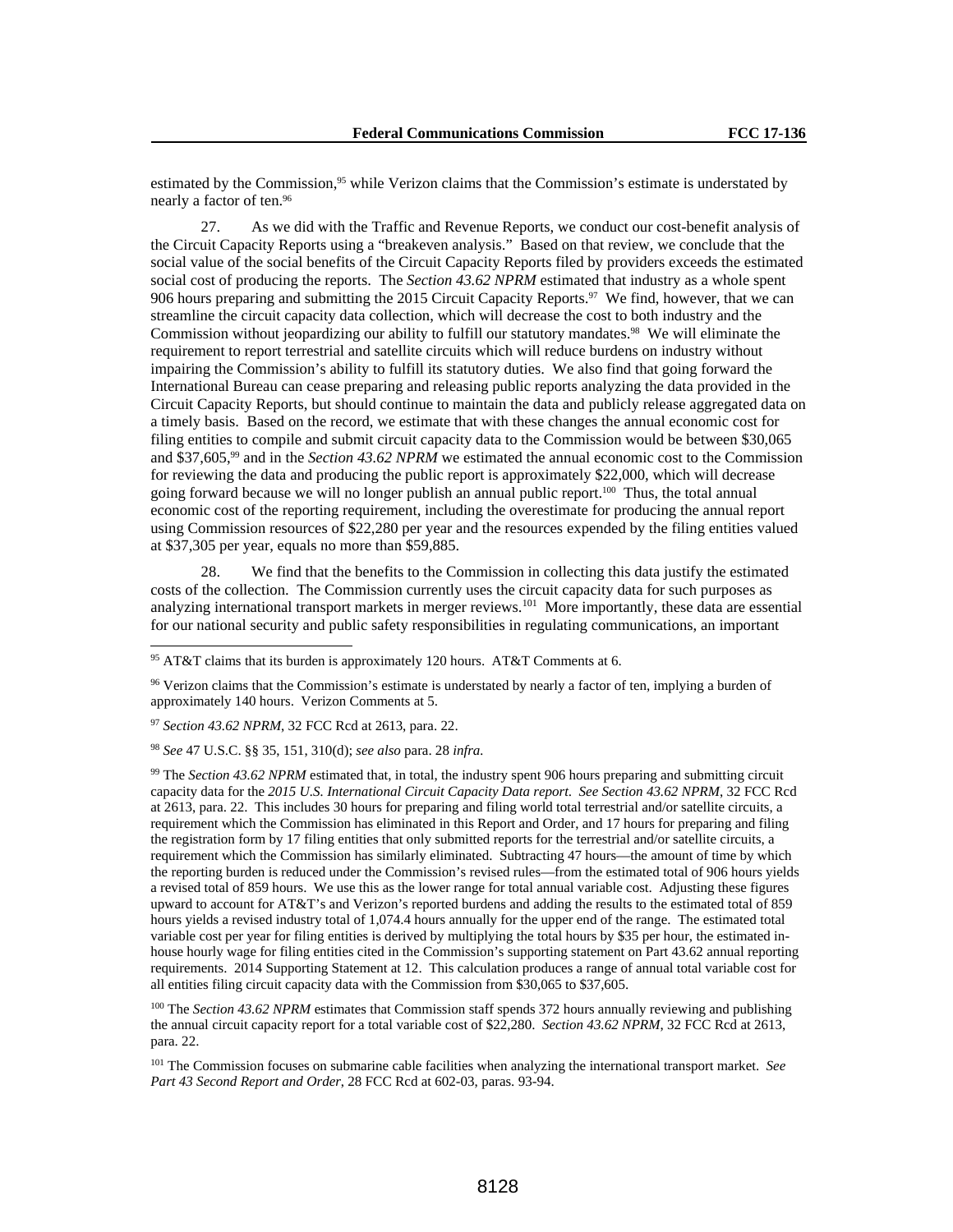linchpin of the Commission's statutory authority.<sup>102</sup> A number of commenters questioned the usefulness of this information for national security purposes, arguing that the Commission and the national security agencies already know the owners, capacity, and locations of the submarine cables through the licensing process and that by the time the public reports are released the data are no longer useful.103 However, submarine cables are critical infrastructure and the circuit capacity data are important for the Commission's contributions to the national security and defense of the United States. More than 95 percent of all U.S.-international voice, data, and Internet traffic is carried over submarine cables, including civilian and military U.S. Government traffic.<sup>104</sup> Submarine cables are used for critical government and business operations, communications, financial transactions, logistics, and transportation.105 Threats to submarine cables include deliberate attacks, accidents and natural disasters.106 To maintain the integrity of this critical part of our communications infrastructure, information about capacity holdings, which are not static but change over time, is central to fulfilling the Commission's responsibilities. We use the data, for example, to have a complete understanding of the ownership and use of submarine cable capacity and to assist in the protection, restoration, and resiliency of the infrastructure during national security or public safety emergencies, such as hurricanes. DHS also finds this information to be critical to its national and homeland security functions.<sup>107</sup> It states that this information, when combined with other data sources, is used to protect and preserve national security and for its emergency response purposes.108 Although the Commission obtains the ownership and location of individual cables through the licensing process, distribution of a cable's capacity among providers is not required to be reported under our current submarine cable licensing rules and is provided only annually through the Circuit Capacity Reports. Further, the Commission's licensing rules do not require an applicant to include the entities that have acquired capacity on the cable through an Indefeasible Right of Use (IRU) or Inter-Carrier Lease (ICL). While in the past the circuit capacity data often have been dated by the time the Commission's public reports have been released, the Commission has had access to the data when filed and has used those data before the public report is released. In addition, going forward the Commission intends to make the data available to the public on a timelier basis by releasing the aggregate data without any analysis.109 We find that these benefits of the Circuit Capacity Reports, although difficult to monetize, clearly outweigh the minimal costs to industry and the Commission.

<sup>104</sup> *See* Communications, Security, Reliability, and Interoperability Council (CSRIC) IV, Final Report – Protection of Submarine Cables Through Spatial Separation at 1 (2014),

http://transition.fcc.gov/pshs/advisory/csric4/CSRIC\_IV\_WG8\_Report1\_3Dec2014.pdf (CSRIC IV Report).

<sup>106</sup> *Id*. at 2.

 $\overline{a}$ 

<sup>108</sup> *Id.* at 1-2.

<sup>&</sup>lt;sup>102</sup> The Communications Act of 1934 established the Commission "[f]or the purpose of regulating interstate and foreign commerce in communication by wire and radio . . . for the purpose of the national defense . . . " 47 U.S.C. § 151 (charging the Commission with regulating communications by wire and radio for, among other things, the national defense). The Cable Landing License Act of 1921 and Executive Order 10530 also require that we consider national security concerns in our licensing and regulation of cable landing licensees. 47 U.S.C. § 35. Exec. Order No. 10530, 19 Fed. Reg. 2709 (May 10, 1954) (delegating the President's authority to license submarine cables to the Commission). While we coordinate as necessary and appropriate with the relevant Executive Branch agencies and accord deference to their expertise in identifying and interpreting issues of concern related to national security and other issues, we make independent decisions on matters within our responsibilities, which can be based in part on concerns raised by the Executive Branch agencies. *See Foreign Participation Order,* 12 FCC Rcd at 23918-21, paras. 59-66.

<sup>103</sup> ICIO comments at 14; USTelecom Comments at 13-14.

<sup>105</sup> CSRIC IV Report at 1.

<sup>107</sup> *DHS Sept. 21 Ex Parte Letter* at 1.

<sup>&</sup>lt;sup>109</sup> An ancillary benefit of releasing aggregated circuit capacity data (and disaggregated data as appropriate) to the public is the benefit that companies may also rely on the data, at no cost, for example, to advise potential entrants (continued….)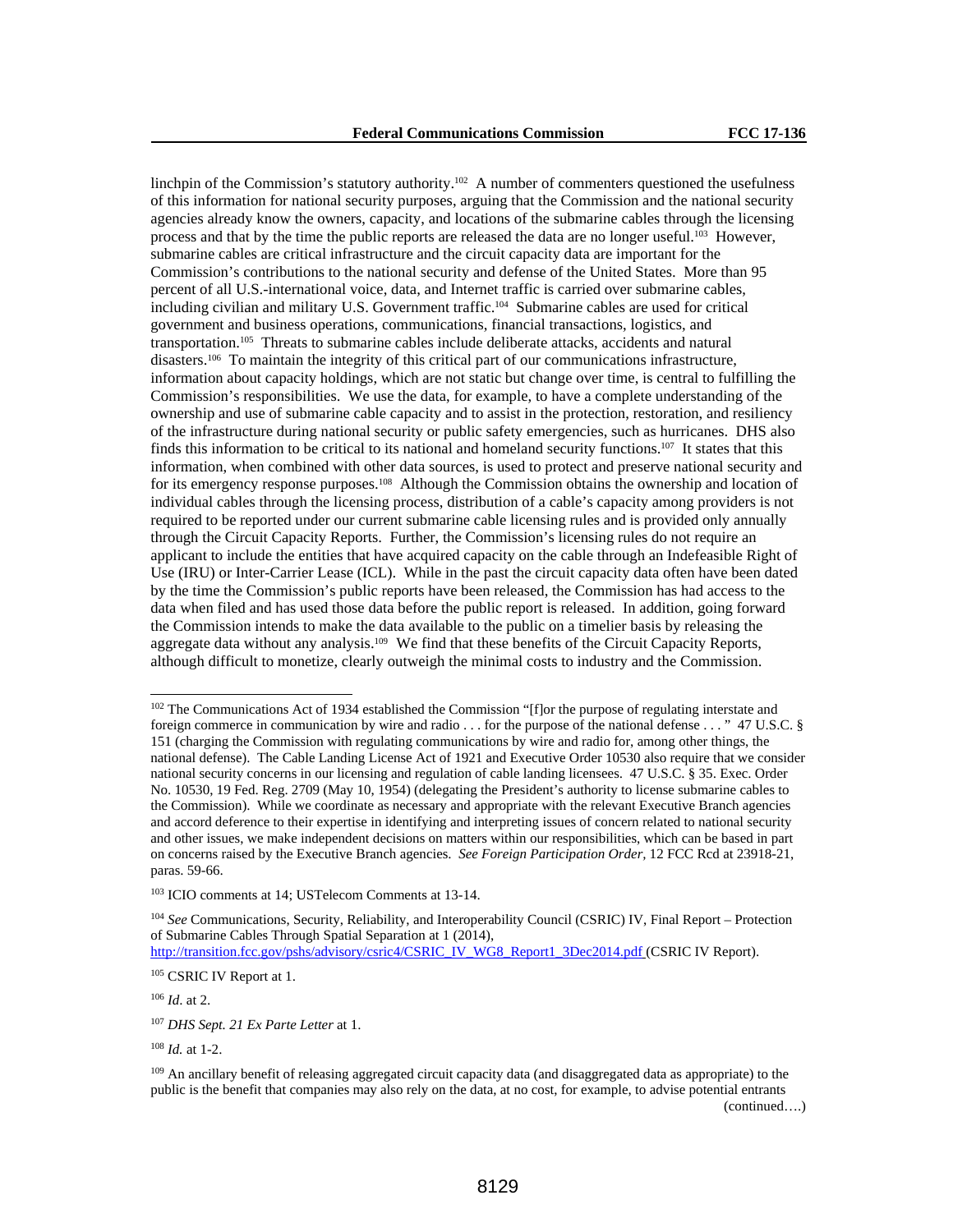29. Based on our review, we find that there are no alternative reliable third party commercial sources for the reported data.<sup>110</sup> Although some sources collect general capacity information from cable owners,<sup>111</sup> neither we nor DHS has found any alternative sources for capacity holder data.<sup>112</sup> For example, TeleGeography's submarine cable reports include capacity information, but the data are not verified by company officials113 and do not include capacity holder data. We find that the social benefits of collecting the data for the Commission's analysis of international transport markets and contributions to the national security, defense, and public safety exceed the costs of producing, collecting, and analyzing the circuit capacity data.114 Accordingly, we retain the collection of these data.

30. We reject arguments that the Commission does not have authority to collect circuit capacity data.<sup>115</sup> The Commission has authority to grant – and condition – authorizations and licenses. Specifically, Section 214 of the Communications Act gives the Commission authority to "attach to the issuance of the certificate such terms and conditions as in its judgment the public convenience and necessity may require."116 The Cable Landing License Act of 1921 and Executive Order 10530 authorize the Commission to condition licenses "upon such terms as are necessary to assure just and reasonable rates and service in the operation and use of the cables so licensed."<sup>117</sup> The requirement for common carriers to file circuit data dates back to the 1970s,<sup>118</sup> and was extended to cable landing licensees in 2013.119

#### (Continued from previous page)

about the likely effects on market concentration and competitive effects if market entry is attempted. In addition, the circuit capacity data support theoretical and empirical research on long-term trends in the international telecommunications industry and help analysts detect structural changes that may foreshadow future regulatory change, including but not limited to specific deregulatory reforms and rule revisions that encourage or protect competition. We anticipate some long-term social benefits from research on industry evolution supported by the availability of the circuit capacity data to telecommunications industry analysts and academic researchers.

110 Although certain cable capacity data may be available through other sources, those sources are not as reliable as information that has been submitted to a federal agency and verified by officials in the company. As for the capacity holder data, there are no other sources for that information. *DHS Sept. 21 Ex Parte Letter* at 2.

<sup>111</sup> The data on submarine cable capacity by region that the Commission collects and makes available provide potential entrants or new investors with an accurate industry overview showing where cable capacity connecting the United States to foreign points is presently deployed. The data provide potential new entrants, investors, and other small business entities with business planning data for assessing potential market demand.

#### <sup>112</sup> *See DHS Sept. 21 Ex Parte Letter* at 2.

113 An officer of the Filing Entity must certify the accuracy and completeness of the Filing Entity's Section 43.62 information. *Section 43.62 Filing Manual* at 7, para. 32.

114 In addition, the Circuit Capacity Reports provide capacity and ownership data useful in the Commission's review of proposed mergers of international submarine cable operators. The data in the Circuit Capacity Reports filed by providers, for example, will facilitate the calculation of potential post-merger market shares that are useful in assessing the possible competitive effects of a merger of submarine cable operators. Additional benefits provided by the Circuit Capacity Reports include the timely sharing of data with other U.S. government entities for public safety and other purposes. The data collected by the Commission that are not business-sensitive will continue to be made publicly available and downloadable to all users at no charge. *See* 47 CFR § 43.62(c)(2).

<sup>115</sup> Letter from Kent Bressie, counsel for the International Carriers and Infrastructure Owners, to Marlene H. Dortch, Secretary, FCC, IB Docket No. 17-55 and 16-131, Attach. at 2 (filed Aug. 31, 2017) (*ICIO Aug. 31 Ex Parte Letter*).

## 116 47 U.S.C. § 214(c).

117 47 U.S.C. § 35. Exec. Order No. 10530, 19 Fed. Reg. 2709.

<sup>118</sup> *1995 Circuit Status Report Order,* 10 FCC Rcd 8605, para. 2 (1995).

<sup>119</sup> In requiring cable landing licensees to file circuit data for submarine cables, the Commission explained in the Part 43 Second Report and Order that:

(continued….)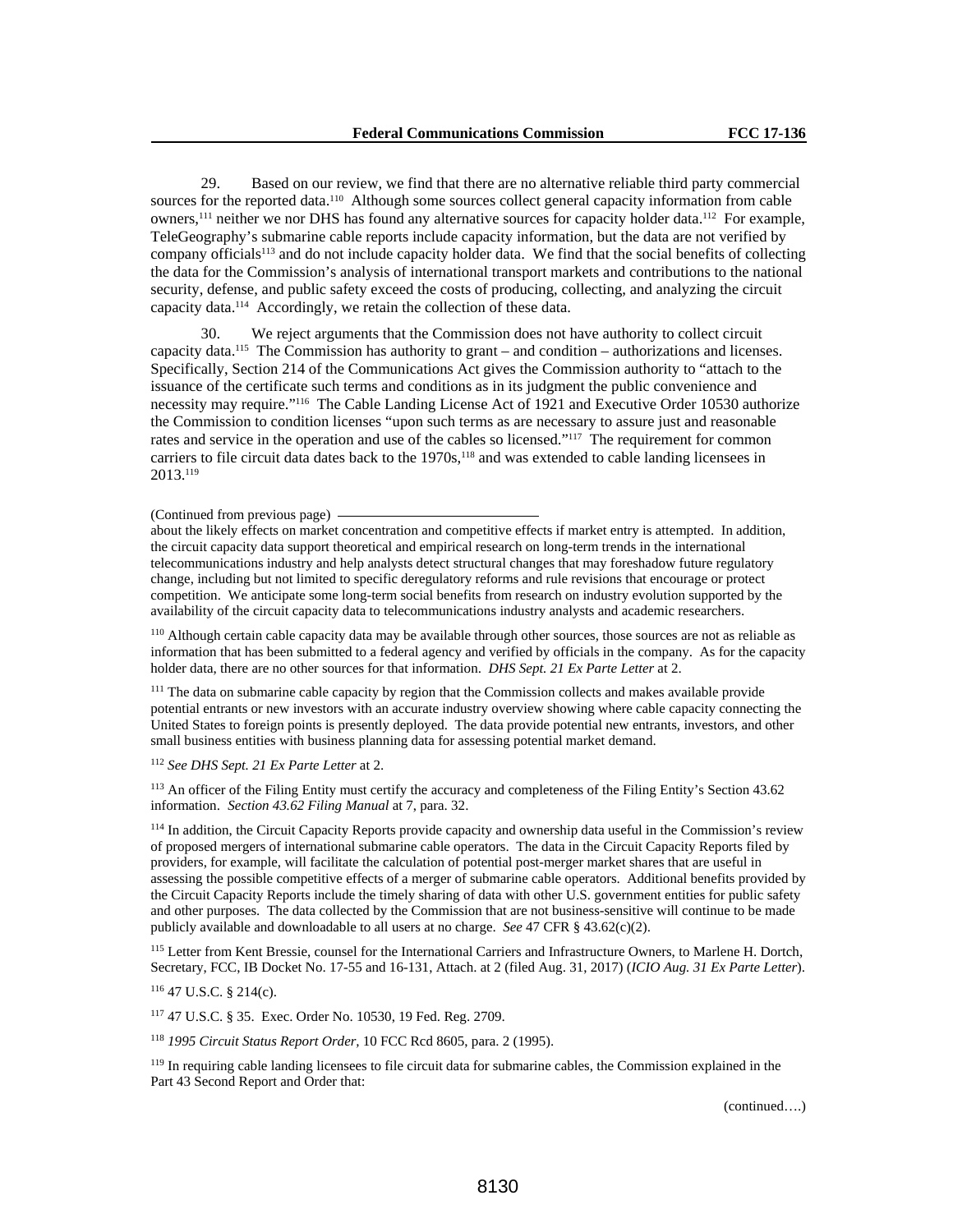31. Although we retain the Circuit Capacity Reports, we find that there are ways in which we can further streamline the data collection to reduce the burdens on industry and the Commission while continuing to collect the data necessary to fulfill our statutory obligations. Commenters argue that we should eliminate the requirement for filing terrestrial and satellite circuit data because the data serve no purpose other than for administering regulatory fees and the requirement is duplicative of data that carriers must file in the Commission's regulatory fee process.<sup>120</sup> We acknowledge that the Commission only uses this circuit data for regulatory fee purposes,<sup>121</sup> and revise our rules to discontinue collecting terrestrial and satellite circuit information in the Circuit Capacity Reports. We note that the Commission has a pending proceeding on the methodology for assessing regulatory fees for terrestrial and satellite international bearer circuits in a more efficient and less burdensome manner.<sup>122</sup>

32. We decline, however, to eliminate the required breakdown of net capacity by cable ownership, as suggested by Verizon.123 Cable landing licensees and common carriers (collectively, capacity holders) are currently required to break down the capacity that they hold on a cable by whether it is held as ownership in the cable, an IRU, or an ICL.<sup>124</sup> This information is not available from other sources. We find that this breakdown of how the capacity is held is necessary for analyses of critical submarine cable infrastructure and decline to make this change.<sup>125</sup> However, we can reduce the burden on the capacity holders, and do so here, by no longer requiring capacity holders to determine whether the entity from which they acquired a lease or to whom they sell a lease is another capacity holder or similar entity.126 Accordingly, we direct the International Bureau to revise the Filing Manual to reflect this change.

#### (Continued from previous page)

We find that we have authority to require the filing of such information from these entities. Our authority to require the filing of international circuit data by common carriers is well established and these carriers currently file circuit data pursuant to section 43.82. We find we also have authority under the Cable Landing License Act as well as the Communications Act to require cable landing licensees that are not common carriers to report their capacity. As discussed in the *Further Notice*, the Commission licenses submarine cables and associated cable landing stations located in the United States pursuant the Cable Landing License Act. The provisions of the Cable Landing License Act do not distinguish between common carriage and non-common carriage of services over licensed cables. As we discussed in the *Further Notice*, the submarine cable capacity data that the Commission will collect will help it to make informed decision as to its policies and procedures developed to implement the requirements of the Cable Landing License Act. This includes, for example, the adequacy of protection for competition and other matters.

*Part 43 Second Report and Order*, 28 FCC Rcd at 606, para 104 (footnotes omitted).)

120 ICIO Comments at 13; Inmarsat Comments at 4-6; USTelecom Comments at 14.

<sup>121</sup> The Commission included that requirement to report terrestrial and satellite circuits solely for purposes of administering regulatory fees. *Part 43 Second Report and Order*, 28 FCC Rcd at 603, paras. 95-106.

<sup>122</sup> *FY 2017 Reg Fee Report and Order/FNPRM*, 32 FCC Rcd at 7074-75, paras. 44-48.

123 Verizon Comments at 8.

<sup>124</sup> *Part 43 Second Report and Order*, 28 FCC Rcd at 604-5, 608, paras. 100, 108. *See also Section 43.62 Filing Manual* at 27-28, para. 138.

<sup>125</sup> *See DHS Sept. 21 Ex Parte Letter*.

<sup>126</sup> Currently each capacity holder nets out IRUs and ICLs sold to U.S. cable landing licensees and U.S. common carriers, which file their own reports, but does not net out capacity sold to other capacity holders, which requires it to determine whether the entity to which it sold capacity is required to file its own capacity holders report. *Section 43.62 Filing Manual* at 27, para. 138.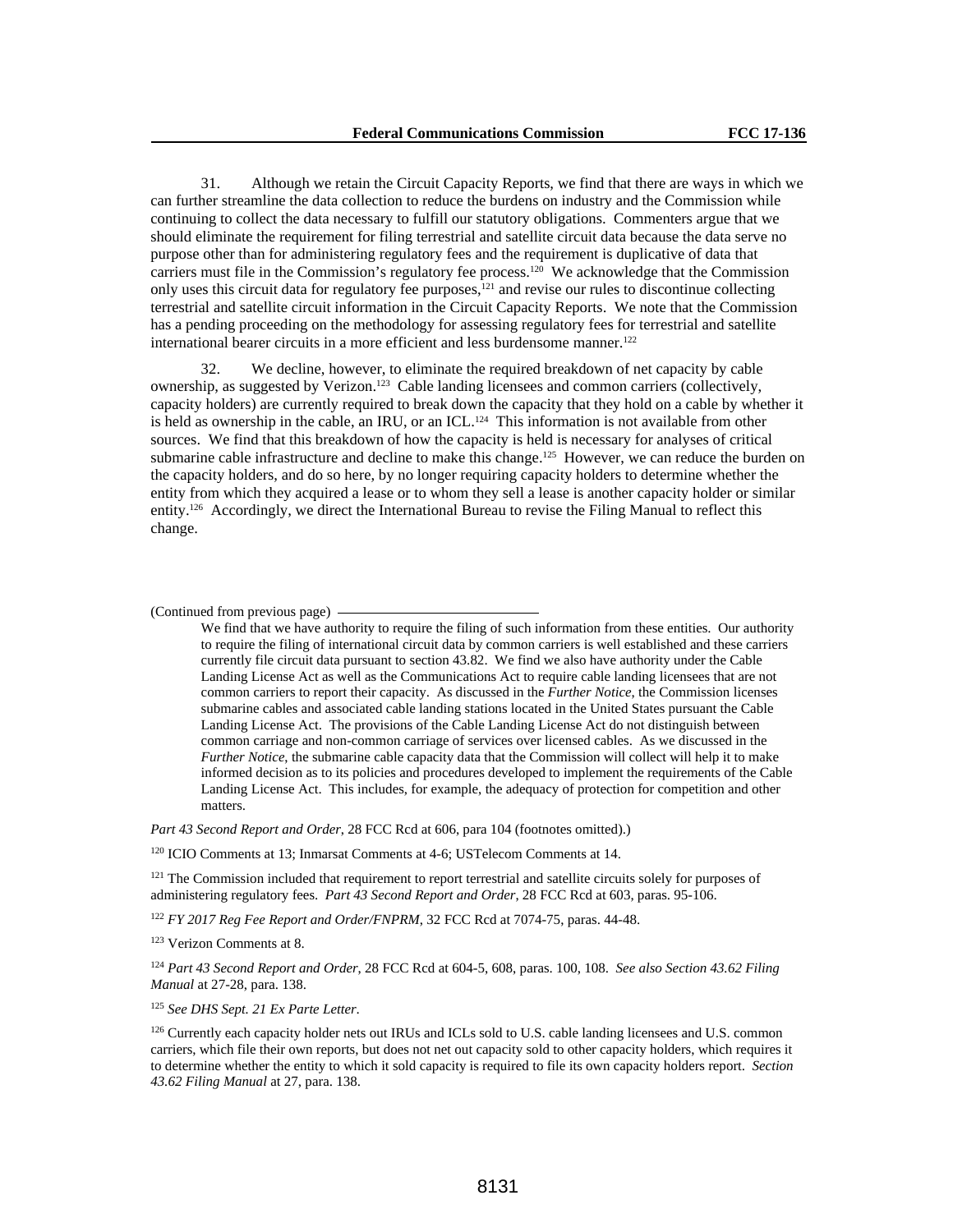33. We also decline to eliminate the requirement for submarine cable operators to report the planned capacity of the cable.127 Cable operators are required to report the intended capacity of the cable two years out from the reporting date based on the planned upgrades to the cable.<sup>128</sup> We find that the planned capacity information is necessary for analyses of critical submarine cable infrastructure and thus decline to make this change.129 Similarly, we will continue to require cable landing licensees to report the capacity they hold on all submarines cables on which they hold capacity, and not just on those on which they are licensees.130 Many cable landing licensees hold capacity on cables on which they are not licensees. This information is necessary for analyses of critical submarine cable infrastructure and thus we decline to make this change.<sup>131</sup>

34. We do make certain changes recommended by ICIO to improve the current reporting to encourage more accurate data and to reflect changes in the submarine cable market. First, ICIO argues that allowing only one licensee to file the Cable Capacity Report for a consortium cable requires licensees to share information about their capacity and planned upgrades that may be competitively sensitive.<sup>132</sup> We agree that the consortium cable reporting requirement raises issues requiring modification of our rules. We therefore remove the requirement in the rules that only one licensee file the capacity for each submarine cable from the rule, and direct the International Bureau to consult with stakeholders on appropriate changes to the Filing Manual to allow for more than one licensee to file a cable operator report for a submarine cable if appropriate. Second, ICIO argues that the capacity holders report fails to consider how capacity is sold in the market today.133 It states that in addition to sales through IRUs and ICLs, capacity is now sold on a fiber pair or spectrum basis. We recognize that the way that capacity is provisioned and sold is constantly changing, but the Commission requires disaggregated capacity holder information about submarine cables capacity. We direct the International Bureau to consult with stakeholders and to review and revise as needed the categories of ownership interests reported in the cable capacity holder reports to reflect changes in industry's provisioning of capacity, while ensuring that the capacity holder data are accurately captured by our reporting requirements.

35. In the *Section 43.62 NPRM*, the Commission proposed to change the confidentiality rule for circuit capacity to clarify that requests for confidential treatment will be consistent with Section 0.459 of the Commission's rules<sup>134</sup> and sought comment on the proposal.<sup>135</sup> There were no comments filed on the issue. We find that it is appropriate to align the rules regarding requests for confidential treatment of information filed in the Circuit Capacity Reports with existing Commission rules on the matter. As such, we adopt the proposal to require that requests for confidential treatment must be consistent with Section 0.459 of the Commission's rules.

 $\overline{a}$ 

<sup>129</sup> *See DHS Sept. 21 Ex Parte Letter* at 1.

<sup>132</sup> *ICIO Aug. 31 Ex Parte Letter*, Attach. at 2-3.

<sup>133</sup> *Id.*, Attach. at 3.

<sup>127</sup> Verizon Comments at 8.

<sup>128</sup> *Part 43 Second Report and Order*, 28 FCC Rcd at 606, 608, paras. 105, 108. *See also* Filing Manual at 27, para. 137.

<sup>&</sup>lt;sup>130</sup> VON Coalition Comments at 4 ("The VON Coalition respectfully maintains that this requirement should be narrowed so as to establish that VoIP and other non-common carriers need file capacity reports only with respect to those submarine cables for which they hold a license.")

<sup>&</sup>lt;sup>131</sup> By continuing to require both cable landing licensees and common carriers to report their capacity on all cables we will continue to receive data from the majority of holders of capacity on the cables. *See Part 43 Second Report and Order,* 28 FCC Rcd at 605, para. 102.

<sup>134 47</sup> CFR § 0.459.

<sup>135</sup> *Section 43.62 NPRM*, 32 FCC Rcd at 2615, para. 28.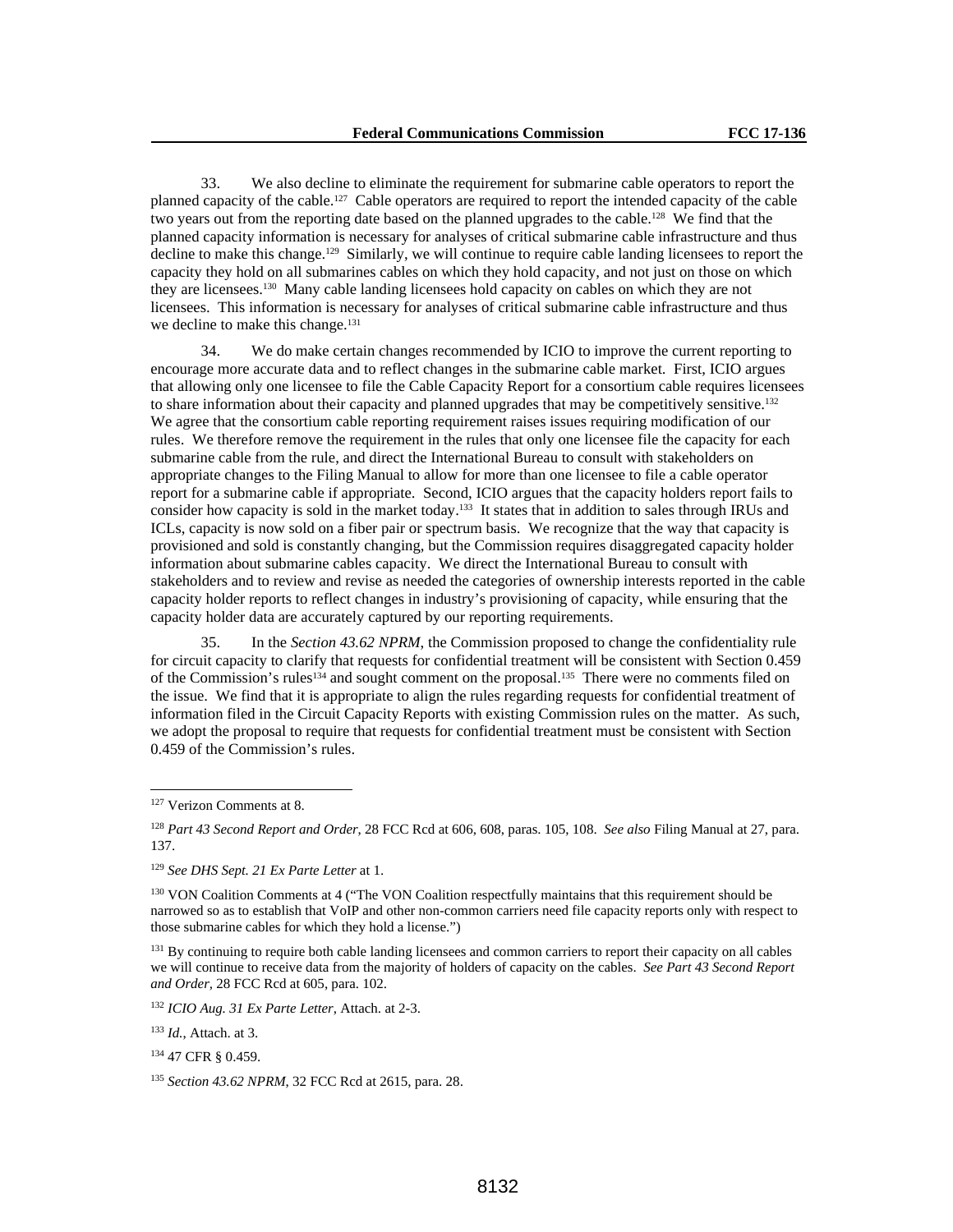36. Finally, we find it unnecessary to amend our systems and processes to enable certifying officers to review and certify the report in a uniform, printable and recordable manner, as suggested by Verizon.136 The current system already allows the printing of a filing summary that can be reviewed by the filing entity prior to filing.137

## **C. Transition Issues**

37. To prevent the providers of international telecommunications services from incurring potentially unnecessary expenses, on May 1, 2017, the International Bureau granted a temporary waiver of the Traffic and Revenue reporting requirements until 60 days after release of a Commission Order regarding the reporting requirements.138 As discussed above, we have decided to eliminate the Traffic and Revenue Reports. Consequently, in the event that the actions taken herein to eliminate permanently this information collection are not effective within 60 days of the release of this Report and Order, we find good cause to extend the waiver for filing the 2016 international traffic and revenue data, which would have been due on July 31, 2017, until the deletion of this requirement is effective.<sup>139</sup>

38. As discussed above, we adopt a rule requiring each international facilities-based service provider to file with the Commission a list of the routes on which it has direct termination arrangements with a foreign carrier for that route.<sup>140</sup> Service providers with existing direct termination arrangements must submit their lists within thirty (30) days after the International Bureau releases a public notice with the procedures for filing. The lists shall be filed electronically in accordance with instructions to be issued by the International Bureau.

39. Finally, we direct the International Bureau to revise the Filing Manual to implement the modifications to the circuit capacity reporting requirements discussed above.<sup>141</sup> The International Bureau shall issue a public notice seeking comment on the revised Filing Manual, and we delegate authority to the International Bureau, as needed, to delay the March 31, 2018 filing date for the Circuit Capacity Reports (for the data as of December 31, 2017) until the issuance of a revised Filing Manual.

## **IV. CONCLUSION**

40. In this Report and Order, we eliminate the requirement to file annual Traffic and Revenue Reports. In its place, we will rely on targeted data collections and, to continue to meet our statutory objectives, we require each international facilities-based service provider to maintain and file with the Commission a list of routes on which it has direct termination arrangements with a foreign carrier for that route. We retain our circuit capacity reporting requirements but remove the requirement to file terrestrial and satellite circuit data. We find that these actions are in the public interest and will minimize costs while allowing the Commission to fulfill its statutory obligations and protect U.S. interests.

<sup>136</sup> Verizon Comments at 9.

<sup>&</sup>lt;sup>137</sup> The online system allows a filer to print out a "filing summary," which can be saved as a PDF, from an Internet browser. A filer can click on "filing summary" in the upper right-hand corner of any page of the online system. The "filing summary" also includes links to the data templates submitted by the filer. As the filer progresses through the filing, the "filing summary" is updated automatically.

<sup>138</sup> *T&R Waiver Order*, 32 FCC Rcd 3765.

<sup>139 47</sup> CFR § 1.3.

<sup>140</sup> *See* Appx. B, 47 CFR § 63.22(h).

<sup>141</sup> *See supra* paras. 32, 34.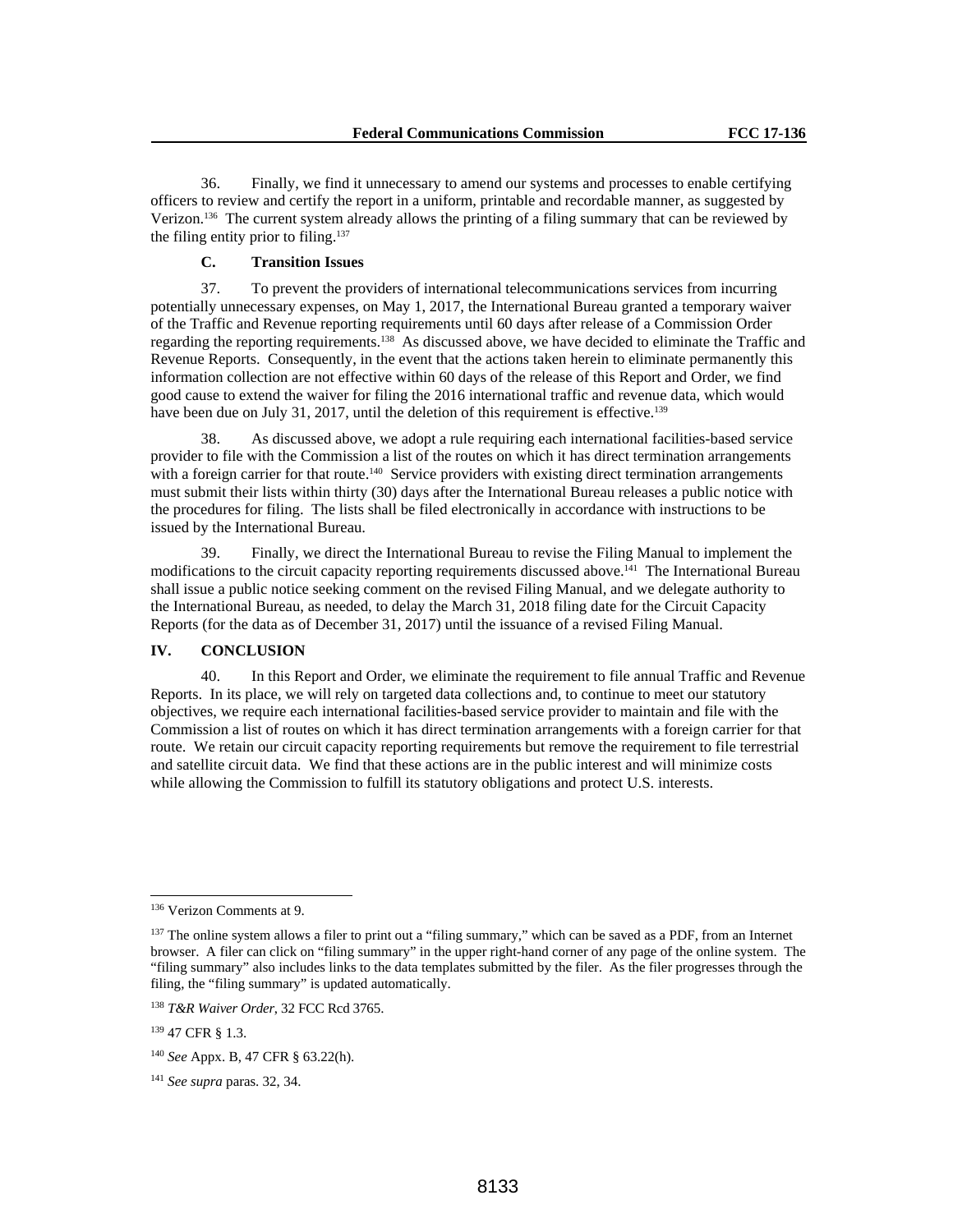## **V. PROCEDURAL ISSUES**

## **A. Regulatory Flexibility Act**

41. Pursuant to the Regulatory Flexibility Act (RFA),<sup>142</sup> the Commission has prepared a Final Regulatory Flexibility Analysis (FRFA) of the possible significant economic impact on small entities by the policies and actions in this Report and Order. The text of the FRFA is set forth in Appendix C. The Commission will send a copy of the Report and Order, including the FRFA, to the Chief Counsel for Advocacy of the Small Business Administration.<sup>143</sup>

## **B. Paperwork Reduction Act of 1995**

42. This Report and Order contains new or modified information collection requirements subject to the Paperwork Reduction Act of 1995 (PRA), Public Law 104-13. The requirements will be submitted to the Office of Management and Budget (OMB) for review under Section 3507(d) of the PRA. OMB, the general public, and other Federal agencies are invited to comment on the new or modified information collection requirements contained in this proceeding. In addition, we note that pursuant to the Small Business Paperwork Relief Act of 2002, Public Law 107-198, *see* 44 U.S.C. 3506(c)(4), we previously sought specific comment on how the Commission might further reduce the information collection burden for small business concerns with fewer than 25 employees. We describe impacts that might affect small businesses, which include most businesses with fewer than 25 employees, in the FRFA in Appendix C.

## **C. Congressional Review Act**

43. The Commission will include a copy of this Report and Order in a report to be sent to Congress and the Government Accountability Office pursuant to the Congressional Review Act. *See* 5 U.S.C. § 801(a)(1)(A).

## **VI. ORDERING CLAUSES**

44. IT IS ORDERED that, pursuant to Sections 1, 4(i), 4(j), 11, 201-205, 214, 219-220, 303(r), 309, and 403 of the Communications Act as amended, 47 U.S.C. §§ 151, 154(i), 154(j), 161, 201- 205, 214, 219-220, 303(r), 309, and 403, the Cable Landing License Act of 1921, 47 U.S.C. §§ 34-39, and 3 U.S.C. § 301, and the Freedom of Information Act, 5 U.S.C. § 552, as amended, this Report and Order is ADOPTED.

45. IT IS FURTHER ORDERED that parts 0, 1, 43, and 63 of the Commission's rules are AMENDED as set forth in Appendix B.

46. IT IS FURTHER ORDERED that this Report and Order SHALL BE effective 30 days after publication in the Federal Register, except those provisions that contain new or modified information collection requirements that require approval by the Office of Management and Budget under the Paperwork Reduction Act WILL BECOME EFFECTIVE after the Commission publishes a notice in the Federal Register announcing such approval and the relevant effective date.

47. IT IS FURTHER ORDERED that the Commission's Consumer and Governmental Affairs Bureau, Reference Information Center, SHALL SEND a copy of this Report and Order to Congress and the Government Accountability Office pursuant to the Congressional Review Act, *see* 5 U.S.C. 801(a)(1)(A).

<sup>142 5</sup> U.S.C. § 603. The RFA, *see* 5 U.S.C. § 601 *et. seq*., has been amended by the Contract with America Advancement Act of 1996, Pub. L. No.104-121, 110 Stat. 847 (1996) (CWAAA). Title II of the CWAAA is the Small Business Regulatory Enforcement Fairness Act of 1996 (SBREFA).

<sup>143</sup> *See* 5 U.S.C. § 603(a).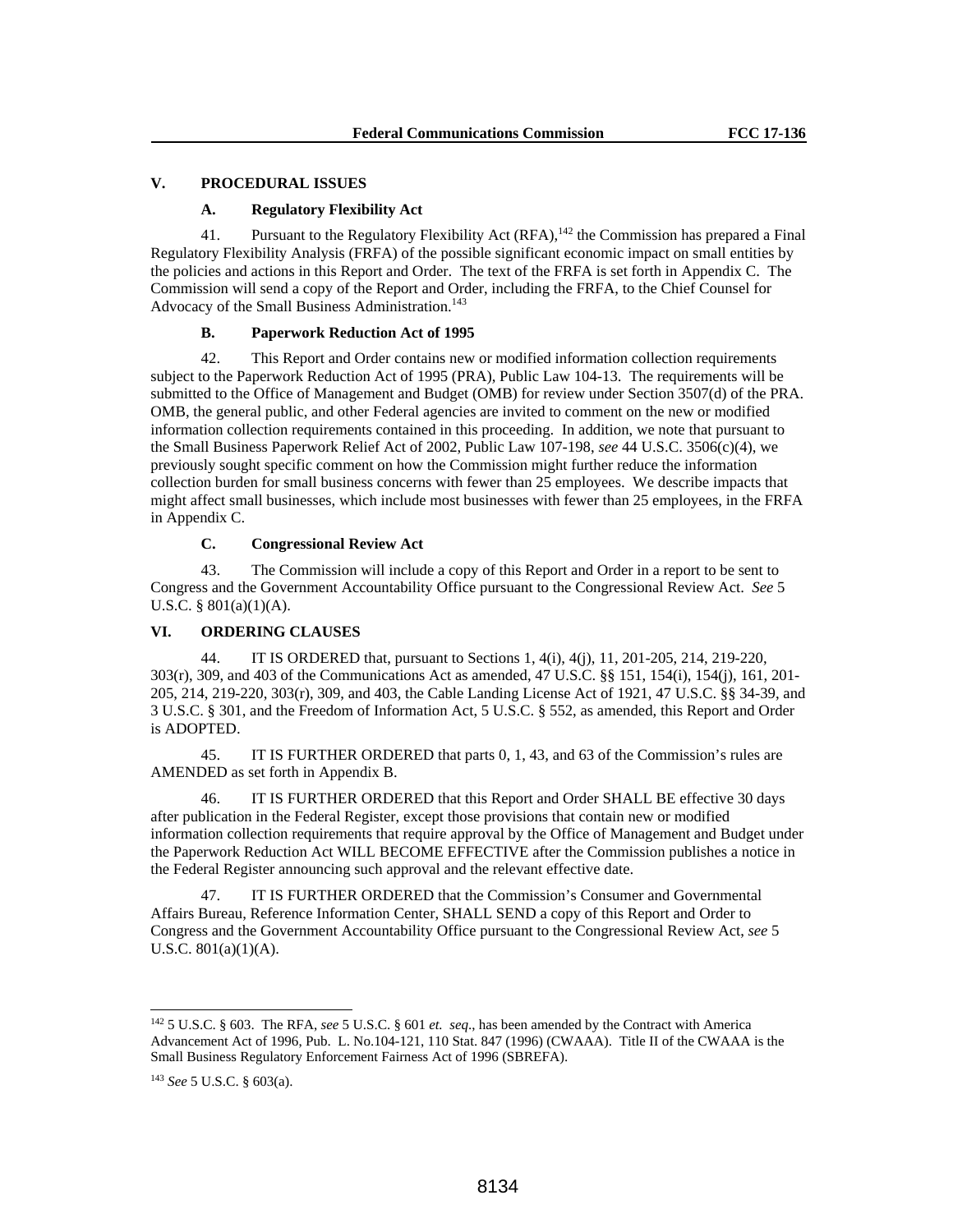48. IT IS FURTHER ORDERED that the Commission's Consumer and Governmental Affairs Bureau, Reference Information Center, SHALL SEND a copy of this Report and Order, including the Final Regulatory Flexibility Analysis, to the Chief Counsel for Advocacy of the Small Business Administration.

49. IT IS FURTHER ORDERED that this proceeding, IB Docket No. 17-55, IS HEREBY TERMINATED.

## FEDERAL COMMUNICATIONS COMMISSION

Marlene H. Dortch Secretary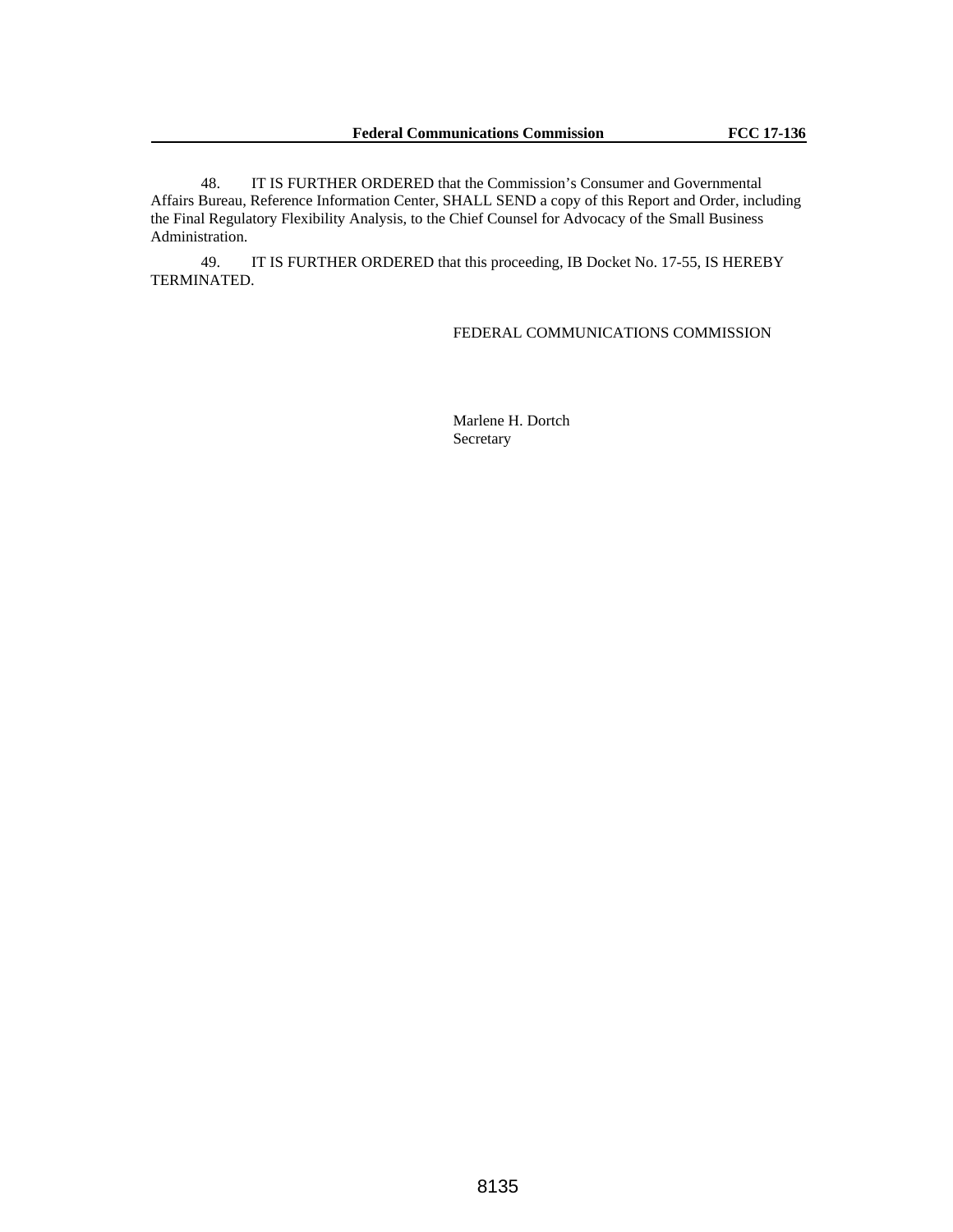## **APPENDIX A**

## **List of Commenters and Reply Commenters**

## **Commenters**

AT&T Services, Inc. (AT&T)

**CTIA** 

Inmarsat, Inc. (Inmarsat)

Iridium Carrier Services LLC (Iridium)

The North American Submarine Cable Association, DOCOMO Pacific, Inc., Globe Telecom, Inc. GTI Corporation, and Level 3 Communications, LLC (ICIO)

Satcom Direct, Inc., Satcom Direct Communications, Inc., and COMSAT, Inc. (SD)

Sprint Corporation (Sprint)

T-Mobile USA, Inc. (T-Mobile)

TNZI USA LLC (TNZI USA)

United States Telecom Association (USTelecom)

Verizon

The Voice On the Net Coalition (VON Coalition)

#### **Reply Commenters**

BT Americas Inc. (BT)

SES S.A. and Intelsat License LLC (SES and Intelsat)

Tata Communications America Inc. (TC America)

United States Telecom Association (USTelecom)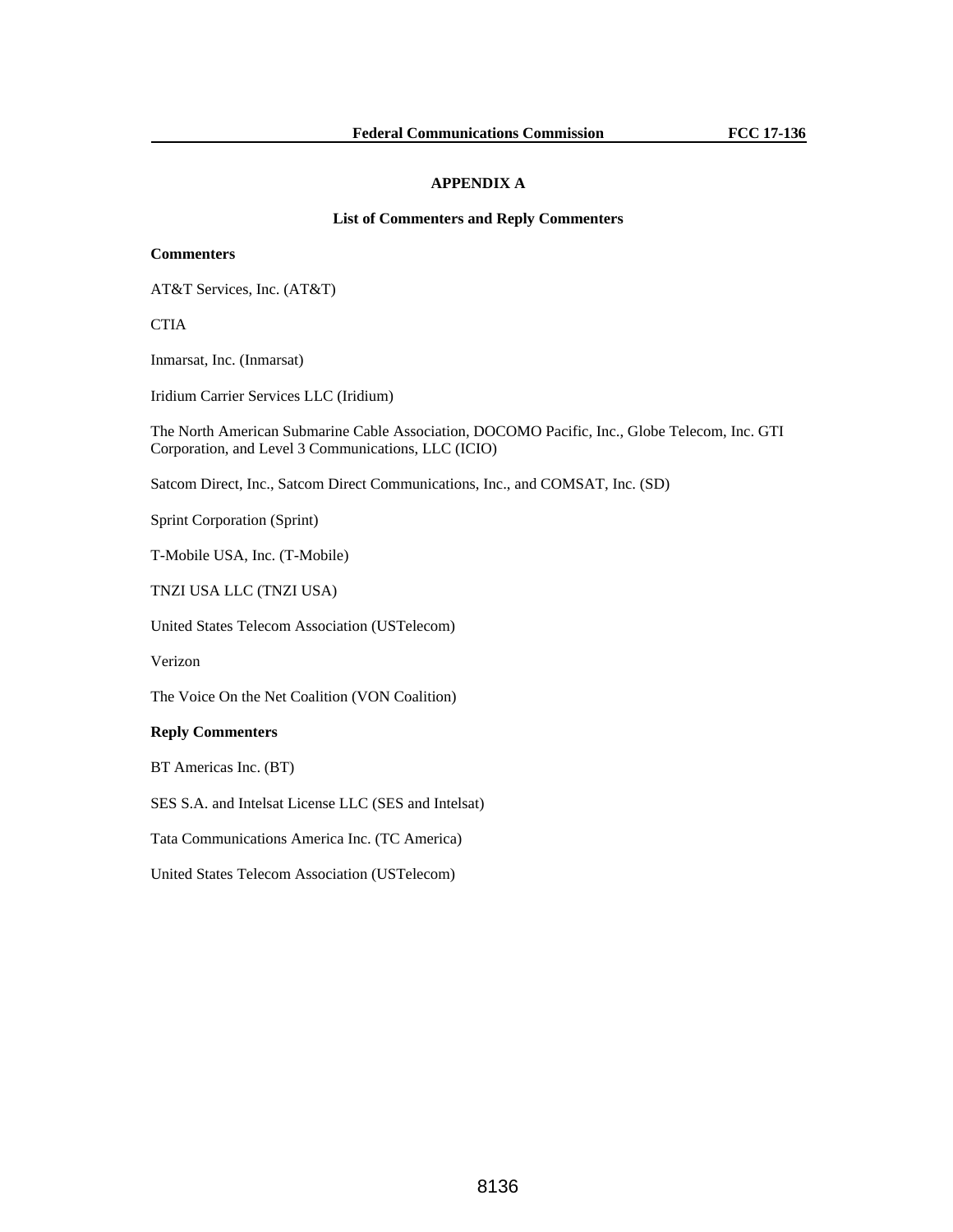#### **APPENDIX B**

### **Final Rules**

Parts 0, 1, 43, and 63 of the Commission's rules are amended as follows:

Part 0—COMMISSION ORGANIZATION

#### **§ 0.457 Records not routinely available for public inspection**

1. The authority citation for Part 0 continues to read as follows:

Authority: Sec. 5, 48 Stat. 1068, as amended; 47 U.S.C. 155, 225, unless otherwise noted.

2. Section  $0.457(d)$  is amended by adding  $0.457(d)(xi)$  to read as follows:

\* \* \* \* \*

 $(d)$  \* \* \*

(xi) Lists and updates of U.S.-international routes for which a carrier has an arrangement with a foreign carrier for direct termination in the foreign destination provided pursuant to Section 63.22(h) of the Commission's rules.

\* \* \* \* \*

## PART 1—PRACTICE AND PROCEDURE

3. The authority citation for Part 1 is amended to read as follows:

Authority: 47 U.S.C. 34-39, 151, 154(i), 154(j), 155, 157, 160, 201, 225, 227, 303, 309, 332, 1403, 1404, 1451, 1452, and 1455.

4. Section 1.767(g) is amended by redesignating 1.767(g)(13)-(15) as 1.767(g)(14)-(16) and then adding  $1.767(g)(13)$  as follows:

\* \* \* \* \*

 $(g)$  \* \* \*

(13) The licensee shall file annual international circuit capacity reports as required by § 43.82 of this chapter.

\* \* \* \* \*

## PART 43 – REPORTS OF COMMUNICATION COMMON CARRIERS, PROVIDERS OF INTERNATIONAL SERVICES AND CERTAIN AFFILIATES

5. The authority citation for Part 43 continues to read as follows:

Authority: 47 U.S.C. 154; Telecommunications Act of 1996; Pub. L. 104-104, sec. 402(b)(2)(B), (c), 110 Stat. 56 (1996) as amended unless otherwise noted. 47 U.S.C. 211, 219, 220, as amended; Cable Landing License Act of 1921, 47 U.S.C. 35-39.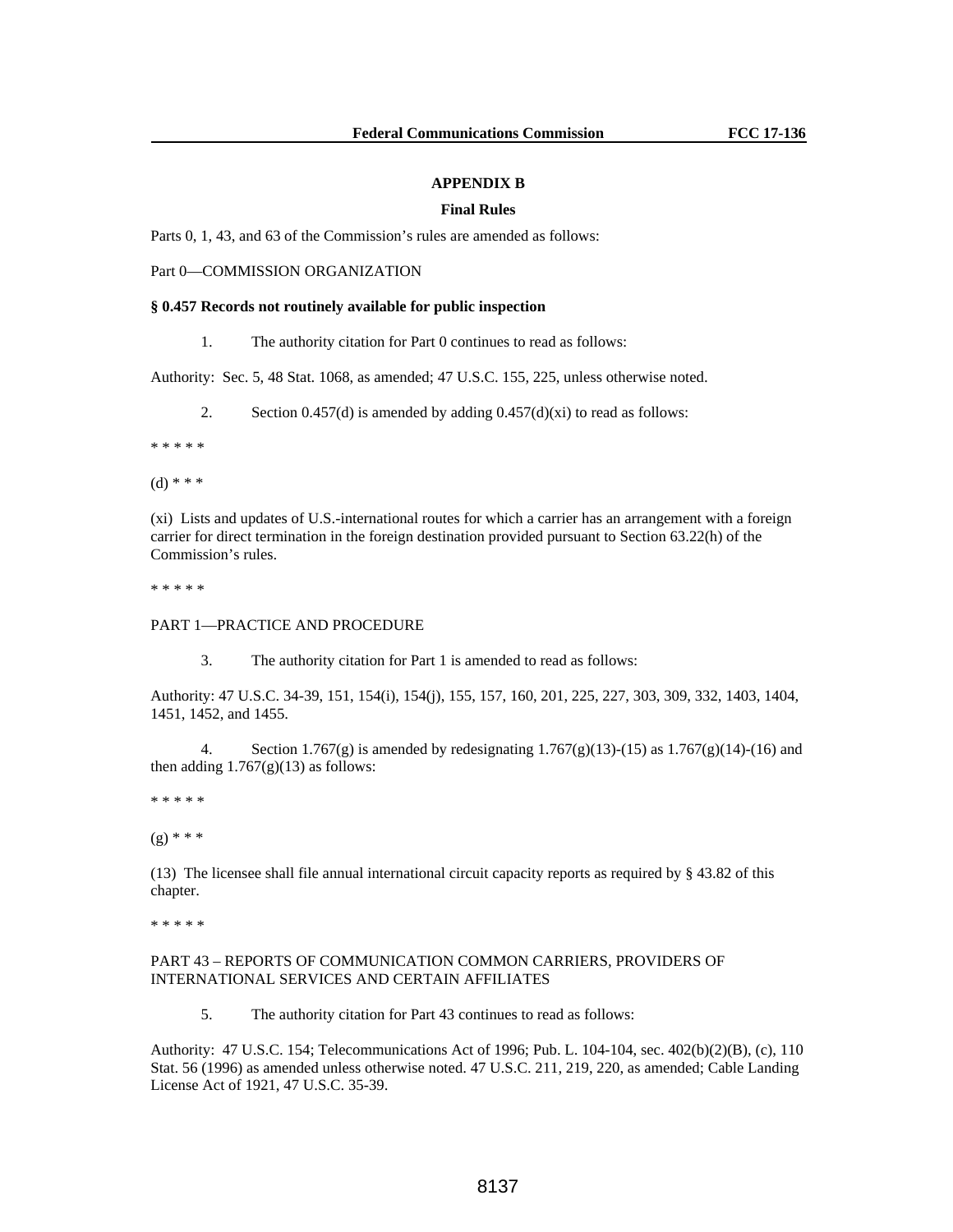6. Remove and reserve Section 43.62.

#### **§ 43.62 [Removed and Reserved]**

7. Add Section 43.82 to read as follows:

## **§ 43.82 Circuit Capacity Reports.**

(a) *International Submarine Cable Capacity.* Not later than March 31 of each year:

 (1) The licensee(s) of a submarine cable between the United States and any foreign point shall file a report showing the capacity of the submarine cable as of December 31 of the preceding calendar year. The licensee(s) shall also file a report showing the planned capacity of the submarine cable (the intended capacity of the submarine cable two years from December 31 of the preceding calendar year).

 (2) Each cable landing licensee and common carrier shall file a report showing its capacity on submarine cables between the United States and any foreign point as of December 31 of the preceding calendar year.

Note to Paragraph (a): United States is defined in Section 3 of the Communications Act of 1934, as amended, 47 U.S.C. 153.

(b) A Registration Form, containing information about the filer, such as address, phone number, email address, etc., shall be filed with each report. The Registration Form shall include a certification enabling the filer to check a box to indicate that the filer requests that its circuit capacity data be treated as confidential consistent with Section 0.459(a)(4) of the Commission's rules.

(c) Filing Manual.Authority is delegated to the Chief of the International Bureau to prepare instructions and reporting requirements for the filing of these reports prepared and published as a Filing Manual. The information required under this Section shall be filed electronically in conformance with the instructions and reporting requirements in the Filing Manual.

## PART 63 – EXTENSION OF LINES, NEW LINES AND DISCONTINUANCE, REDUCTION, OUTAGE AND IMPAIRMENT OF SERVICE BY COMMON CARRIERS; AND GRANTS OF RECOGNIZED PRIVATE OPERATING AGENCY STATUS

8. The authority citation for Part 63 continues to read as follows:

Authority: Sections 1, 4(i), 4(j), 10, 11, 201-205, 214, 218, 403 and 651 of the Communications Act of 1934, as amended, 47 U.S.C. 151, 154(i), 154(j), 160, 201-205, 214, 218, 403, and 571, unless otherwise noted.

9. Section  $63.10(c)(2)$  is amended to read as follows:

\* \* \* \* \*

 $(c)$  \* \* \*

(2) File quarterly reports on traffic and revenue within 90 days from the end of each calendar quarter. Such reports shall include the minutes completed on foreign networks; settlement payouts for call completion on foreign networks; foreign-billed minutes; and foreign-billed settlement receipts.

\* \* \* \* \*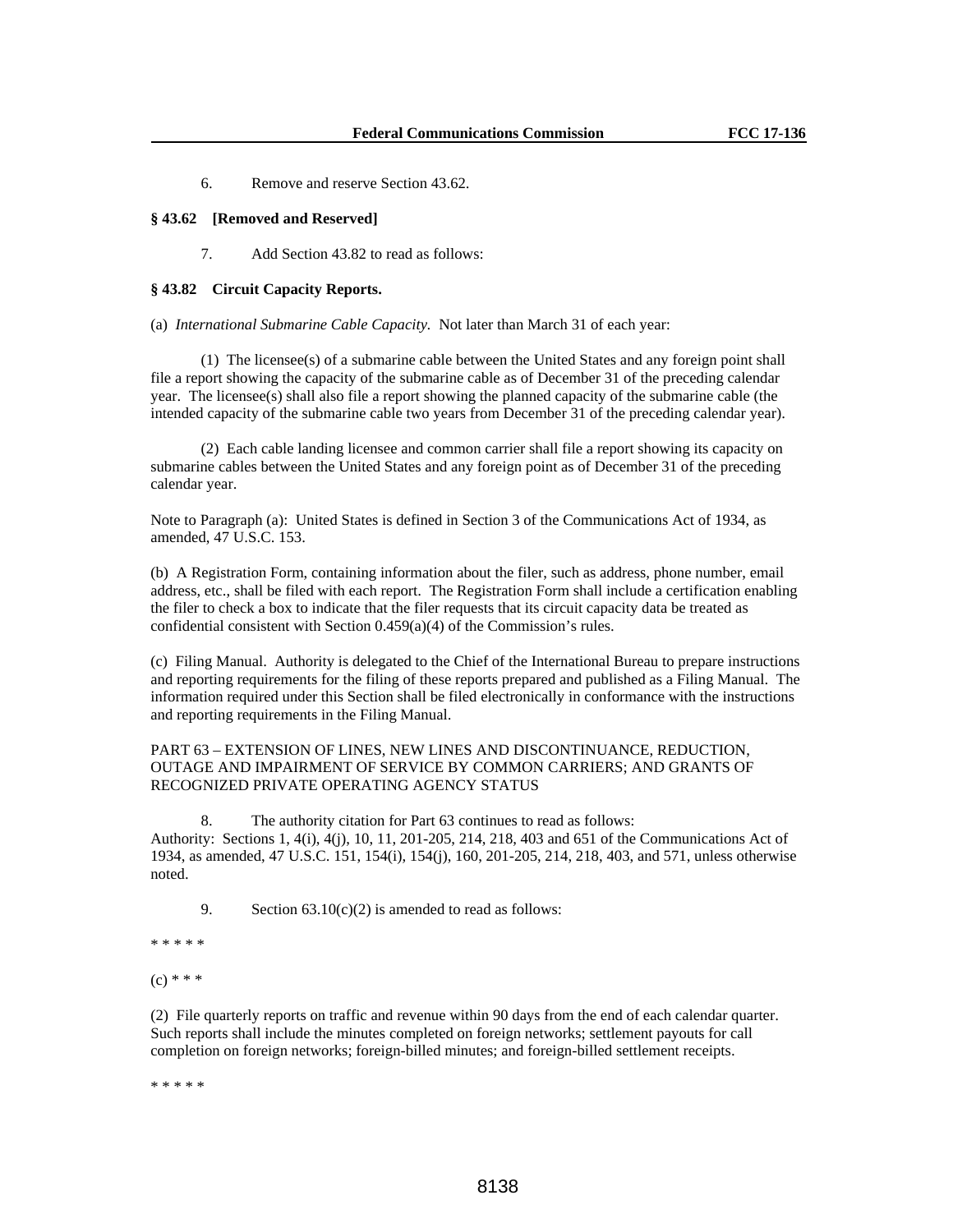10. Remove and reserve Section 63.21(d).

(d) [Removed and Reserved].

11. Section 63.22(e) is amended to replace "§ 43.62" with "§ 43.82."

 12. Section 63.22 is amended by redesignating 63.22(h) as 63.22(i) and then adding 63.22(h) as follows:

\* \* \* \* \*

(h) A carrier shall file with the Commission a list of U.S.-international routes for which it has an arrangement with a foreign carrier for direct termination in the foreign destination. The carrier shall notify the Commission within 30 days after it adds a termination arrangement for a new foreign destination or discontinues arrangements with a previously listed destination. The list shall be filed electronically in accordance with instructions from the International Bureau.

\* \* \* \* \*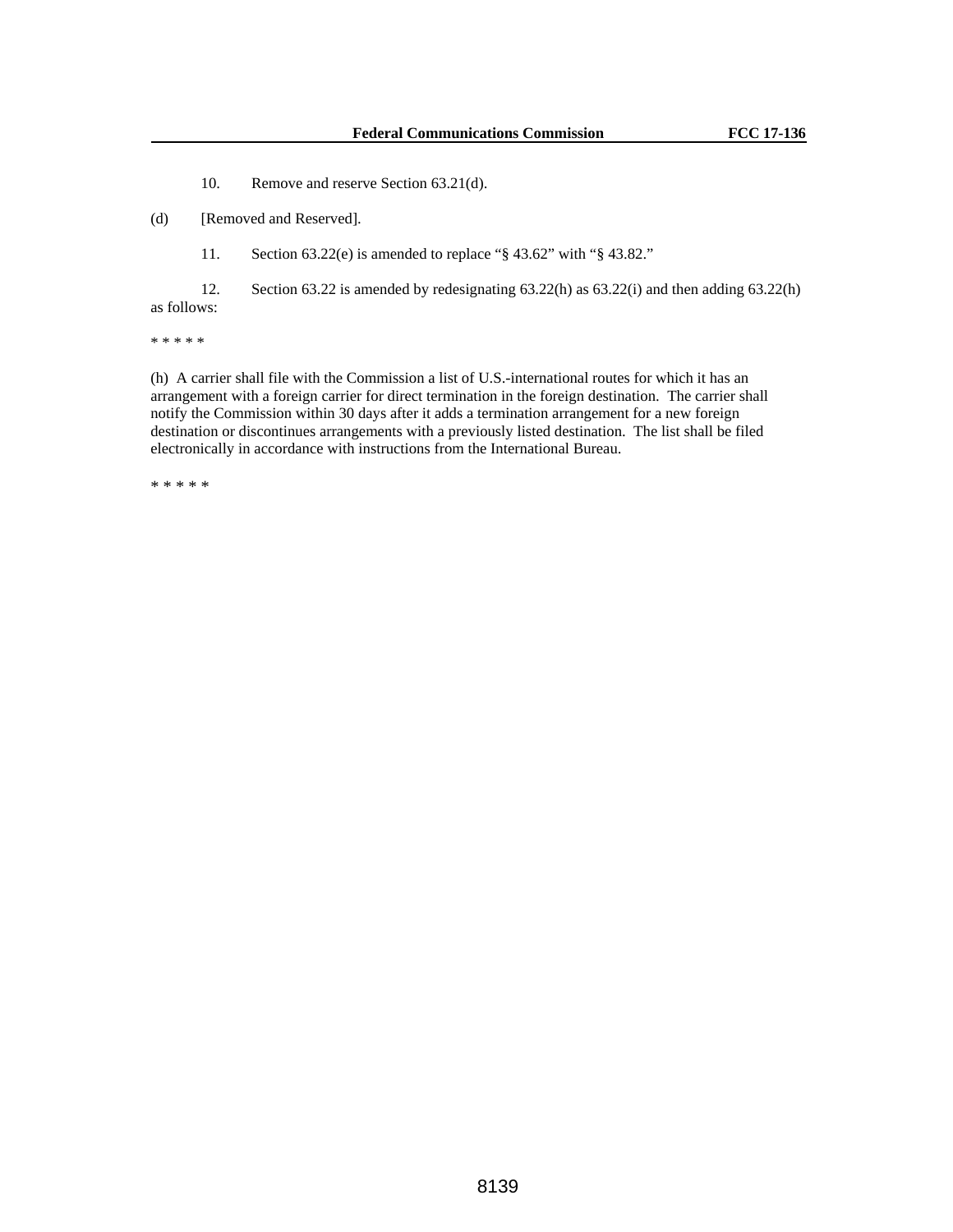#### **APPENDIX C**

## **Final Regulatory Flexibility Act Analysis**

1. As required by the Regulatory Flexibility Act of 1980, as amended  $(RFA)$ ,<sup>1</sup> an Initial Regulatory Flexibility Analysis (IRFA) was incorporated in the *Section 43.62 NPRM*.<sup>2</sup> The Commission sought written comment on the proposals in the *Section 43.62 NPRM*, including comment on the IRFA. This present Final Regulatory Flexibility Analysis (FRFA) conforms to the RFA.3

## **A. Need for, and Objectives of, the Order**

2. The Report and Order reforms the international services reporting requirements set forth in Section 43.62 of the Commission's rules. Specifically, it eliminates the annual Traffic and Revenue Reports. In its place, the Commission will rely on commercially available data, along with targeted data collections when necessary. Through these means, we should be able to obtain any necessary information for merger review and investigations of possible anticompetitive conduct on U.S.-international routes. To ensure that the Commission has the necessary information to meet its statutory obligations going forward, we require international facilities-based service providers to submit, and maintain, a list of routes on which they have direct termination arrangements with a foreign carrier for that route.<sup>4</sup> Service providers with existing direct termination arrangements will submit their list within thirty (30) days after the International Bureau releases a public notice with the procedures for filing. Thereafter, service providers must update their lists within thirty (30) days after they add termination arrangements with a new foreign destination or discontinue arrangements with a previously listed destination. A new service provider or one without existing direct termination arrangements must file its list within thirty (30) days of entering into a direct termination arrangements with a foreign carrier. We will treat the lists as not routinely available for public inspection.

3. Additionally, we further streamline the Circuit Capacity Reports by eliminating the reporting of terrestrial and satellite circuits, but will continue to require reporting of submarine cable capacity data because these data are essential for our national security and public safety responsibilities in regulating communications. The reforms adopted in the Report and Order significantly minimize the costs and burdens associated with the data collections by retaining annual reporting requirements for only those collections necessary to serve the public interest and for the Commission to fulfill its statutory obligations and protect U.S. interests.

#### **B. Summary of Significant Issues Raised by Public Comments in Response to the IRFA**

4. No comments were filed specifically regarding the IRFA. Nonetheless, the Commission considered the potential impact of the rules proposed in the IRFA on small entities and reduced the compliance burden for all entities, including small entities, in order to reduce the economic impact of the rules on such entities.

<sup>&</sup>lt;sup>1</sup> See 5 U.S.C. § 603. The RFA, see 5 U.S.C. § 601-612, has been amended by the Small Business Regulatory Enforcement Fairness Act of 1996 (SBREFA) Pub. L. No. 104-121, Title II, 110 Stat. 857 (1996).

<sup>2</sup> *Section 43.62 Reporting Requirements for U.S. Providers of International Services 2016 Biennial Review of Telecommunications Regulations*, Notice of Proposed Rulemaking, 32 FCC Rcd 2606, 2620-31, paras. 1-31 (2017) (*Section 43.62 NPRM*).

<sup>3</sup> *See* 5 U.S.C. § 604.

<sup>4</sup> Routes on which the U.S. carrier has no arrangement with a carrier in the destination market and instead provides service to that market through arrangements with third party carriers in intermediate countries would not be included on the list.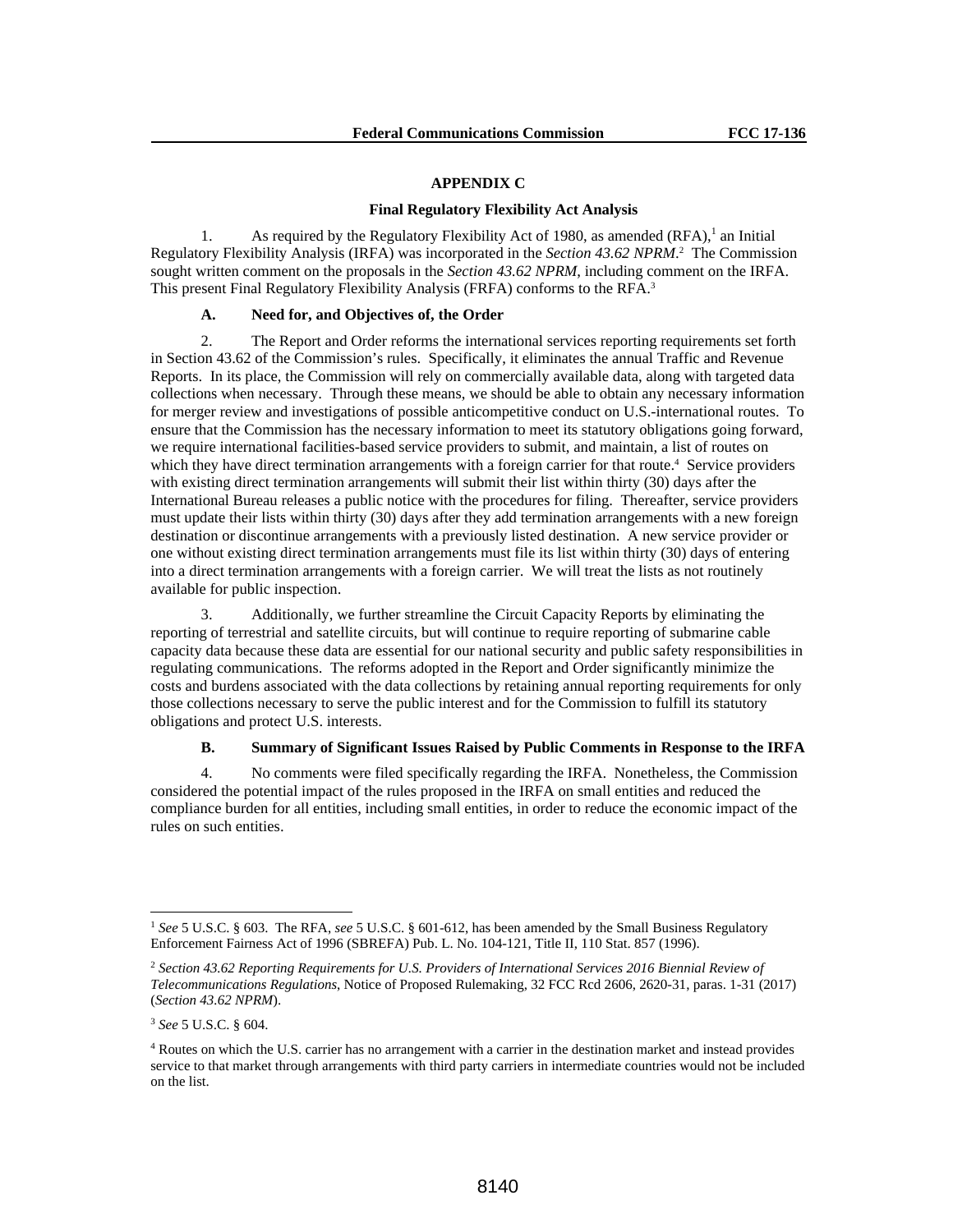## **C. Response to comments by the Chief Counsel for Advocacy of the Small Business Administration**

5. Pursuant to the Small Business Jobs Act of 2010, which amended the RFA, the Commission is required to respond to any comments filed by the Chief Counsel for Advocacy of the Small Business Administration (SBA), and to provide a detailed statement of any change made to the proposed rules as a result of those comments.5

6. The Chief Counsel did not file any comments in response to the proposed rules in this proceeding.

## **D. Description and Estimate of the Number of Small Entities to Which the Rules Will Apply**

7. The RFA directs agencies to provide a description of, and, where feasible, an estimate of the number of small entities that will be affected by the rules adopted herein.<sup>6</sup> The RFA generally defines the term "small entity" as having the same meaning as the terms "small business," small organization," and "small government jurisdiction."7 In addition, the term "small business" has the same meaning as the term "small business concern" under the Small Business Act.8 A "small business concern" is one which: (1) is independently owned and operated; (2) is not dominant in its field of operation; and (3) satisfies any additional criteria established by the Small Business Administration (SBA).<sup>9</sup>

8. The policies and rules adopted in the Report and Order apply to entities providing international common carrier services pursuant to Section 214 of the Communications Act of 1934 (the "Act"); entities engaged in providing Voice over Internet Protocol (VoIP) service connected to the public switched telephone network (PSTN) between the United States and any foreign point; entities that operate a telecommunications "spot market" and carry international traffic; entities providing domestic or international wireless common carrier services under Section 309 of the Act; entities providing common carrier satellite services under Section 309 of the Act; and entities licensed to construct and operate submarine cables under the Cable Landing License Act of 1921 and Executive Order No. 10530. The Commission has not developed a small business size standard directed specifically toward these entities. As described below, such entities fit within larger categories for which the SBA has developed size standards.

## **1. Traffic and Revenue Reports**

9. Previously, Section 43.62 of the Commission's rules required that each common carrier engaged in providing international telecommunications service, and each person or entity engaged in providing VoIP service connected to the PSTN between the United States and any foreign point, file a report with the Commission showing revenues, payouts, and traffic for such services provided during the

 $6$   $Id.$ 

 $\overline{a}$ 

9 15 U.S.C. § 632.

 $55$  U.S.C. § 604(a)(3).

 $75$  U.S.C. § 601(6).

<sup>8</sup> 5 U.S.C. § 601(3) (incorporating by reference the definition of "small business concern" in the Small Business Act, 15 U.S.C. § 632). Pursuant to 5 U.S.C. § 601(3), the statutory definition of a small business applies "unless an agency, after consultation with the Office of Advocacy of the Small Business Administration and after opportunity for public comment, establishes one or more definitions of such term which are appropriate to the activities of the agency and publishes such definition(s) in the Federal Register."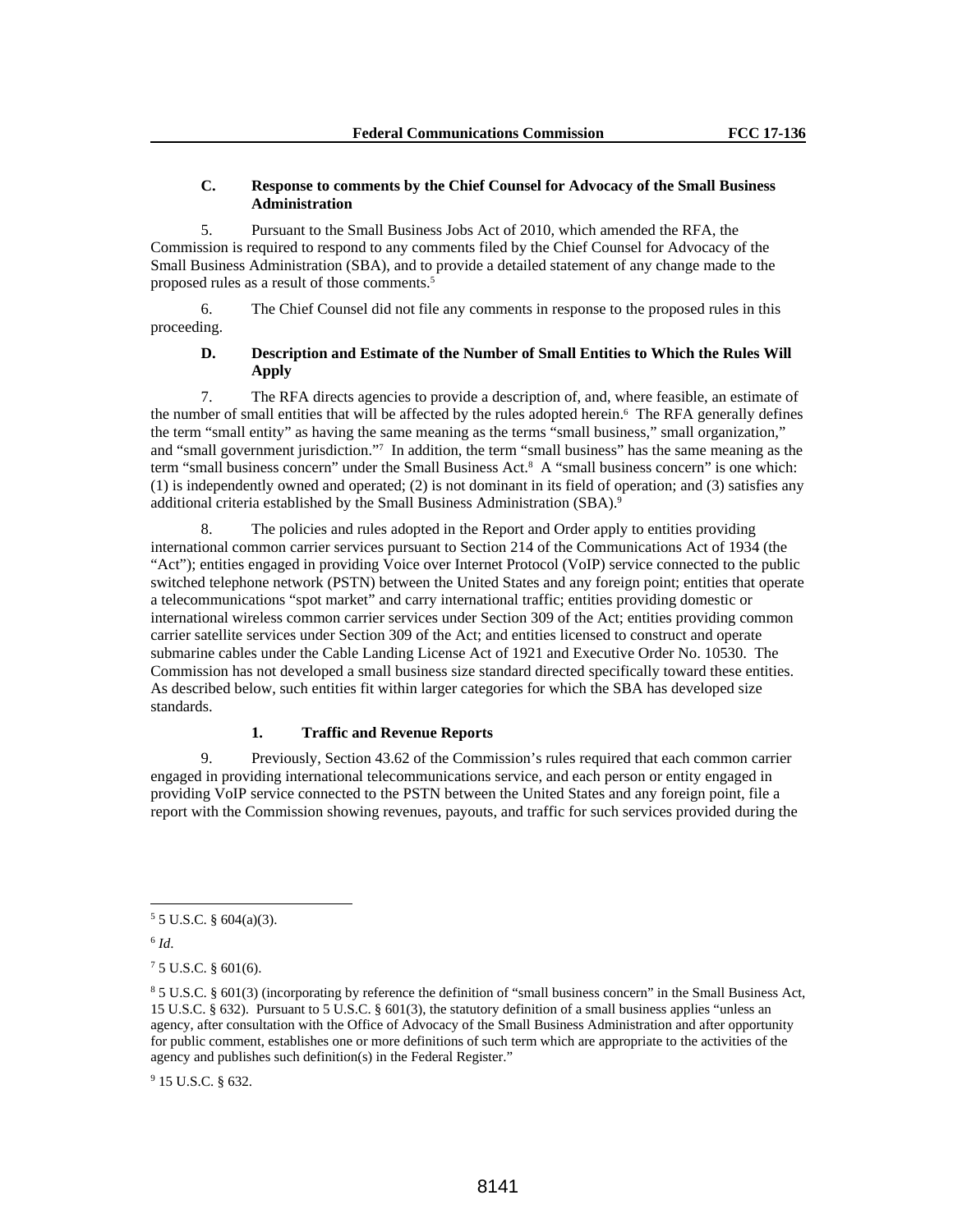preceding calendar year.10 Section 43.62 also required all filing entities to file a Registration Form containing information about the filing entity, such as address, phone number, and email address.<sup>11</sup>

10. The Report and Order eliminates the annual Traffic and Revenue Reports. In its place, the Commission will rely on commercially available data, along with targeted data collections when necessary to achieve our statutory obligations. Additionally, to ensure that the Commission has the necessary information to meet its statutory obligations going forward, international facilities-based service providers are required to provide a list of routes on which they have direct termination arrangements and provide updates as they add termination arrangements with a new destination foreign country or discontinue such arrangements to a previously listed country. These policies and requirements apply to a mixture of both large and small entities. The Commission has not developed a small business size standard directed specifically toward these entities. However, as described below, these entities fit into larger categories for which the SBA has developed size standards that provide these facilities or services.

11. *Facilities-based Carriers*. Facilities-based providers of international telecommunications services would fall into the larger category of interexchange carriers. Neither the Commission nor the SBA has developed a small business size standard specifically for providers of interexchange services. The appropriate size standard under SBA rules is for the category Wired Telecommunications Carriers. The U.S. Census Bureau defines this industry as "establishments primarily engaged in operating and/or providing access to transmission facilities and infrastructure that they own and/or lease for the transmission of voice, data, text, sound, and video using wired telecommunications networks. Transmission facilities may be based on a single technology or a combination of technologies. Establishments in this industry use the wired telecommunications network facilities that they operate to provide a variety of services, such as wired telephony services, including VoIP services; wired (cable) audio and video programming distribution; and wired broadband Internet services. By exception, establishments providing satellite television distribution services using facilities and infrastructure that they operate are included in this industry."12 The SBA has developed a small business size standard for Wired Telecommunications Carriers, which consists of all such companies having 1,500 or fewer employees.13 U.S. Census data for 2012 indicate that there were 3,117 firms in this category that operated for the entire year.<sup>14</sup> Of that number, 3,083 firms operated with fewer than 1,000 employees, and 34 firms operated with 1,000 employees or more.15 Thus under this category and the associated small business size standard, the majority of these interexchange carriers can be considered small entities. According to the Wireline Competition Bureau's 2010 Trends in Telephone Service Report, 359 companies reported that

 $\overline{a}$ 

<sup>15</sup> *Id*.

<sup>10 47</sup> CFR § 43.62(b)(2).

<sup>11 47</sup> CFR § 43.62(c).

<sup>12</sup> U.S. Census Bureau, 2012 NAICS Definition, https://www.census.gov/cgibin/sssd/naics/naicsrch?code=517110&search=2012%20NAICS%20Search (last visited Oct. 19, 2017). *See also* U.S. Census Bureau, 2017 NAICS Definition, https://www.census.gov/cgibin/sssd/naics/naicsrch?code=517311&search=2017%20NAICS%20Search (last visited Oct. 19, 2017).

<sup>&</sup>lt;sup>13</sup> 13 CFR § 121.201, NAICS code 517110. The 2017 NAICS code for Wired Telecommunications Carriers is 517311. *See* U.S. Census Bureau, 2017 NAICS Definition, https://www.census.gov/cgibin/sssd/naics/naicsrch?code=517311&search=2017%20NAICS%20Search (last visited Oct. 19, 2017); U.S. Census

Bureau, Frequently Asked Questions (FAQs), https://www.census.gov/eos/www/naics/faqs/faqs.html (last visited Oct. 19, 2017). While economic census data for 2012 are available, economic census data for 2017 are not currently available.

<sup>14</sup> U.S. Census Bureau, American FactFinder, Employment Size of Firms for the U.S.: 2012 (Jan. 8, 2016), https://factfinder.census.gov/faces/tableservices/jsf/pages/productview.xhtml?pid=ECN\_2012\_US\_51SSSZ5&prod Type=table (U.S. Employment Size of Firms Census Table).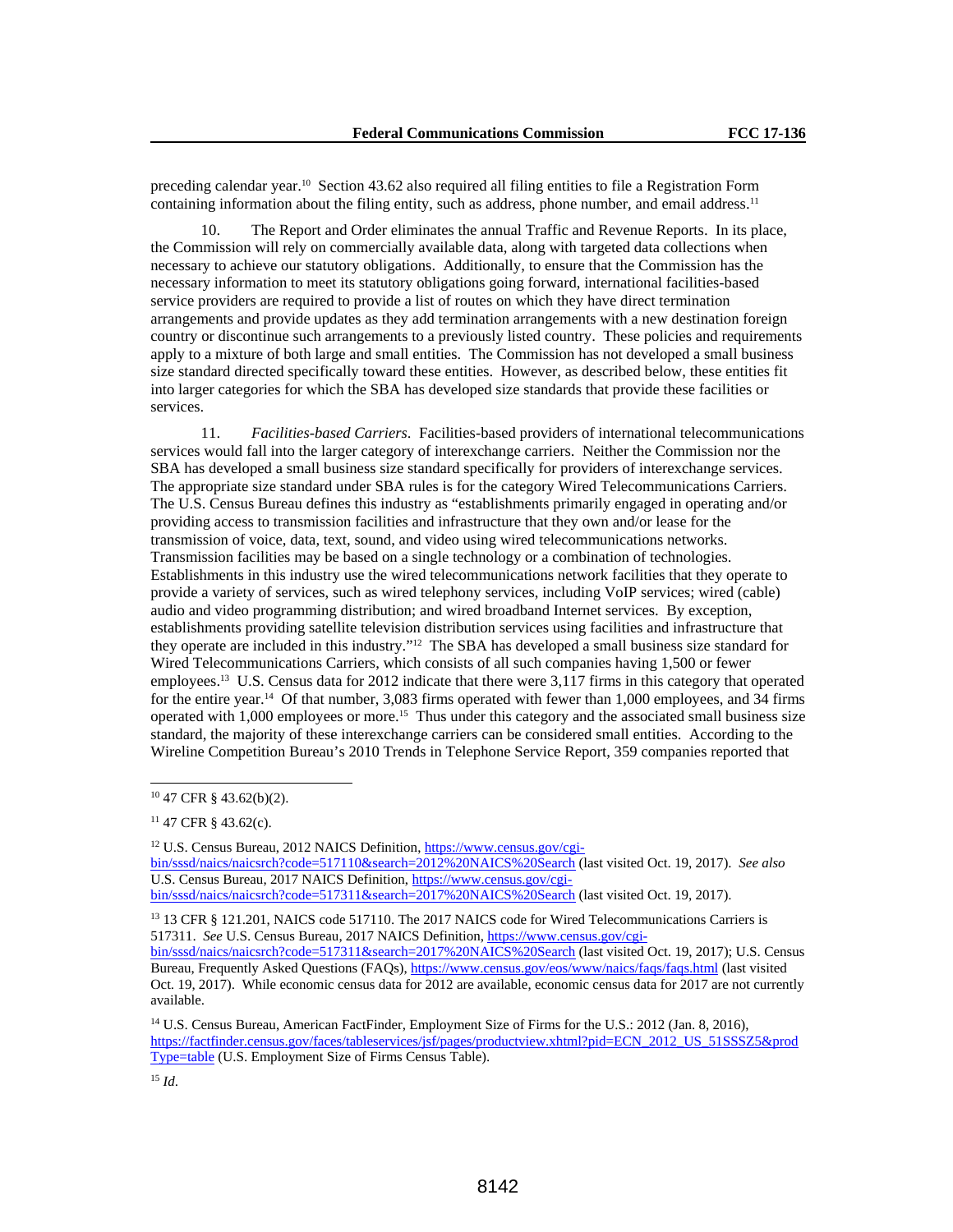they were engaged in the provision of interexchange services.16 Of these 359 companies, an estimated 317 have 1,500 or fewer employees and 42 have more than 1,500 employees.17 Consequently, the Commission estimates that the majority of interexchange service providers are small.

12. U.S. international service providers report international traffic data for three categories of services: (1) International Calling Service (ICS); (2) International Private Line Service; and (3) International Miscellaneous Services.18 ICS refers to International Message Telephone Service (IMTS)19 and International VoIP Service Connected to the PSTN, including International Call Completion Service for IMTS or International VoIP Service Connected to the PSTN.<sup>20</sup> In 2013, the total revenue reported for Facilities IMTS was \$3.9 billion.<sup>21</sup> In 2014, filers reported that they billed, on a world-total basis by routing arrangement, \$3.7 billion for 84.2 billion minutes at an average revenue of \$0.04 per minute for U.S.-billed Facilities ICS traffic.<sup>22</sup> According to the International Bureau's internally developed data, 47 international service providers filed Schedule 1 reporting data for U.S.-Billed Facilities ICS and/or Foreign-Billed Facilities ICS provided during the 2014 reporting year, and 103 international service providers filed Schedule 2 reporting data for U.S.-Billed Facilities ICS and/or Traditional Transiting ICS<sup>23</sup> provided during the 2014 reporting year.<sup>24</sup> Also, 55 international service providers filed Schedule 1 for the 2015 reporting year, and 101 international service providers filed Schedule 2 for the 2015 reporting year.

 $\overline{a}$ 

<sup>18</sup> FCC, International Bureau, Filing Manual for Section 43.62 Annual Reports at 10, para. 42 (IB Feb. 2016) (*Section 43.62 Filing Manual*), https://apps.fcc.gov/edocs\_public/attachmatch/DOC-337916A1.pdf.

<sup>19</sup> IMTS refers to the provision of message telephone service (MTS) between the United States and a foreign point. The term MTS refers to the transmission and reception of speech and low-speed dial-up data over the PSTN. *Id*. at Appx. B: Definitions.

20 In the *Part 43 Second Report and Order*, the Commission adopted rules requiring that providers of VoIP services connected to the PSTN report their international calling services. The Commission asserted that because it is requiring providers of VoIP services connected to the PSTN to report traffic and revenue data that do not fit within the traditional definition of IMTS, the Commission would use ICS to mean both VoIP services connected to the PSTN and IMTS. *Reporting Requirements for U.S. Providers of International Telecommunications Services; Amendment of Part 43 of the Commission's Rules*, IB Docket No. 04-112, Second Report and Order, 28 FCC Rcd 575, 580, para. 12 (2013) (*Part 43 Second Report and Order*). Pursuant to the *Part 43 Second Report and Order,* IMTS and VoIP services connected to the PSTN are both included in the ICS data collection for traffic and revenue reporting. *See Section 43.62 Filing Manual* at Appx. D: Traffic and Revenue Report (Services Checklist and Schedules 1-4).

<sup>21</sup> *See* FCC, International Bureau, 2014 U.S. International Telecommunications Traffic and Revenue Report at Appx. B: Data Tables, Tbl. 13 (IB July 2016) (*2014 Traffic and Revenue Report*), https://www.fcc.gov/reportsresearch/reports/international-traffic-and-revenue-reports/international-telecommunications.

<sup>22</sup> *Id*. at 10.

<sup>23</sup> Traditional Transiting ICS call is an ICS call from a foreign point that (a) transits the United States prior to completion at a foreign point and (b) is settled at a rate agreed upon by the Foreign Service Provider in the origination foreign point and the Foreign Service Provider in the destination foreign point. The U.S. international service provider that provides the transiting service is reimbursed for its handling and transmission of the traffic by the Foreign Service Provider in the origination foreign point. *Section 43.62 Filing Manual* at 13, para. 58.

<sup>24</sup> Entities filing a Traffic and Revenue Report must submit a Services Checklist and check the box(es) that pertain to the service(s) that they provided during the reporting period. Entities must file service data on the corresponding Schedules that apply for each box that is checked (unless the filing entity provided no international telecommunications service or international VoIP service connected to the PSTN). *See id*. at 9, para 41.

<sup>&</sup>lt;sup>16</sup> See FCC, Wireline Competition Bureau, Industry Analysis and Technology Division, Trends in Telephone Service at Table 5.3: Number of Telecommunications Service Providers by Size of Business (WCB 2010) (*Trends in Telephone Service*).

<sup>17</sup> *Id*.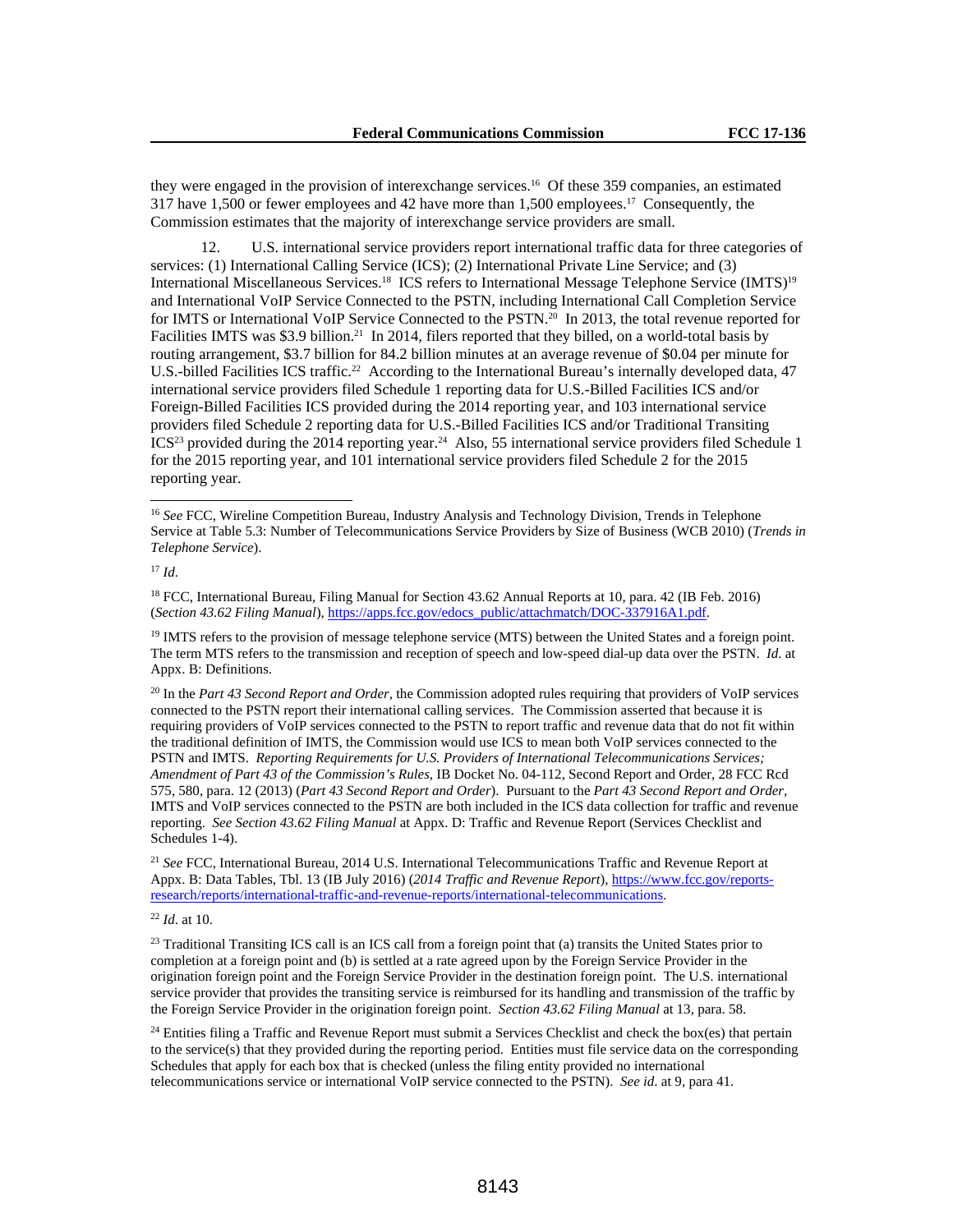13. International Private Line Service refers to private line service between the United States and a foreign point.25 Private line service refers to making available to a customer on a common carrier basis a circuit for a specified period of time for the customer's exclusive use.26 According to the 2014 Traffic and Revenue Report, there were 494 million private lines circuits in 2014.27 The total customer revenue reported for International Private Line Service in 2014 was \$374 million.<sup>28</sup> According to the International Bureau's internally developed data, 37 international service providers filed Schedule 3 reporting International Private Line Service statistics as "Service Provided over Facilities Circuits" for the 2014 reporting year, and 34 international service providers filed Schedule 3 reporting this information for the 2015 reporting year.<sup>29</sup>

14. International Miscellaneous Service refers to any international telecommunications service other than ICS and International Private Line Service.<sup>30</sup> According to the 2014 Traffic and Revenue Report, the total customer revenue reported for International Miscellaneous Service in 2014 was \$3.2 billion.<sup>31</sup> According to the International Bureau's internally developed data, 13 international service providers filed Schedule 4 reporting that they billed customers \$5 million or more for any International Miscellaneous Service provided during the 2014 reporting year, and 26 international service providers filed Schedule 4 reporting this information for the 2015 reporting year.<sup>32</sup>

15. *IMTS Resale Providers*. Providers of IMTS resale services are common carriers that purchase IMTS from other carriers and resell it to their own customers. The appropriate size standard under SBA rules is for the category Telecommunications Resellers. The U.S. Census Bureau defines this industry as "establishments engaged in purchasing access and network capacity from owners and operators of telecommunications networks and reselling wired and wireless telecommunications services (except satellite) to businesses and households. Establishments in this industry resell telecommunications; they do not operate transmission facilities and infrastructure. Mobile virtual network operators (MVNOs) are included in this industry."33 The SBA has developed a small business

<sup>26</sup> *Id*.

 $\overline{a}$ 

<sup>27</sup> *2014 Traffic and Revenue Report* at 15.

<sup>28</sup> *Id*.; *see also id*. at Appx. B: Data Tables.

<sup>29</sup> Any U.S. International Carrier that provides International Private Line Service through ownership or an indefeasible right of use (IRU), or by obtaining a leasehold interest in the U.S. end of an international facility that is not provided by the lessor as International Private Line Service shall report International Private Line Service statistics for the reporting period on Schedule 3 as "Service Provided over Facilities Circuits." A U.S. International Carrier that provides International Private Line Service by obtaining a lease that is provided by the lessor as International Private Line Service shall report International Private Line Service statistics for the reporting period on Schedule 3 as "Service Provided over Resold Circuits." *See Section 43.62 Filing Manual* at 18, para. 88. According to the International Bureau's internally developed data, 17 international service providers filed Schedule 3 reporting International Private Line Service statistics as "Service Provided over Resold Circuits" for the 2014 reporting year, and 18 international service providers filed Schedule 3 reporting this information for the 2015 reporting year.

<sup>30</sup> *2014 Traffic and Revenue Report* at 16.

<sup>31</sup> *Id*.; *see also id*. at Appx. B: Data Tables.

 $32$  A U.S. International Carrier that billed less than \$5 million in revenue for an International Miscellaneous Service provided during the reporting period is not required to file data for that service on its Traffic and Revenue Report. *Section 43.62 Filing Manual* at 3, para 10.

33 U.S. Census Bureau, *2012 NAICS Definition*, https://www.census.gov/cgi-

bin/sssd/naics/naicsrch?code=517911&search=2012%20NAICS%20Search (last visited Oct. 19, 2017). *See also*  U.S. Census Bureau, *2017 NAICS Definition*, https://www.census.gov/cgibin/sssd/naics/naicsrch?code=517911&search=2017%20NAICS%20Search (last visited Oct. 19, 2017).

<sup>25</sup> *Id*. at Appx. B: Definitions.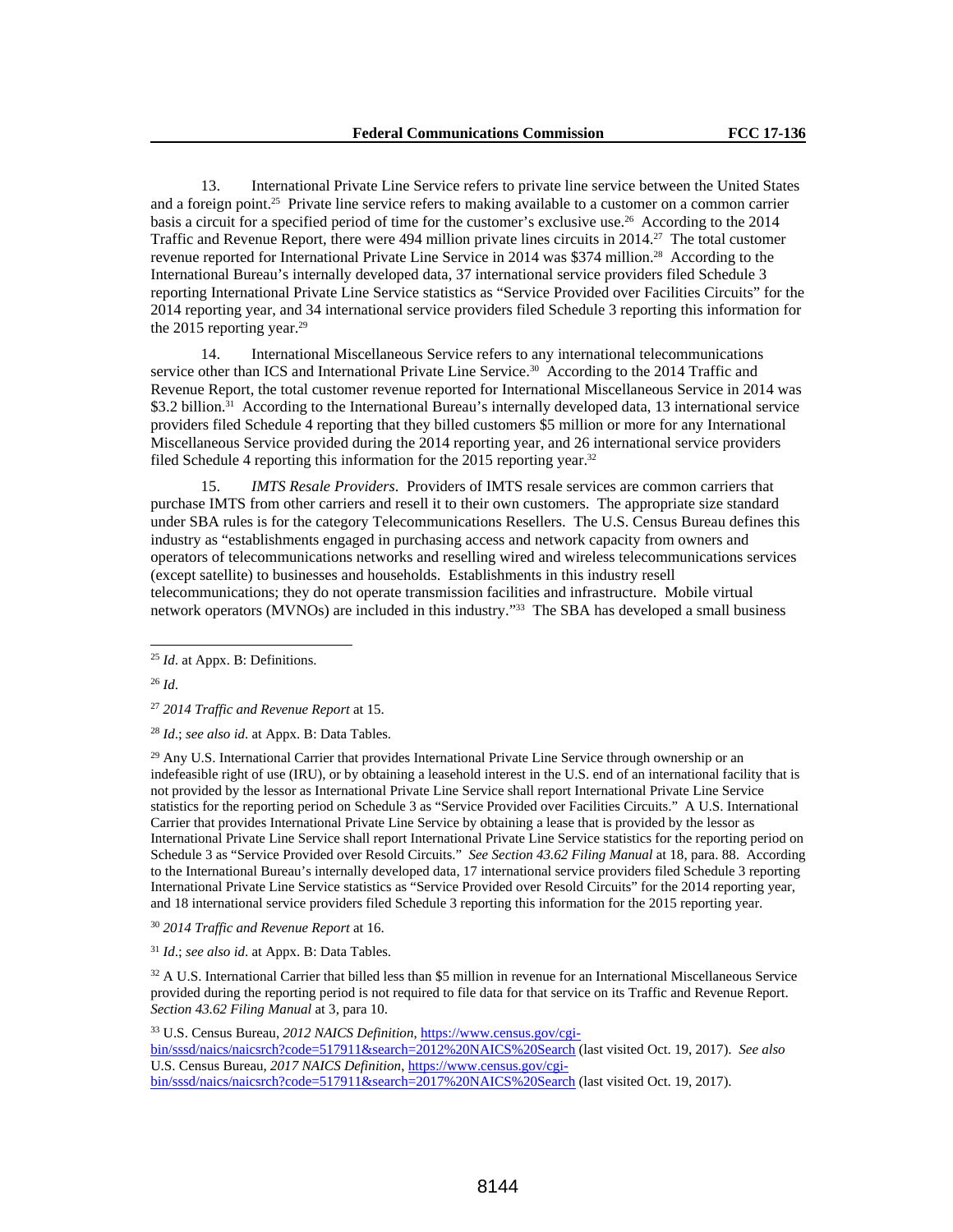size standard for the category of Telecommunications Resellers, which consists of all such companies having 1,500 or fewer employees.<sup>34</sup> U.S. Census data for 2012 indicates that there were 1,341 firms in this category that operated for the entire year.35 Of that number, 1,341 operated with fewer than 1,000 employees and none operated with more than 1,000 employees.<sup>36</sup> Thus under this category and the associated small business size standard, the majority of these resellers can be considered small entities. Consequently, the Commission estimates that the majority of IMTS resellers are small entities. In the 2014 Traffic and Revenue Report, 1,489 carriers reported that they provided ICS on a resale basis during the 2014 reporting year.37 Of these 1,489 ICS resale carriers, 70 carriers reported, in the aggregate, that they billed customers \$5.9 billion for 96.6 billion minutes.38 According to the International Bureau's internally developed data, of these 1,489 ICS resale carriers, 1,419 carriers reported that they billed less than \$5 million in revenue, and 70 carriers reported that they billed \$5 million or more in revenue. According to the International Bureau's internally developed data, 1,497 carriers reported that they provided ICS on a resale basis during the 2015 reporting year. Of these 1,497 resale carriers, 1,435 carriers reported that they billed less than \$5 million in revenue, and 62 carriers reported that they billed \$5 million or more in revenue during the 2015 reporting year.

16. *Wireless Carriers and Service Providers*. Included among the providers of IMTS resale are a number of wireless carriers that also provide wireless telephony services domestically. The Commission classifies these entities as providers of Commercial Mobile Radio Services (CMRS). At present, most, if not all, providers of CMRS that offer IMTS provide such service by purchasing IMTS from other carriers to resell it to their customers. The Commission has not developed a size standard specifically for CMRS providers that offer resale IMTS. Such entities would fall within the larger category of wireless carriers and service providers. Below, for those services subject to auctions, the Commission notes that, as a general matter, the number of winning bidders that qualify as small businesses at the close of an auction does not necessarily represent the number of small businesses currently in service. Also, the Commission does not generally track subsequent business size unless, in the context of assignments or transfers, unjust enrichment issues are implicated.

17. *Wireless Telecommunications Carriers (except Satellite)*. This industry comprises establishments engaged in operating and maintaining switching and transmission facilities to provide communications via the airwaves, such as cellular services, paging services, wireless internet access, and wireless video services.<sup>39</sup> The SBA has developed a small business size standard for the category of

34 13 CFR § 121.201, NAICS code 517911.

<sup>35 9</sup> U.S. Employment Size of Firms Census Table (Jan. 8, 2016), https://factfinder.census.gov/faces/tableservices/jsf/pages/productview.xhtml?pid=ECN\_2012\_US\_51SSSZ5&prod Type=table.

<sup>36</sup> *Id*.

<sup>37</sup> *2014 Traffic and Revenue Report* at 14. ICS Resale refers to the provision of U.S.-Billed ICS by a U.S. international service provider through the resale of ICS purchased from another U.S. international service provider. *See* Section *43.62 Filing Manual* at Appx. B: Definitions. Pursuant to the *Part 43 Second Report and Order*, IMTS and VoIP services connected to the PSTN are both included in the ICS data collection for traffic and revenue reporting.

<sup>38</sup> *2014 Traffic and Revenue Report* at 14. Pursuant to the *Part 43 Second Report and Order*, a U.S. international service provider that billed less than \$5 million in ICS Resale revenue and did not bill any Facilities ICS revenue for the reporting period is not required to report data for its ICS Resale on its Traffic and Revenue Report. U.S. international service providers that billed less than \$5 million in ICS Resale revenue and also billed Facilities ICS revenue are required to file data for ICS Resale as well as Facilities ICS. *See Part 43 Second Report and Order*, 28 FCC Rcd at 579-80, para. 12; *see also Section 43.62 Filing Manual* at 2-3, para. 9.

<sup>39</sup> U.S. Census Bureau, *2012 NAICS Definition*, https://www.census.gov/cgi-

bin/sssd/naics/naicsrch?code=517210&search=2012%20NAICS%20Search (last visited Oct. 19, 2017). *See also* (continued….)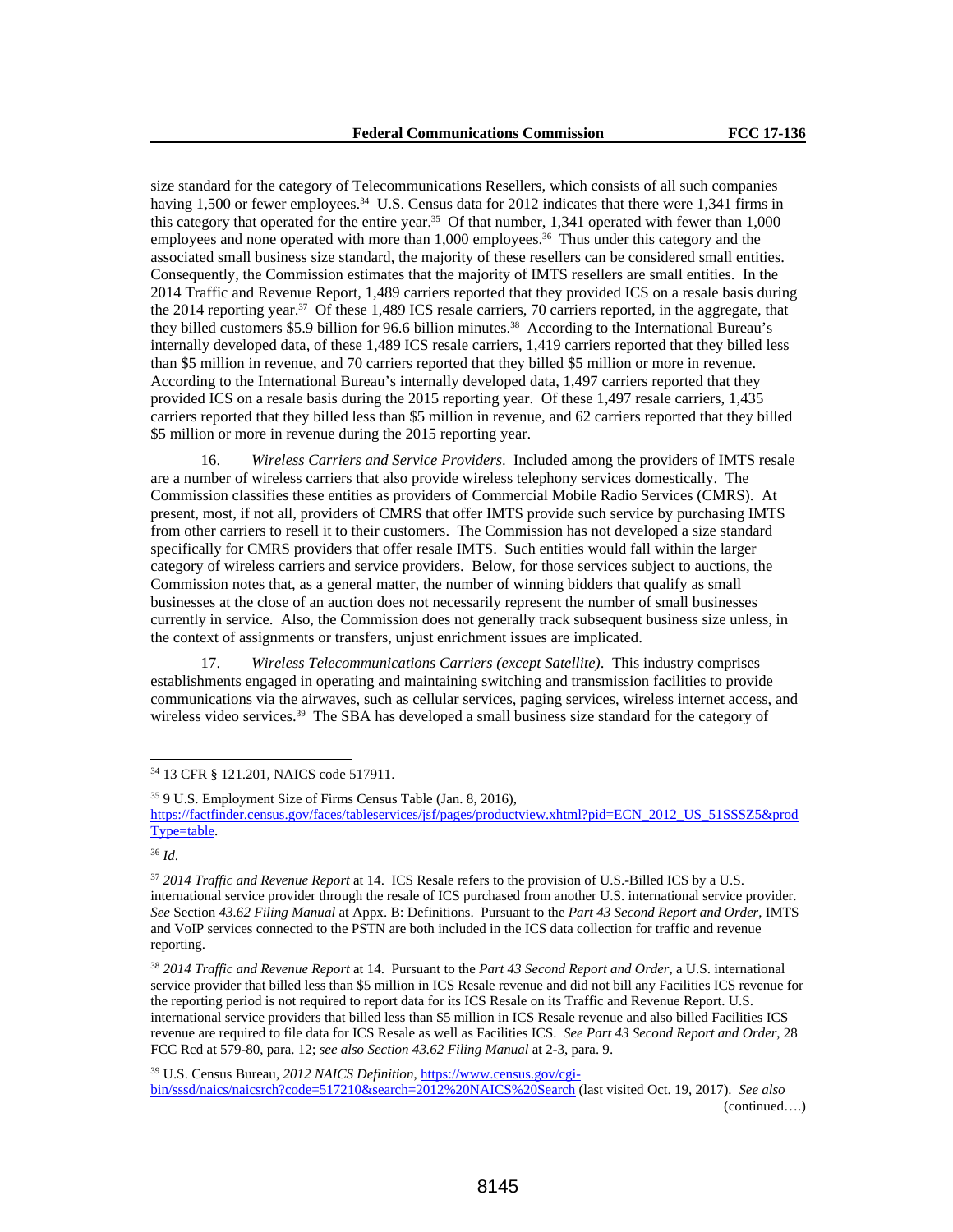Wireless Telecommunications Carriers (except Satellite), which consists of all such companies having 1,500 or fewer employees.40 For this industry, U.S. Census data for 2012 indicates that there were 967 firms in this category that operated for the entire year.<sup>41</sup> Of that number, 955 firms operated with fewer than 1,000 employees, and 12 firms operated with 1,000 employees or more.<sup>42</sup> Thus under this category and the associated small business size standard, the Commission estimates that the majority of wireless telecommunications carriers (except satellite) are small entities. Similarly, according to the Wireline Competition Bureau's 2010 Trends in Telephone Service Report, 413 carriers reported that they were engaged in the provision of wireless telephony, including cellular service, Personal Communications Service (PCS), and Specialized Mobile Radio (SMR) services.<sup>43</sup> Of these 413 companies, an estimated 261 have 1,500 or fewer employees and 152 have more than 1,500 employees.44 Consequently, the Commission estimates that approximately half of these firms can be considered small. Thus, using available data, we estimate that the majority of wireless firms that may be affected by the adopted rules, can be considered small.

18. *Wireless Communications Services*. This service can be used for fixed, mobile, radiolocation, and digital audio broadcasting satellite uses. The Commission defined "small business" for the Wireless Communications Services (WCS) auction as an entity with average gross revenues not exceeding \$40 million for each of the preceding three years, and a "very small business" as an entity with average gross revenues not exceeding \$15 million for each of the preceding three years.45 The SBA has approved these definitions.46 The Commission auctioned geographic area licenses in the WCS service. In the auction, which commenced on April 15, 1997 and closed on April 25, 1997, seven bidders won 31 licenses that qualified as very small business entities, and one bidder won one license that qualified as a small business entity.

19. *Providers of Interconnected VoIP services*. Section 43.62 of the Commission's rules requires entities providing international calling service via Voice over Internet Protocol (VoIP) service connected to the public switched telephone network (PSTN) to file a report with the Commission showing revenues, payouts, and traffic for such service.47 According to the *2014 Traffic and Revenue Report*, 354

U.S. Census Bureau, *2017 NAICS Definition*, https://www.census.gov/cgibin/sssd/naics/naicsrch?code=517312&search=2017%20NAICS%20Search (last visited Oct. 19, 2017).

40 13 CFR § 121.201, NAICS code 517210. The 2017 NAICS code for Wireless Telecommunications Carriers (except Satellite) is 517312. *See* U.S. Census Bureau, *2017 NAICS Definition*, https://www.census.gov/cgibin/sssd/naics/naicsrch?code=517312&search=2017%20NAICS%20Search (last visited Oct. 19, 2017); U.S. Census Bureau, *Frequently Asked Questions* (*FAQs*), https://www.census.gov/eos/www/naics/faqs/faqs.html (last visited Oct. 19, 2017). While economic census data for 2012 are available, economic census data for 2017 are not currently available.

41 U.S. Employment Size of Firms Census Table (Jan. 8, 2016),

https://factfinder.census.gov/faces/tableservices/jsf/pages/productview.xhtml?pid=ECN\_2012\_US\_51SSSZ5&prod Type=table.

<sup>42</sup> *Id*.

<sup>43</sup> *See Trends in Telephone Service* at Table 5.3: Number of Telecommunications Service Providers by Size of Business.

<sup>44</sup> *Id*.

<sup>45</sup> *Amendment of the Commission's Rules to Establish Part 27, the Wireless Communications Service* ("WCS"), GN Docket No. 96-228, Report and Order, 12 FCC Rcd 10785, 10879, para. 194 (1997).

<sup>46</sup> *See* Letter from Aida Alvarez, Administrator, SBA, to Amy Zoslov, Chief, Auctions and Industry Analysis Division, Wireless Telecommunications Bureau, FCC (filed Dec. 2, 1998).

47 47 CFR § 43.62(b)(2).

<sup>(</sup>Continued from previous page)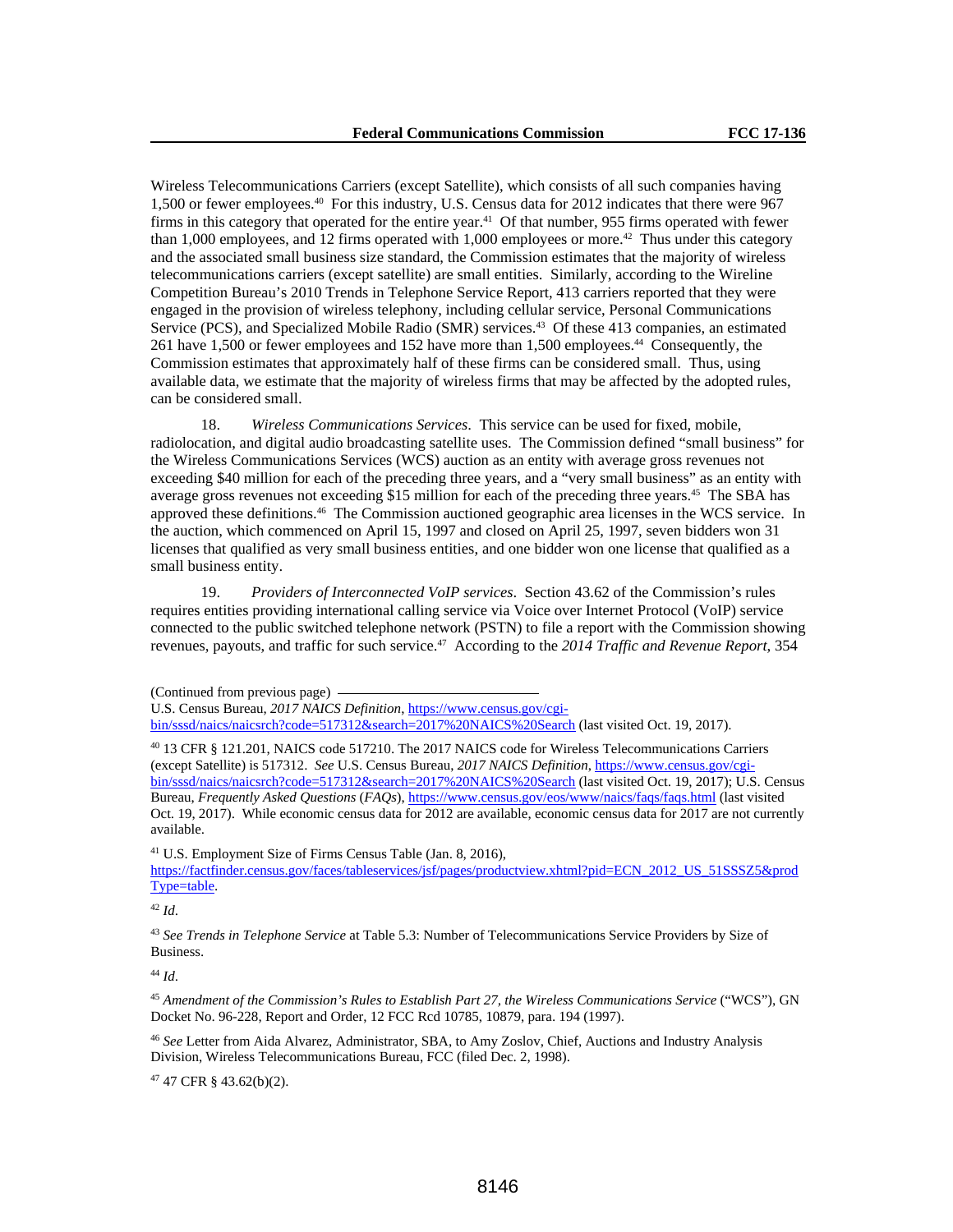interconnected VoIP service providers filed Traffic and Revenue Reports for the 2014 reporting year.48 The entities that provide such services are a mix of large and small entities. We do not have information on the size of such VoIP providers. The U.S. Census Bureau addresses VoIP providers in two categories, depending upon whether the service is provided over the provider's own operated wired telecommunications infrastructure, or over client-supplied telecommunications connections (e.g., dial-up ISPs). The former are within the category of Wired Telecommunications Carriers.49 The SBA has developed a small business size standard for Wired Telecommunications Carriers, which consists of all such companies having 1,500 or fewer employees.<sup>50</sup> U.S. Census data for 2012 indicates that there were 3,117 firms in this category that operated for the entire year.51 Of that number, 3,083 firms operated with fewer than 1,000 employees, and 34 firms operated with 1,000 employees or more.52 As a result, for the purpose of this FRFA we consider all such entities to be small entities within the meaning of the SBA. The latter are within the category of All Other Telecommunications.53 Under SBA rules, the category of All Other Telecommunications has a small business size standard of \$32.5 million or less in annual receipts.54 For this category, U.S. Census data for 2012 show that there were a total of 1,442 firms that operated for the entire year.55 Of that number, 1,400 firms had annual receipts of under \$25 million and 15 firms had annual receipts of \$25 million to \$49,999,999.56 Consequently, we estimate that the majority of VoIP providers are small entities.

20. *Spot Market Operators*. A "spot market" is a market where service providers can buy or sell call completion services for immediate delivery.<sup>57</sup> A spot market customer is a service provider that enters into a contract to buy or sell call completion services by interconnecting at a spot market point of presence.58 The spot market owner is a person or entity that facilitates the transaction between

bin/sssd/naics/naicsrch?code=517110&search=2012%20NAICS%20Search (last visited Oct. 19, 2017); *see also* U.S. Census Bureau, 2017 NAICS Definition, https://www.census.gov/cgi-

50 13 CFR § 121.201, NAICS code 517110. The 2017 NAICS code for Wired Telecommunications Carriers is 517311. *See* U.S. Census Bureau, *2017 NAICS Definition*, https://www.census.gov/cgibin/sssd/naics/naicsrch?code=517311&search=2017%20NAICS%20Search (last visited Oct. 19, 2017); U.S. Census Bureau, *Frequently Asked Questions* (*FAQs*), https://www.census.gov/eos/www/naics/faqs/faqs.html (last visited Oct. 19, 2017). While economic census data for 2012 are available, economic census data for 2017 are not currently available.

51 U.S. Employment Size of Firms Census Table,

https://factfinder.census.gov/faces/tableservices/jsf/pages/productview.xhtml?pid=ECN\_2012\_US\_51SSSZ5&prod Type=table (last visited Oct. 19, 2017).

<sup>52</sup> *Id*.

 $\overline{a}$ 

53 U.S. Census Bureau, 2012 NAICS Definition, https://www.census.gov/cgibin/sssd/naics/naicsrch?code=517919&search=2012%20NAICS%20Search (last visited Oct. 19, 2017); *see also* U.S. Census Bureau, 2017 NAICS Definition, https://www.census.gov/cgibin/sssd/naics/naicsrch?code=517919&search=2017%20NAICS%20Search (last visited Oct. 19, 2017).

54 13 CFR § 121.201, NAICS code 517919.

<sup>56</sup> *Id*.

<sup>58</sup> *Id*.

<sup>48</sup> *2014 Traffic and Revenue Report* at 1.

<sup>49 4</sup> U.S. Census Bureau, 2012 NAICS Definition, https://www.census.gov/cgi-

bin/sssd/naics/naicsrch?code=517311&search=2017%20NAICS%20Search (last visited Oct. 19, 2017).

<sup>55</sup> U.S. Receipts Size of Firms Census Table (Jan. 8, 2016), https://factfinder.census.gov/faces/tableservices/jsf/pages/productview.xhtml?pid=ECN\_2012\_US\_51SSSZ4&prod Type=table.

*<sup>57</sup> Section 43.62 Filing Manual* at 16, para. 74.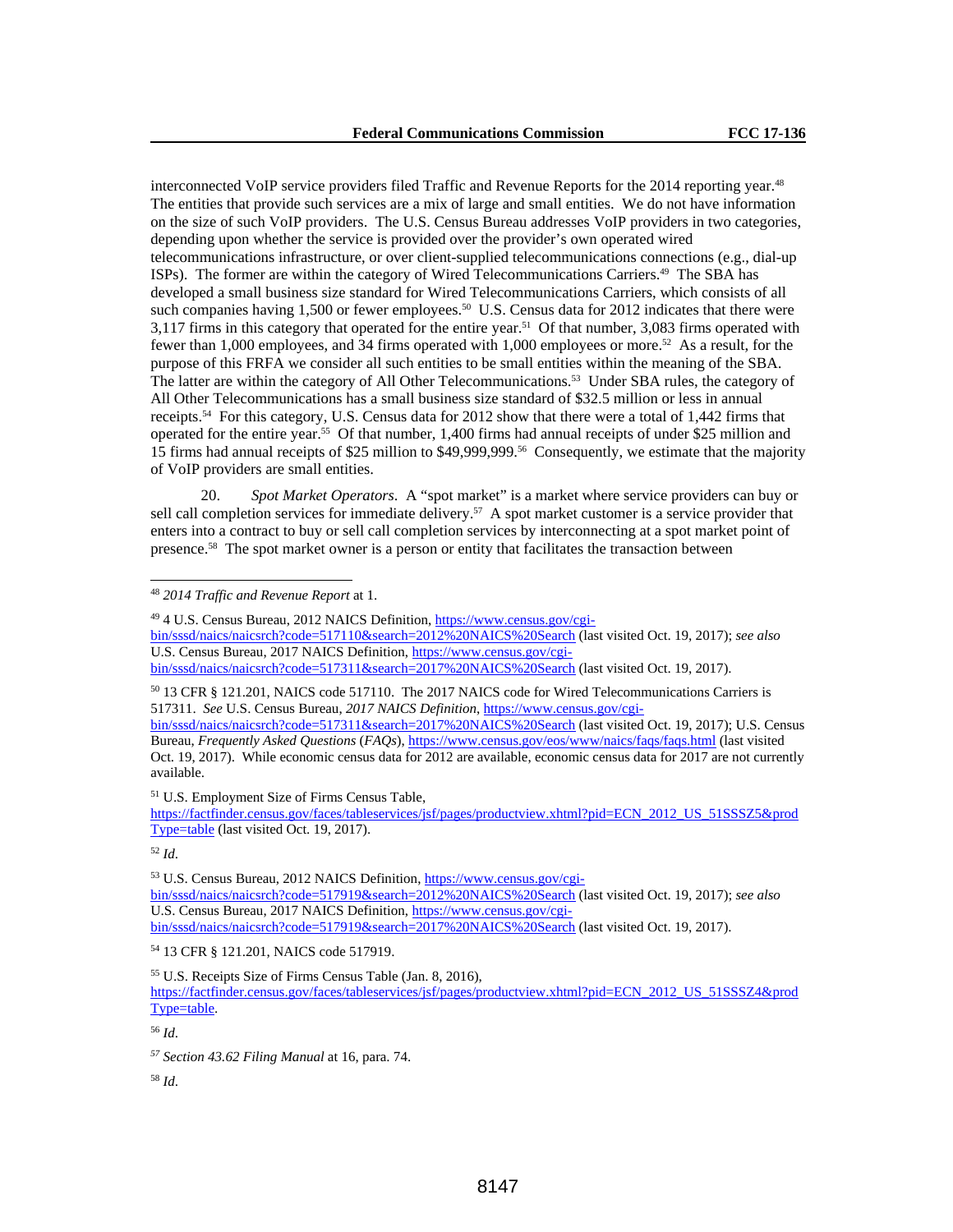contracting service providers (who may not know each other's identity) by physically interconnecting the customers and acting as their commercial intermediary.59 The Commission has not developed a small business size standard specifically for operators of spot markets. As a result, for purposes of this FRFA, we consider all such entities to be small businesses.

## **2. Circuit Capacity Reports**

21. The Report and Order retains and streamlines the Circuit Capacity Reports by removing the requirement to file terrestrial and satellite circuit data. The submarine cable filing requirements of the Circuit Capacity Reports are retained because the data are necessary for the Commission to fulfill its statutory obligations and will continue to play a vital public interest role for other federal agencies. These policies and requirements apply to a mixture of both large and small entities.

22. *Providers of International Telecommunications Transmission Facilities*. Section 43.62 of the Commission's rules requires U.S. facilities-based common carriers, non-common carrier satellite operators, cable landing licensees, and U.S. international carriers that owned or leased capacity on a submarine cable between the United States and any foreign point, to annually file circuit capacity data.<sup>60</sup> According to the International Bureau's internally developed data, 84 such entities filed circuit capacity data for the 2014 reporting year, and 91 such entities filed circuit capacity data for the 2015 reporting year.61 Some of these providers would fall within the category of interexchange carriers, some would fall within the category of Wired Telecommunications Carriers, while others may not. The Commission has not developed a small business size standard specifically for providers of interexchange services. The appropriate size standard under SBA rules is for the category Wired Telecommunications Carriers. Under that size standard, such a business is small if it has 1,500 or fewer employees.<sup>62</sup> The Circuit Capacity Reports do not include employee or revenue statistics, so we are unable to determine how many carriers could be considered small entities under the SBA standard. Although it is quite possible that a carrier could report a small amount of capacity and have significant revenues, we will consider those 85 carriers to be small entities at this time.

23. *Satellite Telecommunications Providers*. Other providers of international transmission facilities are those that operate international common carrier and non-common carrier satellite systems. Such systems provide circuits to providers of international telecommunication services or provide circuits directly to end users. Operators of international satellite services are required to report their aggregate world-wide active circuits in the Circuit Capacity Reports.<sup>63</sup> The Commission has not determined a size standard specifically for operators of international satellite systems that offer circuits directly to end users. However, two economic census categories address the satellite industry. Under SBA rules, the category of Satellite Telecommunications has a small business size standard of \$32.5 million or less in annual

 $62$  13 CFR § 121.201, NAICS code 517110. The 2017 NAICS code for Wired Telecommunications Carriers is 517311. *See* U.S. Census Bureau, *2017 NAICS Definition*, https://www.census.gov/cgi-

bin/sssd/naics/naicsrch?code=517311&search=2017%20NAICS%20Search (last visited Oct. 19, 2017); U.S. Census Bureau, *Frequently Asked Questions* (*FAQs*), https://www.census.gov/eos/www/naics/faqs/faqs.html (last visited Oct. 19, 2017). While economic census data are available for 2012, economic census data for 2017 are not currently available.

 $\overline{a}$ <sup>59</sup> *Id*.

<sup>60 47</sup> CFR § 43.62(a).

<sup>61</sup> The *2014 U.S. International Circuit Capacity Report* lists 84 U.S. international carriers that filed Circuit Capacity Reports as of the date that the *Report* was released. *See* FCC, International Bureau, 2014 U.S. International Circuit Capacity Report (IB 2016), https://apps.fcc.gov/edocs\_public/attachmatch/DOC-337257A2.pdf.

<sup>63</sup> *Section 43.62 Filing Manual* at 26, para. 135.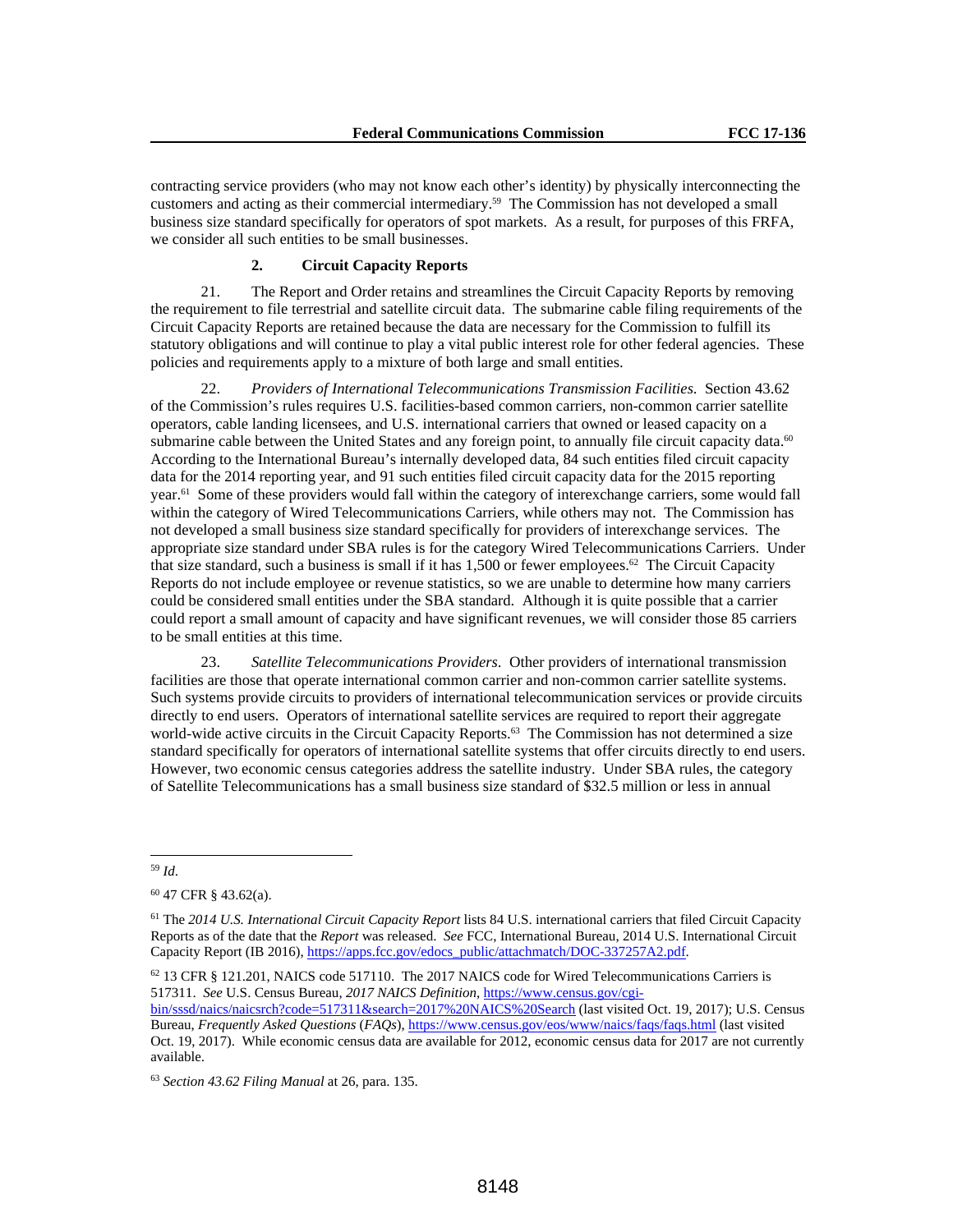receipts.64 The category of All Other Telecommunications has a size standard of \$32.5 million or less in annual receipts.<sup>65</sup>

24. The category of Satellite Telecommunications "comprises establishments primarily engaged in providing telecommunications services to other establishments in the telecommunications and broadcasting industries by forwarding and receiving communications signals via a system of satellites or reselling satellite telecommunications."66 For this industry, U.S. Census data for 2012 indicate that 333 firms operated for the entire year.67 Of that number, 299 firms had annual receipts of under \$25 million, and 12 firms had annual receipts of \$25 million to \$49,999,999.68 Consequently, the Commission estimates that the majority of Satellite Telecommunications firms that may be affected by our action, are small entities.

25. The category of All Other Telecommunications "comprises establishments primarily engaged in providing specialized telecommunications services, such as satellite tracking, communications telemetry, and radar station operation. This industry also includes establishments primarily engaged in providing satellite terminal stations and associated facilities connected with one or more terrestrial systems and capable of transmitting telecommunications to, and receiving telecommunications from, satellite systems. Establishments providing Internet services or VoIP services via client-supplied telecommunications connections are also included in this industry."69 For this category, U.S. Census data for 2012 show that there were a total of 1,442 firms that operated for the entire year.<sup>70</sup> Of that number, 1,400 firms had annual receipts of under \$25 million and 15 firms had annual receipts of \$25 million to \$49,999,999.<sup>71</sup> Consequently, the Commission estimates that the majority of All Other Telecommunications firms that may be affected by the adopted rules, are small entities.

26. *Operators of Common Carrier/Non-Common Carrier Undersea Cable Systems*. Section 43.62 of the Commission's rules requires all submarine cable licensees to file data on their circuits on submarine cable facilities.72 Neither the Commission nor the SBA has developed a size standard specifically for operators of non-common carrier undersea cables. Such entities would fall within the SBA category Wired Telecommunications Carriers. The size standard under SBA rules for that category is that such a business is small if it has 1,500 or fewer employees.73 U.S. Census data for 2012 indicate

66 U.S. Census Bureau, *2012 NAICS Definition*, https://www.census.gov/cgibin/sssd/naics/naicsrch?code=517410&search=2012%20NAICS%20Search (last visited Oct. 19, 2017); *see also* U.S. Census Bureau, *2017 NAICS Definition*, https://www.census.gov/cgibin/sssd/naics/naicsrch?code=517410&search=2017%20NAICS%20Search (last visited Oct. 19, 2017).

67 U.S. Census Bureau, American FactFinder, *Receipts Size of Firms for the U.S.*: 2012 (Jan. 8, 2016), https://factfinder.census.gov/faces/tableservices/jsf/pages/productview.xhtml?pid=ECN\_2012\_US\_51SSSZ4&prod Type=table (U.S. Receipts Size of Firms Census Table).

<sup>68</sup> *Id*.

l

69 U.S. Census Bureau, *2012 NAICS Definition*, https://www.census.gov/cgi-

bin/sssd/naics/naicsrch?code=517919&search=2012%20NAICS%20Search (last visited Oct. 19, 2017); *see also* U.S. Census Bureau*, 2017 NAICS Definition*, https://www.census.gov/cgibin/sssd/naics/naicsrch?code=517919&search=2017%20NAICS%20Search (last visited Oct. 19, 2017).

70 U.S. Receipts Size of Firms Census Table (Jan. 8, 2016),

https://factfinder.census.gov/faces/tableservices/jsf/pages/productview.xhtml?pid=ECN\_2012\_US\_51SSSZ4&prod Type=table.

 $71$  *Id.* 

 $72$  47 CFR § 43.62(a).

73 13 CFR § 121.201, NAICS code 517110.

<sup>64 13</sup> CFR § 121.201, NAICS code 517410.

<sup>65 13</sup> CFR § 121.201, NAICS code 517919.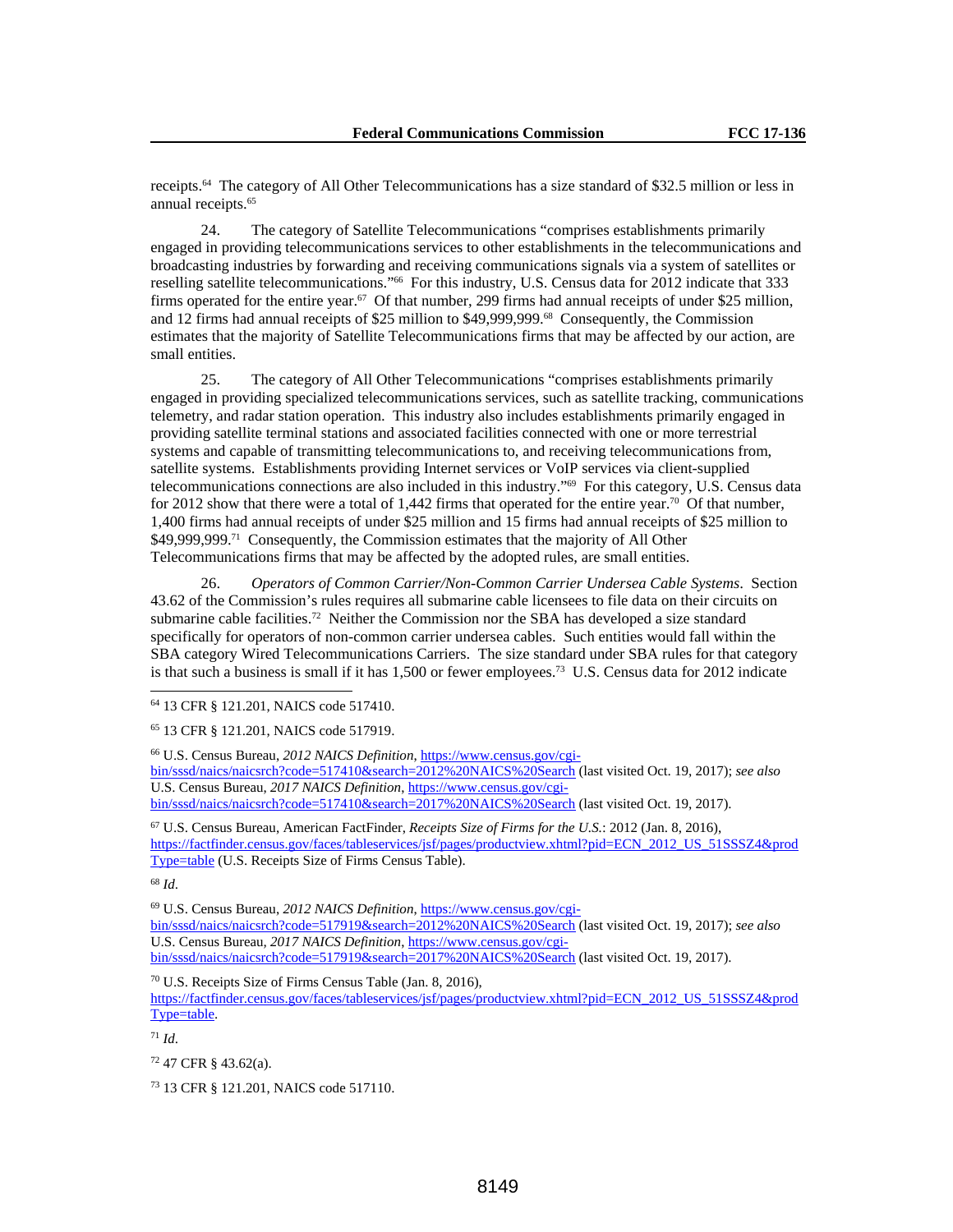that there were 3,117 firms in this category that operated for the entire year.74 Of that number, 3,083 firms operated with fewer than 1,000 employees, and 34 firms operated with 1,000 employees or more.75 Thus under this category and the associated small business size standard, the majority of these carriers can be considered small entities. Under Section 43.62 of the Commission's rules, U.S. facilities-based common carriers, non-common carrier satellite operators, cable landing licensees, and U.S. international carriers that owned or leased capacity on a submarine cable between the United States and any foreign point were required to annually file circuit capacity data.76 According to the International Bureau's internally developed data, 84 such entities filed circuit capacity data for the 2014 reporting year, and 91 such entities filed circuit capacity data for the 2015 reporting year.<sup>77</sup> We do not have data on the number of employees or revenues of operators of non-common carrier undersea cables. We do know that a number of such entities pay regulatory fees on such circuits, but the names of such entities are confidential. Because we do not have information on the number of employees or their annual revenues, we will consider all such providers to be small entities for purposes of this FRFA.

27. *Incumbent Local Exchange Carriers*. Because some of the international terrestrial facilities that are used to provide international telecommunications services may be owned by incumbent local exchange carriers, we have included small incumbent local exchange carriers in this RFA analysis, to the extent that such local exchange carriers may operate such international facilities. (Local exchange carriers along the U.S.-border with Mexico or Canada may have local facilities that cross the border.) Neither the Commission nor the SBA has developed a small business size standard specifically for incumbent local exchange carriers. The appropriate size standard under SBA rules is for the category Wired Telecommunications Carriers. Under that size standard, such a business is small if it has 1,500 or fewer employees.78 U.S. Census data for 2012 indicates that there were 3,117 firms in this category that operated for the entire year.79 Of that number, 3,083 firms operated with fewer than 1,000 employees, and 34 firms operated with 1,000 employees or more.<sup>80</sup> According to the Wireline Competition Bureau's Trends in Telephone Service report, 1,307 carriers reported that they were incumbent local exchange service providers.<sup>81</sup> Of these 1,307 carriers, an estimated 1,006 have 1,500 or fewer employees and 301 have more than 1,500 employees.<sup>82</sup> As noted above, a "small business" under the RFA is one that, among other things, meets the pertinent small business size standard (e.g., a telephone communications business having 1,500 or fewer employees), and "is not dominant in its field of operation."<sup>83</sup> The SBA's Office of Advocacy states that, for RFA purposes, small incumbent local exchange carriers are not dominant in

 $\overline{a}$ 

79 U.S. Employment Size of Firms Census Table (Jan. 8, 2016),

<sup>80</sup> *Id*.

<sup>82</sup> *See id*.

<sup>74</sup> U.S. Employment Size of Firms Census Table (Jan. 8, 2016),

https://factfinder.census.gov/faces/tableservices/jsf/pages/productview.xhtml?pid=ECN\_2012\_US\_51SSSZ5&prod Type=table.

<sup>75</sup> *Id*.

<sup>76 47</sup> CFR § 43.6(a).

<sup>77</sup> *See supra* para. 22.

<sup>78 13</sup> CFR § 121.201, NAICS code 517110.

https://factfinder.census.gov/faces/tableservices/jsf/pages/productview.xhtml?pid=ECN\_2012\_US\_51SSSZ5&prod Type=table.

<sup>81</sup> *See Trends in Telephone Service* at Table 5.3: Number of Telecommunications Service Providers by Size of Business.

<sup>83 15</sup> U.S.C. § 632.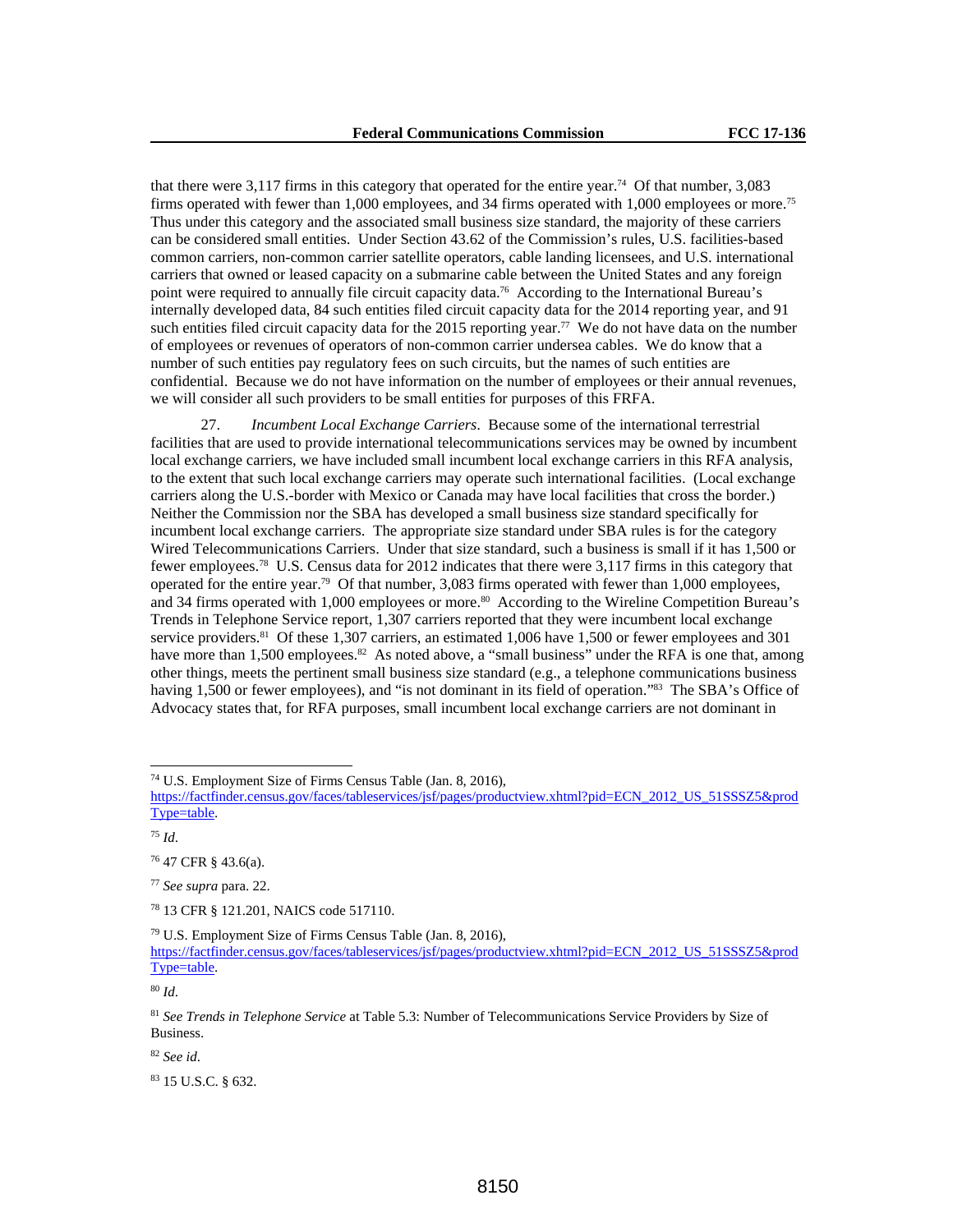their field of operation because any such dominance is not "national" in scope.84 Consequently, the Commission estimates that most providers of local exchange service are small entities that may be affected by the adopted rules. We have therefore included small incumbent local exchange carriers in this RFA analysis, although this RFA action has no effect on Commission analysis and determinations in other, non-RFA contexts. Thus under this category and the associated small business size standard, the majority of these incumbent local exchange service providers can be considered small providers.

## **E. Description of Projected Reporting, Recordkeeping, and Other Compliance Requirements for Small Entities**

28. The adopted rule changes affect the reporting, recordkeeping and other compliance requirements for entities providing international common carrier services pursuant to Section 214 of the Communications Act of 1934 (the "Act"); entities engaged in providing Voice over Internet Protocol (VoIP) service connected to the public switched telephone network (PSTN) between the United States and any foreign point; entities that operate a telecommunications "spot market" and carry international traffic; entities providing domestic or international wireless common carrier services under Section 309 of the Act; entities providing common carrier satellite services under Section 309 of the Act; and entities licensed to construct and operate submarine cables under the Cable Landing License Act of 1921 and Executive Order No. 10530. We eliminate and further streamline the current international reporting requirements to reduce the burdens for both small and large carriers. Specifically, we eliminate the requirement to file annual Traffic and Revenue Reports and will rely on targeted data collections when necessary. International facilities-based service providers will be required to provide a list of routes on which they have direct termination arrangements, which should be minimally burdensome to carriers as the information is readily available in the normal course of business. Service providers would need to update information as they add termination arrangements with a new destination foreign country or discontinue such arrangements to a previously listed country. The list of routes and the targeted data collections are significantly less costly and burdensome than filing an annual report. Additionally, for the Circuit Capacity Reports, we eliminate the reporting of terrestrial and satellite circuits. As a result, the adopted reforms will reduce the data that are required to be filed annually with the Commission and will be financially beneficial and not impose any significant economic burdens on small carriers.

## **F. Steps Taken to Minimize Significant Economic Impact on Small Entities, and Significant Alternatives Considered**

29. The RFA requires an agency to describe any significant alternatives that it has considered in developing its approach, which may include the following four alternatives (among others): "(1) the establishment of differing compliance or reporting requirements or timetables that take into account the resources available to small entities; (2) the clarification, consolidation, or simplification of compliance and reporting requirements under the rules for such small entities; (3) the use of performance rather than design standards; and (4) an exemption from coverage of the rule, or any part thereof, for such small entities."85

30. In order to reduce the costs and burdens on carriers, including small entities, we reform the Commission's international reporting requirements. As proposed in the *NPRM* we eliminate the requirement to file annual Traffic and Revenue Reports. The Commission sought comment on alternative means of obtaining data on international termination agreements, and determined that instead of the annual reports, we would rely on targeted data collections when necessary, which would be less

<sup>84</sup> Letter from Jere W. Glover, Chief Counsel for Advocacy, SBA, to William E. Kennard, Chairman, FCC (May 27, 1999). The Small Business Act contains a definition of "small-business concern," which the RFA incorporates into its own definition of "small business." See 15 U.S.C. § 632(a) (Small Business Act); 5 U.S.C. § 601(3) (RFA). SBA regulations interpret "small business concern" to include the concept of dominance on a national basis. 13 CFR § 121.102(b).

<sup>85 5</sup> U.S.C. § 603(c)(1)-(c)(4).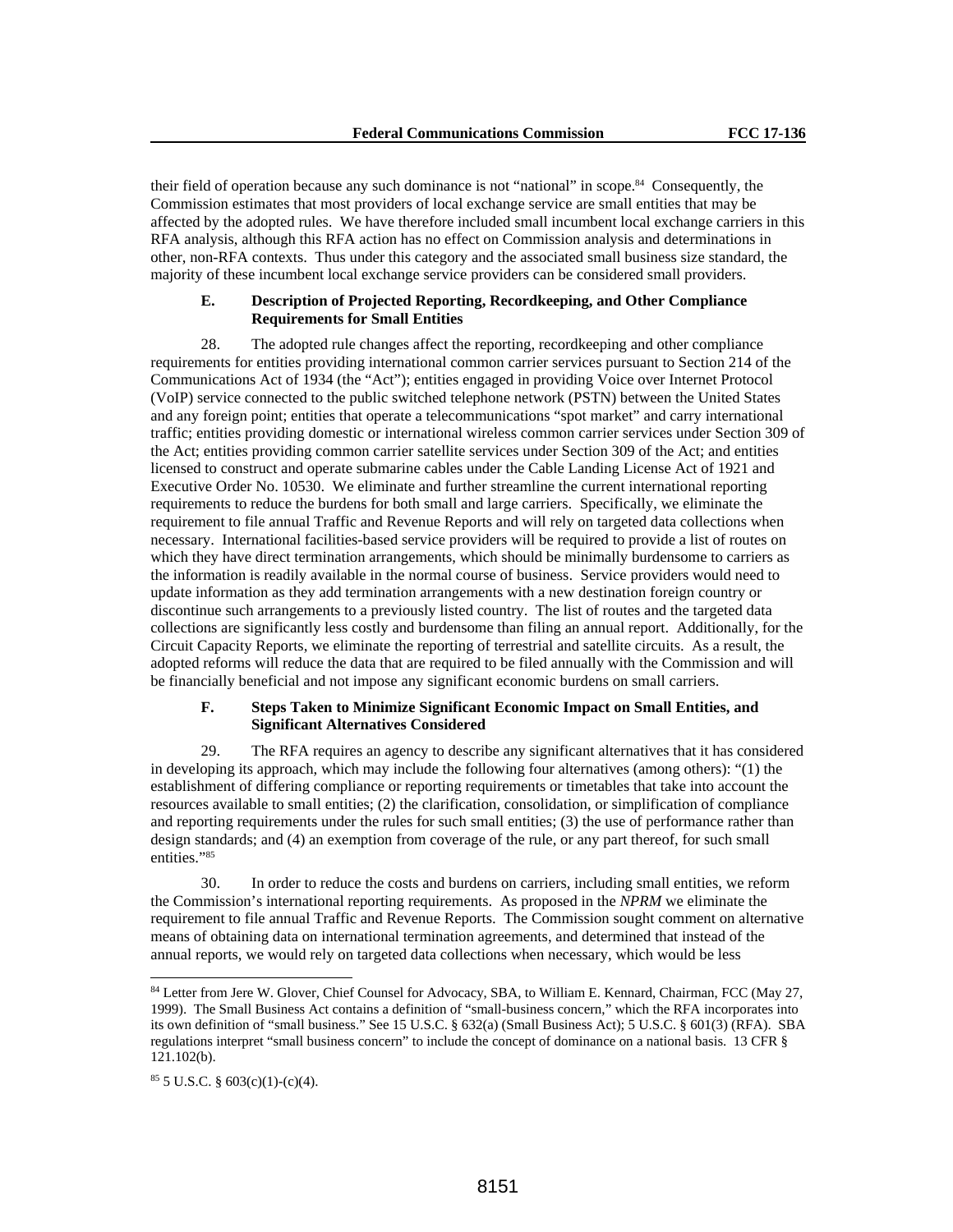burdensome for small businesses. All commenters in the proceeding support the elimination of the Traffic and Revenue Reports.86 Commenters also support requesting information on a targeted as needed basis.87 International facilities-based service providers will be required to provide a list of routes on which they have direct termination arrangements. The list of routes will provide the Commission with information to identify carriers from which it may need to seek information on any issue that arises in a region or on a particular route. Service providers must update their information within thirty (30) days as they add termination arrangements with a new destination foreign country or discontinue arrangements with a previously listed country. Maintaining this minimal list is significantly less burdensome than filing an annual traffic report as this information should be readily available to carriers in the normal course of business. ICIO supports a requirement obligating carriers to identify the services they provide and the routes they service.<sup>88</sup> Similarly, AT&T notes that they would not object to providing the Commission, on a confidential basis, a list of routes on which it has termination arrangements with a carrier in the destination foreign country.89 We will treat the lists as not routinely available for public inspection, as AT&T requests.

31. We retain the Circuit Capacity Reports for the submarine cable data but reduce the burdens of the Circuit Capacity Reports, for instance, by eliminating the reporting of terrestrial and satellite circuits. We also considered eliminating the required breakdown of net capacity by cable ownership, but found that this breakdown is necessary for analyses of critical submarine cable infrastructure and declined to make this change; we did, however, reduce the burden on capacity holders by no longer requiring them to determine whether the entity from which they acquired a lease or to whom they sold a lease is another reporting entity. We also directed the International Bureau to consult with stakeholders and review and revise as needed the categories of ownership interests reported in the cable capacity reports, to ensure that the cable capacity data are accurately captured by our reporting requirements. Commenters argue that terrestrial information is not needed because there is a low barrier to entry, and that satellite services should be excluded because they do not provide dedicated transport capacity from the required reporting.90 Commenters also argue that the report should not be kept just to collect regulatory fees.<sup>91</sup> We agree with commenters that the information on terrestrial and satellite services can be excluded without significantly affecting our analysis of facilities-based competition. We also agree it is not necessary for us to retain our annual collection of data of the terrestrial and satellite services within the Circuit Capacity Reports. Instead, if it is deemed necessary to collect that data for regulatory fee purposes, the Commission can collect that data within the regulatory fee process.92 Thus, while we retain the Circuit Capacity Reports, we will further streamline the reports to minimize the burdens associated with the data collection by removing the requirement to file terrestrial and satellite circuit data. This will significantly reduce the cost, time, and burden associated with the circuit capacity data collection. Overall, with the adoption of these changes to the international reporting requirements

l

<sup>86</sup> AT&T Comments at 1 ("AT&T therefore strongly supports this proposal to remove the annual international Traffic and Revenue report."); CTIA Comments at 1 ("CTIA comments the Commission for proposing to eliminate the international traffic and revenue reports, as CTIA and other suggested in response to the 2016 Biennial Review Public Notice."); ICIO Comments at 1; Inmarsat Comments at 1; Iridium Comments at 1; SD Comments at 1; Sprint Comments at 1; T-Mobile Comments at 3; TNZI USA Comments at 2; USTelecom Comments at 2; Verizon Comments at 1; VON Coalition at 1.

<sup>87</sup> CTIA Comments at 4; Verizon Comments at 4; BT Reply Comments at 1-2; USTelecom Reply Comment at 3.

<sup>88</sup> ICIO Comments at 20.

<sup>89</sup> AT&T Comments at 11.

<sup>90</sup> ICIO Comments at 13; Inmarsat Comments at 4.

<sup>91</sup> USTelecom Comments at 14.

<sup>92</sup> Federal Communications Commission, *Regulatory Fees*, https://www.fcc.gov/licensing-databases/fees/regulatoryfees (last visited Oct. 1, 2017).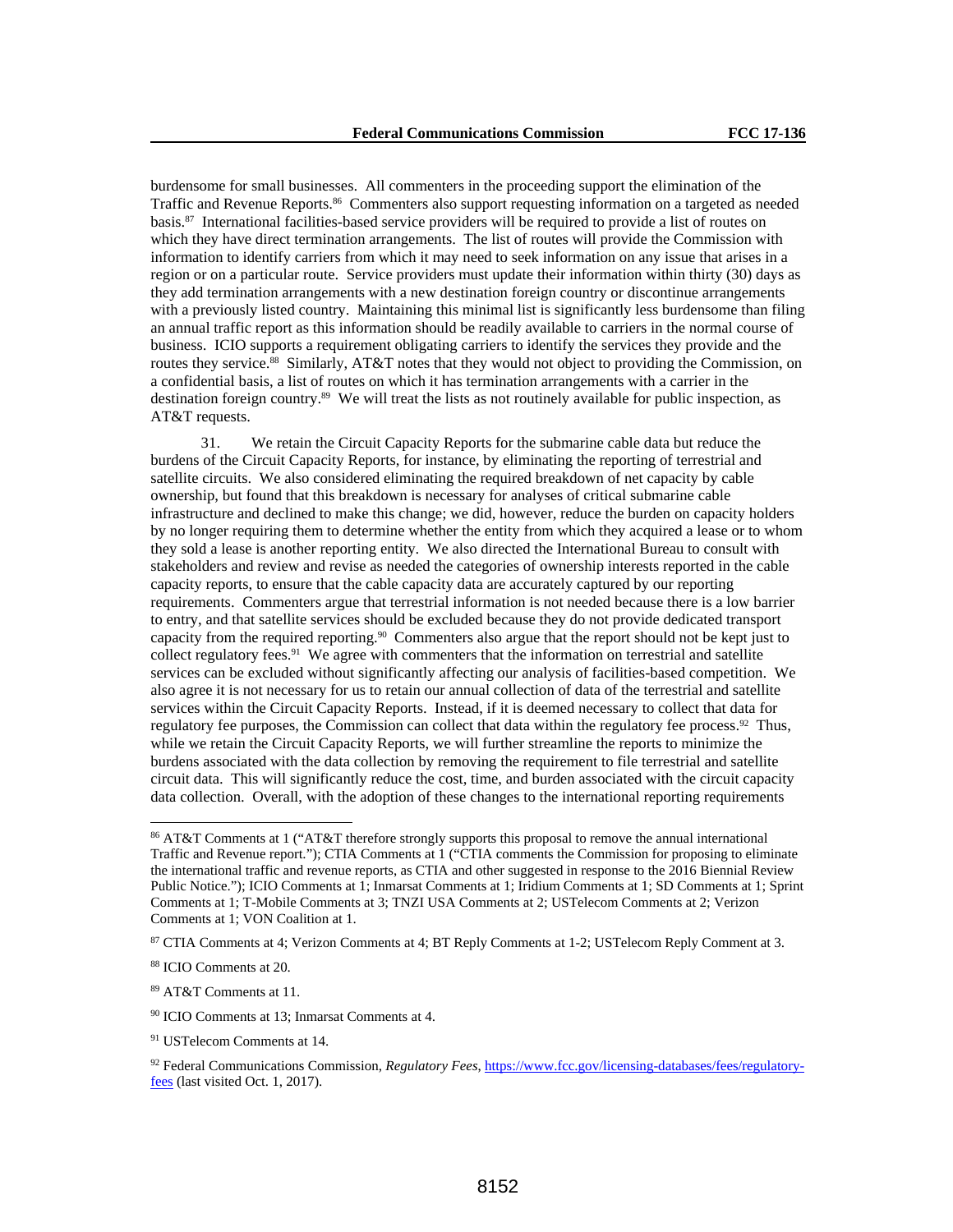we minimize the economic impact on carriers, including small entities, by eliminating unnecessary data collections and retaining annual reporting requirements for only those collections necessary to serve the public interest.

32. **Report to Congress:** The Commission will send a copy of the Report and Order, including this FRFA, in a report to be sent to Congress pursuant to the Congressional Review Act.<sup>93</sup> In addition, the Commission will send a copy of the Report and Order, including this FRFA, to the Chief Counsel for Advocacy of the SBA. A copy of the Report and Order and FRFA (or summaries thereof) will also be published in the Federal Register.<sup>94</sup>

<sup>93</sup> *See* 5 U.S.C. §801(a)(1)(A).

<sup>94</sup> *See* 5 U.S.C. §604(b).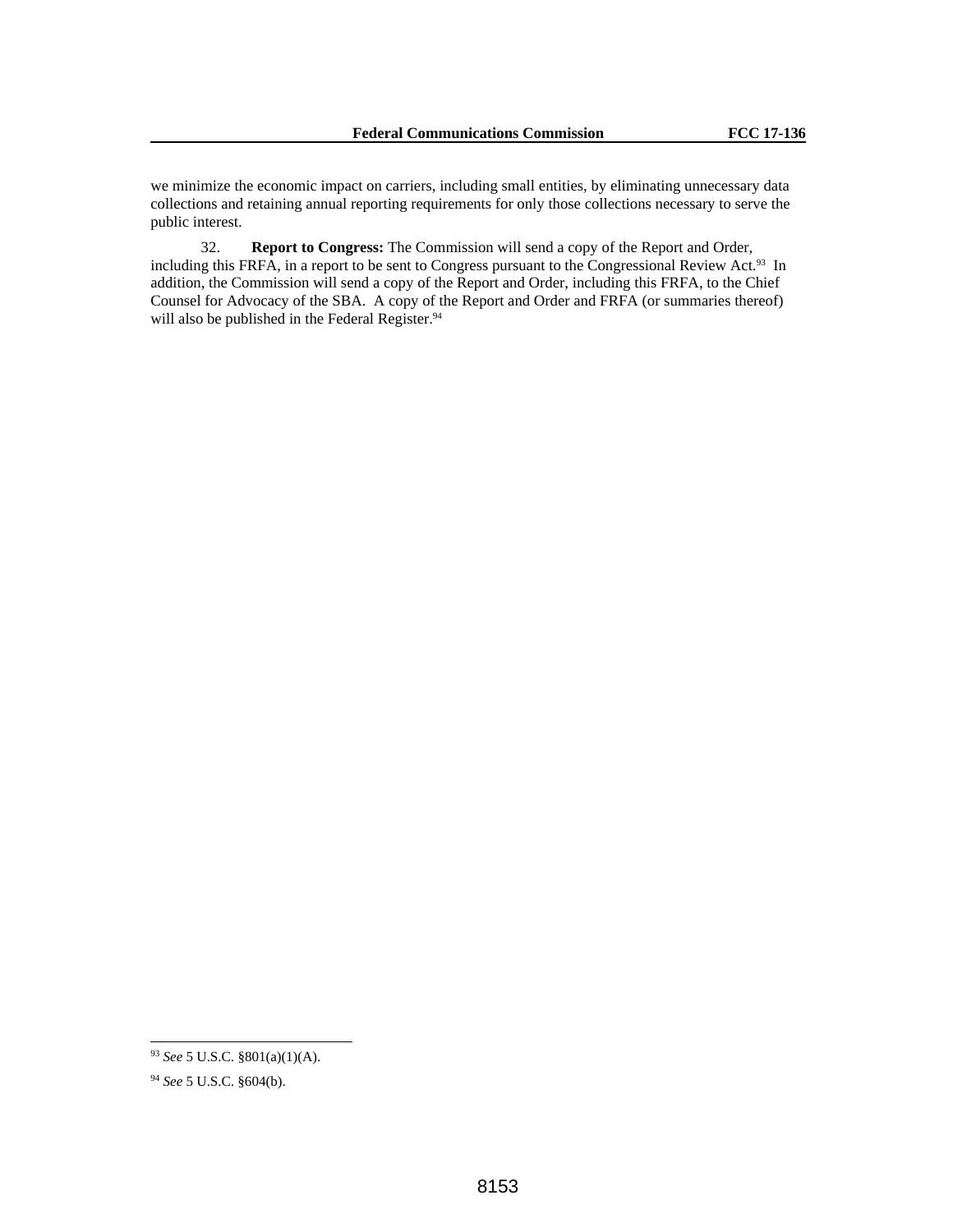## **STATEMENT OF CHAIRMAN AJIT PAI**

Re: *Section 43.62 Reporting Requirements for U.S. Providers of International Services*, IB Docket No. 17-55; *2016 Biennial Review of Telecommunications Regulations*, IB Docket No. 16-131, *Report and Order*.

In 1941, Washington National Airport (now Reagan National) opened for business. On opening day, American and Eastern, the only two airlines operating flights to National, drew straws to determine which would land first at the airport. (American won.) Today at Reagan, you can choose among 10 airlines with direct flights to over 85 cities. And among everything from Chick-Fil-A to Wow Bao. Clearly, times have changed.

So too in our world. Earlier this year, we identified international reporting requirements as old as National Airport that are due for a change.

Today, we make that change, eliminating the annual Traffic and Revenue Reports that were first put in place back in 1941. The record shows that the benefits of this ongoing data collection are scant, while the burdens on providers of international services are anything but.

We also streamline our data collection for the Circuit Capacity Reports to require only the information we actually need. By relying on targeted data collections instead of retaining these two reports in their current form, we will save filers and our own staff considerable resources without any negative impact on the FCC's mission.

Thank you to the staff for undertaking a significant cost-benefit analysis in support of this *Order*. In particular, thanks to Denise Coca, Kate Collins, Kim Cook, Jerry Duvall, Veronica Garcia-Ulloa, Francis Gutierrez, David Krech, Heidi Kroll, Jim Schlichting, Daniel Shiman, Walt Strack, Tom Sullivan, Troy Tanner, Lindsay Tello, and Stacey Wise-Ashton from the International Bureau; Debra Jordan and Michael Connelly from the Public Safety and Homeland Security Bureau; Deborah Broderson and Joel Rabinovitz from the Office of General Counsel; and our Chief Economist, Jerry Ellig.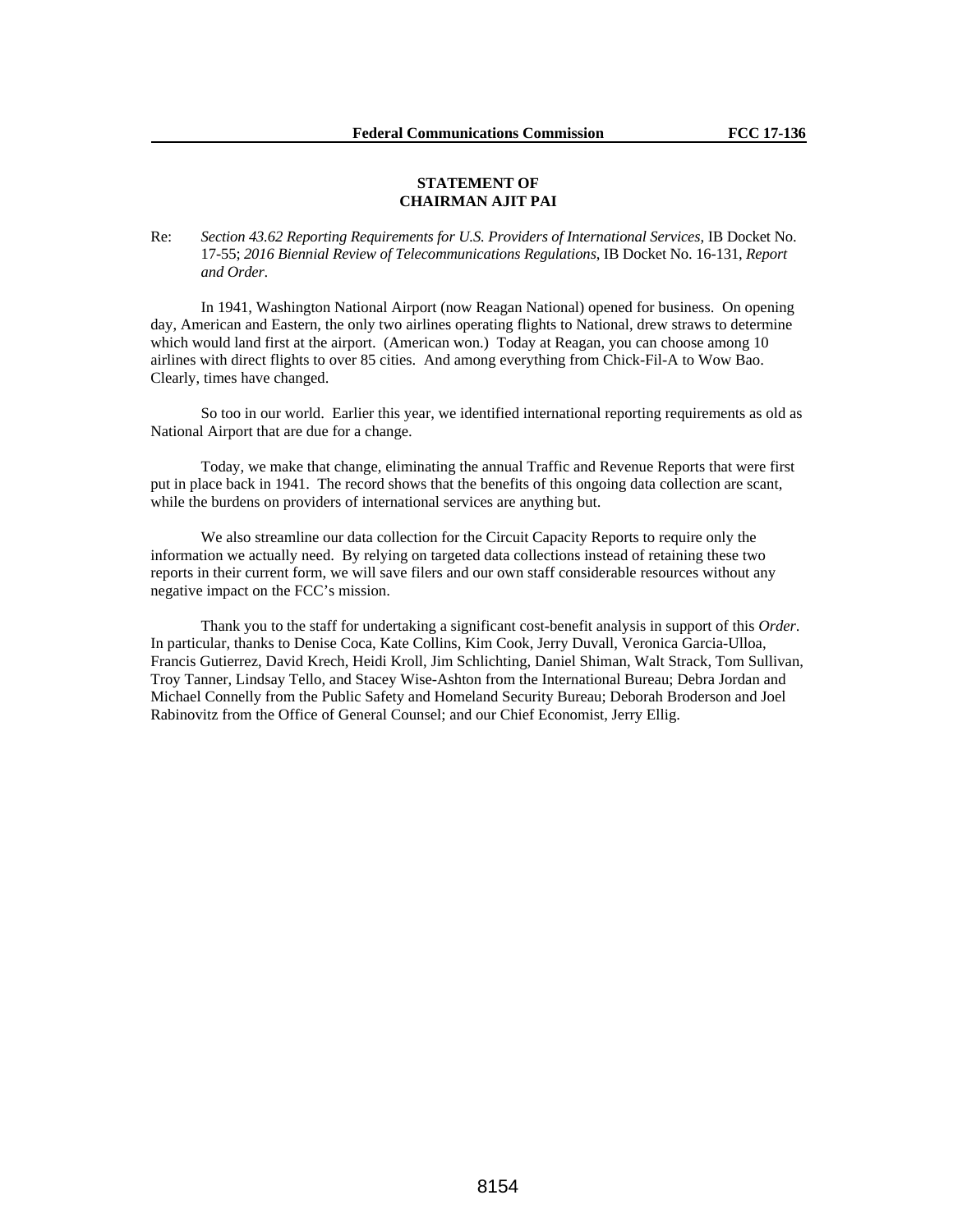## **STATEMENT OF COMMISSIONER MIGNON L. CLYBURN**

Re: *Section 43.62 Reporting Requirements for U.S. Providers of International Services,* IB Docket No. 17-55*; 2016 Biennial Review of Telecommunications Regulations,* IB Docket No. 16-131*, Report and Order.*

With this Report and Order, the Commission takes another critical step in ensuring that our reporting requirements better reflect the current state of the international telecommunications market. The increasing demand for wired and wireless services includes both international and domestic communications and the American consumer expects the same degree of diversity when it comes to communications options when they contact family, friends, and colleagues in Africa or Asia, as they have here at home.

This demand for choice when it comes to platforms, networks and service providers, creates incredible challenges for communications companies, large and small. To effectively compete, they must manage costs and invest in infrastructure to meet increased demands on their networks as they realign their business models in order to bring more innovation to the market.

The Commission plays a key role in this by fostering innovation and removing unnecessary regulation and filing requirements when it's warranted. By eliminating the traffic and revenue report and streamlining the circuit capacity reporting requirement, this Order enables companies to spend less time and money dealing with obsolete or overly burdensome requirements and devote more resources towards bringing higher quality international communications services to consumers.

I commend Tom Sullivan for his leadership and the International Bureau staff for their hard work throughout these Part 43 reform proceedings. I support the item.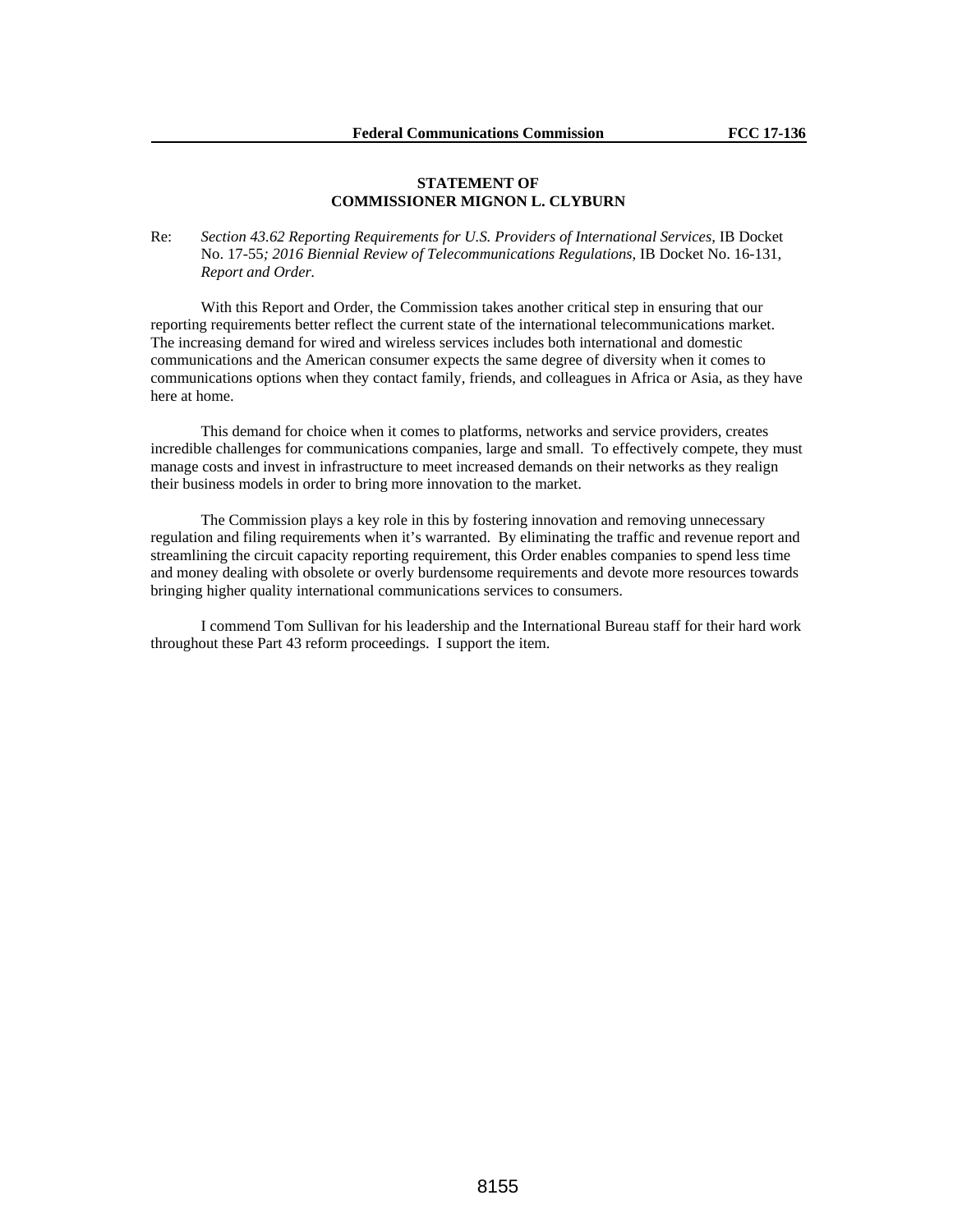## **STATEMENT OF COMMISSIONER MICHAEL O'RIELLY**

Re: Section 43.62 Reporting Requirements for U.S. Providers of International Services, IB Docket No. 17-55*; 2016 Biennial Review of Telecommunications Regulations,* IB Docket No. 16-131*, Report and Order.*

The item before us takes small but significant steps to reduce unnecessary data collection and reporting requirements for those providers of international services. In the first instance, the annual Traffic and Revenue Reports have long lived past their usefulness, and we eliminate the requirement completely. To put it in perspective, the time needed to collect and submit the requisite data by one industry participant was estimated at 790 hours per year and even the Commission's own estimate of total industry cost was upwards of \$1.3 million annually, which is unrealistically low. Further, the item makes clear that the Commission could obtain more accurate and comprehensive data on the international communications marketplace from commercial sources. In sum, eliminating this reporting requirement saves time and money previously spent by providers for information that, in fact, provided an incomplete picture of the international services marketplace. Sign me up.

The item also streamlines the annual Circuit Capacity Reports pertaining to undersea cables. While I previously supported eliminating this reporting requirement completely, U.S. national security agencies have made a public request that it be retained given its informative qualities. Specifically, the Department of Homeland Security, on behalf of itself and other federal agencies, writes that the data collected is used "to protect and preserve national security and for emergency response purposes. The resulting analysis is also relied upon in the classified setting to influence key national security decisionmaking."<sup>1</sup> Although I question whether this is the best mechanism to facilitate the collection of that information, I will give our national security experts due deference on their request. Since we are not prepared to eliminate the reporting requirement, I do appreciate that the item trims and streamlines the data collection process to reduce overall burdens on affected parties.

I thank the Chairman and staff for making a number of edits to the text on my behalf.

<sup>&</sup>lt;sup>1</sup> Letter from Emily Early, Director (Acting), DHS NPPD Strategy, Policy, and Plans, Office of Cyber and Infrastructure Analysis, National Protection and Program Directorate, DHS, to Marlene Dortch, Secretary, FCC (Sept. 21, 2017).